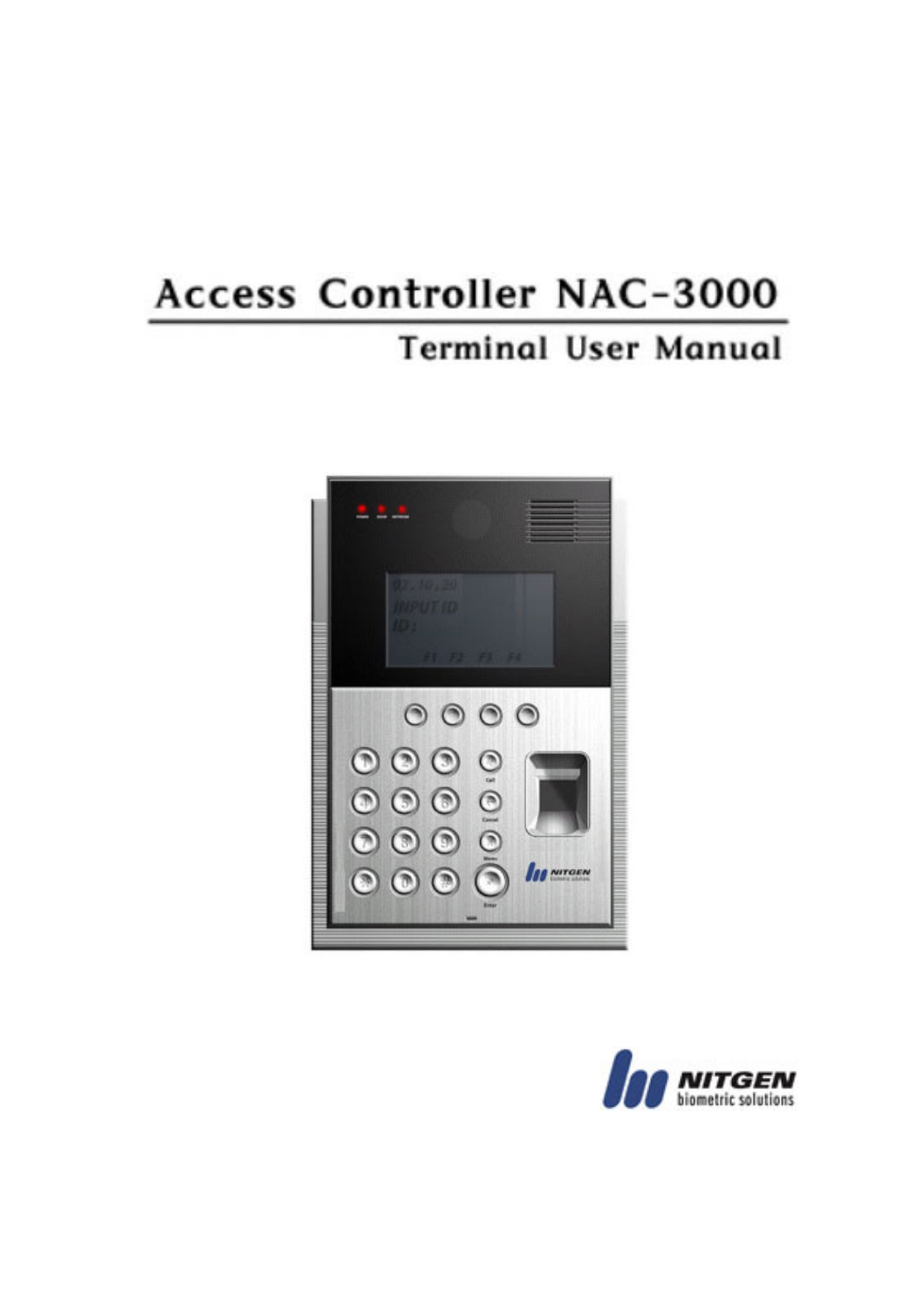

ⓒ Copyright 2003-2008, NITGEN Co., Ltd. All rights reserved

- Features and specifications are subject to change without notice. No part of this guide may be copied or reproduced for any purpose without the prior written authorization from NITGEN.
- $\cdot$  NITGEN holds the copyright on the brands NITGEN and NITGEN logo.

# T **To Contact Us**

Tel. +82-80-060-1600 (Toll Free) Fax. +82-2-513-2191 E-mail: customer@nitgen.com URL: http://www.nitgen.com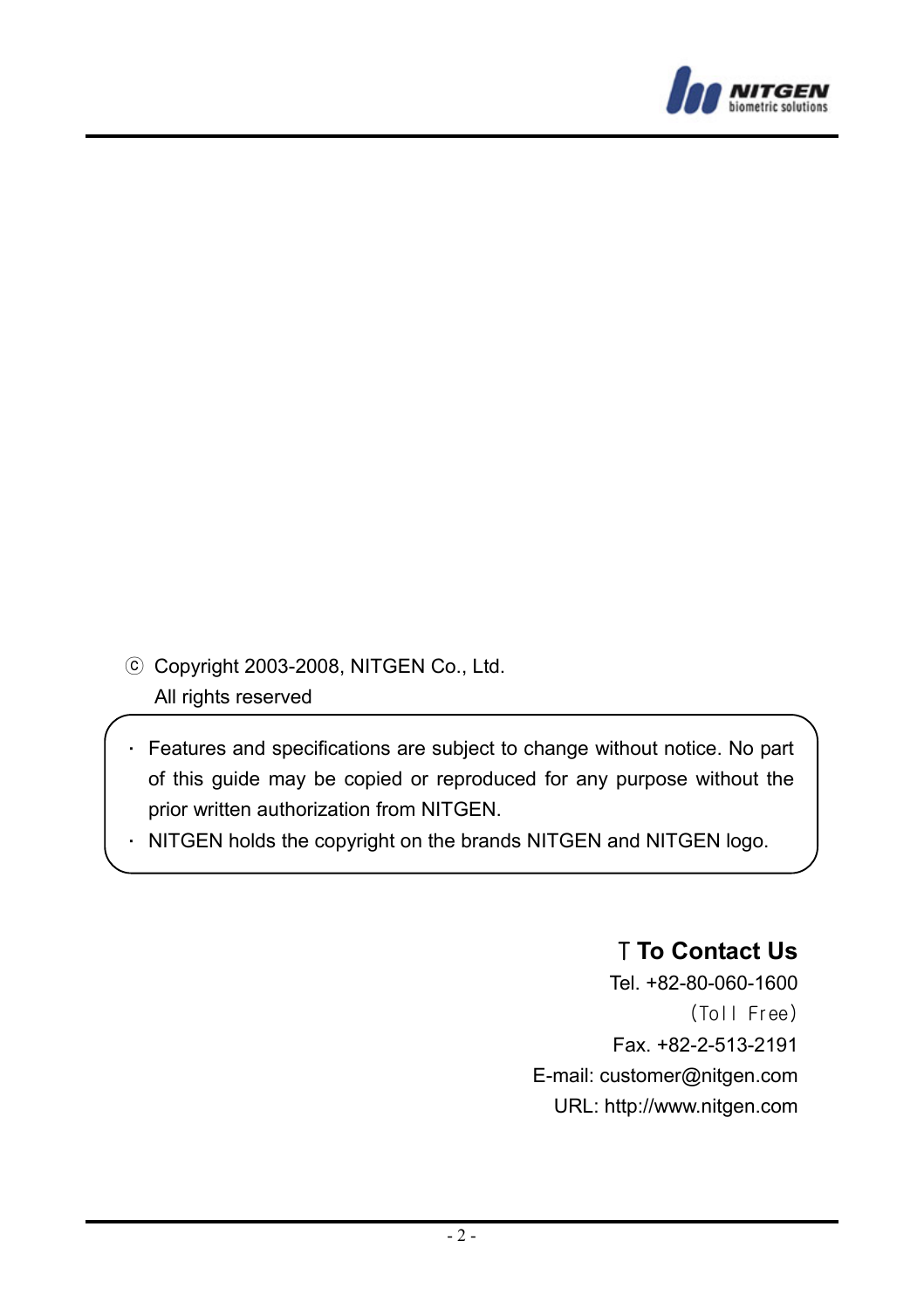

# **Table of Contents**

## **Chapter 1 Before You Start**

# **Chapter 2 Environment Setup**

## **Chapter 3 How to Use the Terminal**

| Appendix   Network Connection Problems ------------------------- 73      |
|--------------------------------------------------------------------------|
| Appendix II Terminal Initialization Problems ------------------------ 76 |
| Appendix III Sound Modification Guide ------------------------------ 77  |
|                                                                          |
| Appendix V FAQ (Frequently Asked Question) --------------------- 80      |
| Appendix VI Wiegand Protocol Format -------------------------- 83        |
| Appendix VII EMERGENCY Display ----------------------------------- 84    |
|                                                                          |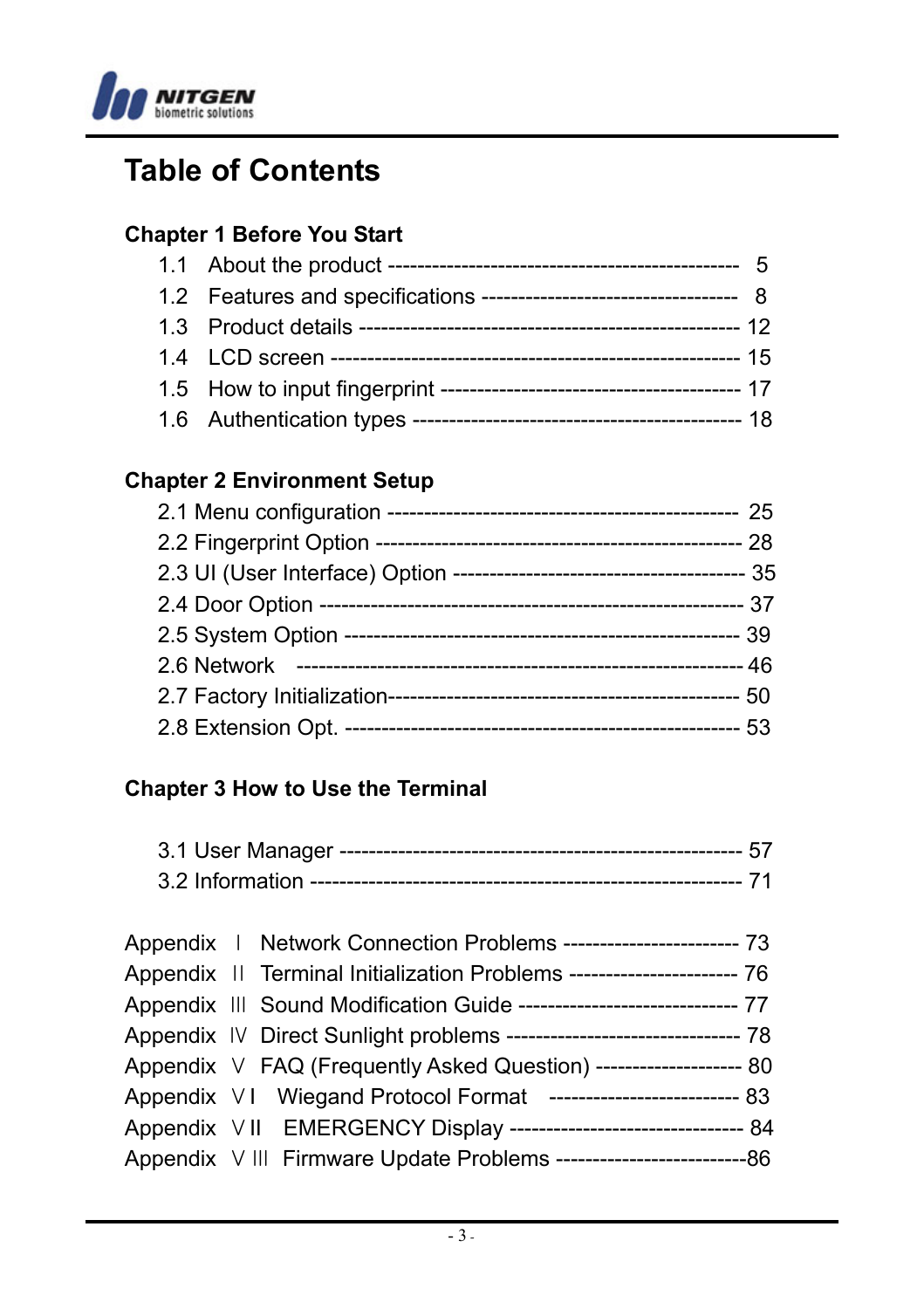

# **Chapter 1 Before You Start**

#### 电电枢电压电压电压 ................

| 1.1           | <b>About the product</b>           | - 5   |
|---------------|------------------------------------|-------|
| 1.2           | <b>Features and specifications</b> | - 8   |
| 1.3           | <b>Product details</b>             | $-12$ |
| 1.4           | <b>LCD</b> screen                  | - 15  |
| $1.5^{\circ}$ | How to input fingerprint           | - 17  |
| 1.6           | <b>Authentication types</b>        | - 18  |
|               |                                    |       |
|               |                                    |       |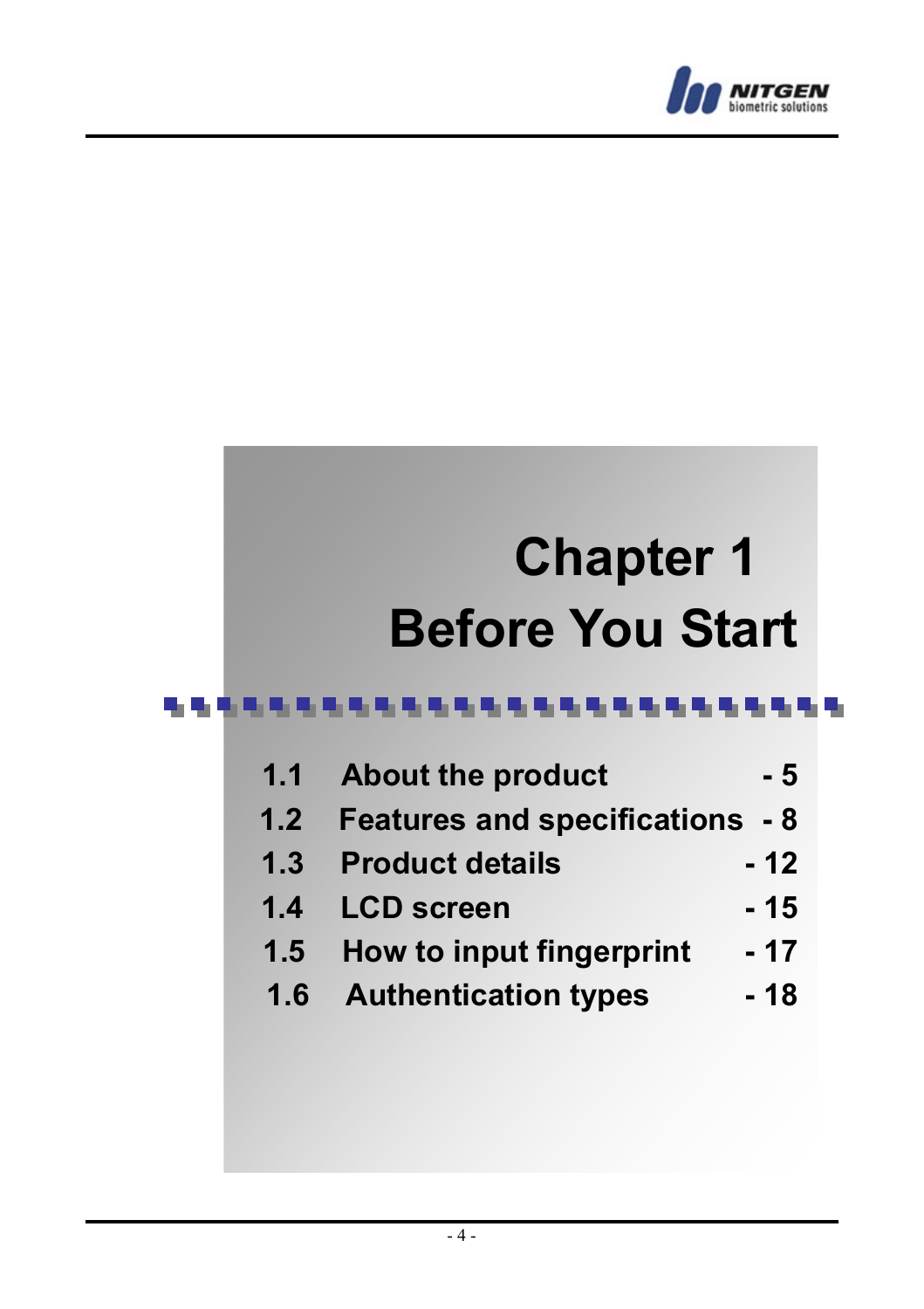

# **1.1 About the product**

#### **Overview**

Biometric systems are recently used in various authentication systems. They are increasingly used not only in environments that require high level of security but also in many other places because they are convenient and economical. Among various biometric systems, the fingerprint recognition system takes up most of the market because it is easy to use as well as economical and capable of developing various types of applications. NITGEN, a global leader in the fingerprint recognition industry, provides various fingerprint authentication solutions such as PC security, knowledge management, vaulting service, access control, electronic approval, and financial payment. NITGEN actively responds to customer needs through continuous research, development and quality management.

The NITGEN access control system is an advanced product in which core technologies of NITGEN recognized worldwide such as fingerprint recognition algorithm, optical sensors, embedded design technology, and software application technology are organically combined and optimized. In addition, unlike other existing access control systems that use passwords or ID cards only, it is free from such risks as loss of password and abuse or duplication of card, providing excellent convenience and security. It is designed to maximize operational efficiency, enabling integrated monitoring and systematic management of terminals which have been operated independently on a remote location via the network.

The NITGEN access control system can use various combinations of RF card, password and fingerprint authentication. Designed to meet both universal uses and specific uses, it can be used in various customer environments including enterprises and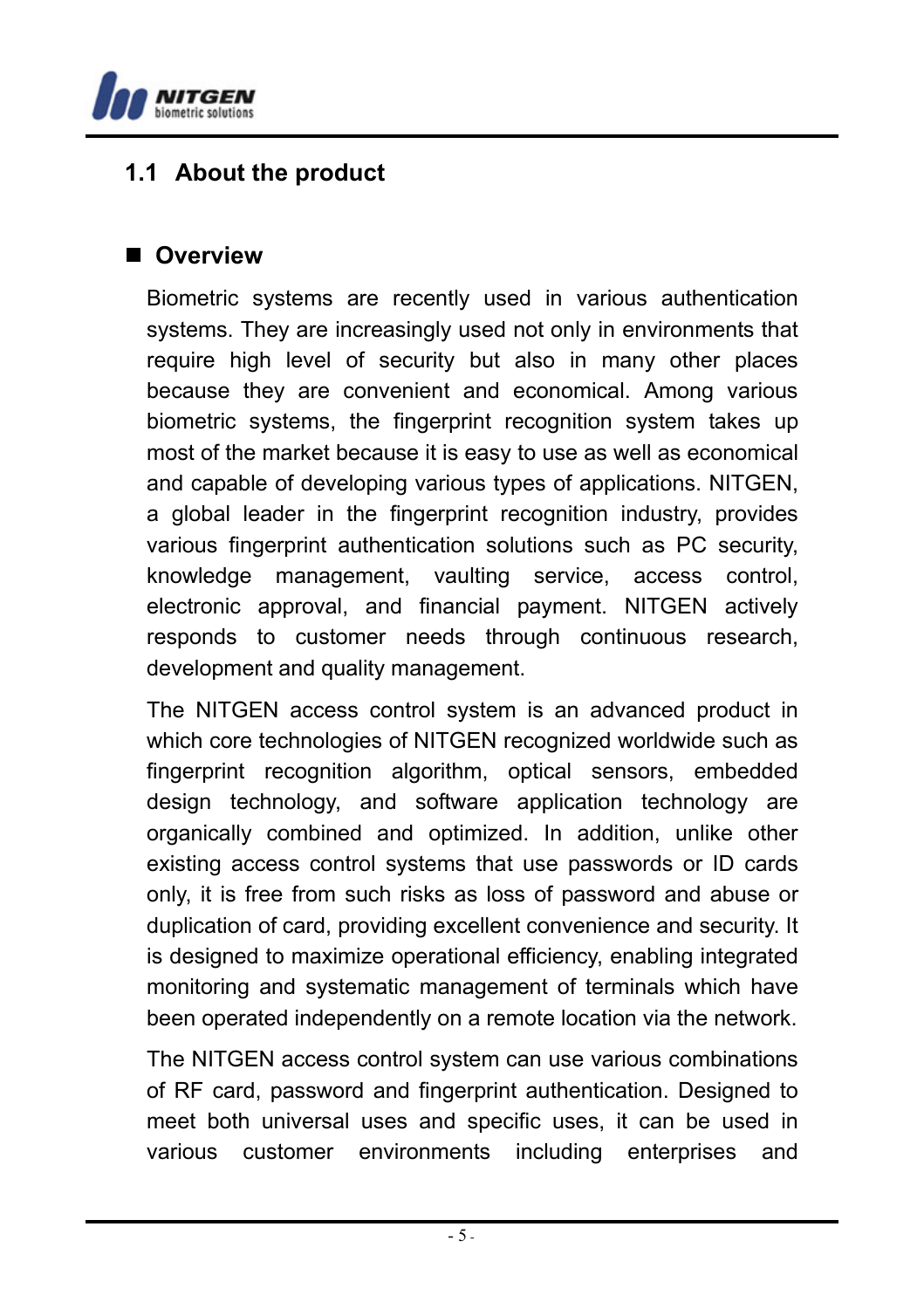

government agencies due to such convenient built-in features as group ID, short ID, 1:N authentication, interphone and voice instruction.

This manual describes how to use NITGEN's access control terminal (NAC-3000).



# ■ System configuration

| Component | <b>Main Features</b>                                                                                                                                                |  |  |
|-----------|---------------------------------------------------------------------------------------------------------------------------------------------------------------------|--|--|
| Server PC | 1. Server software: Access Sever<br>2. Terminal communication and log<br>data<br>collection<br>3. User information and log database<br>4. Performing authentication |  |  |
| Client PC | 1. Client software: Remote Manager/Remote<br>Monitor<br>2. User registration and management<br>3. Monitoring terminal status and events                             |  |  |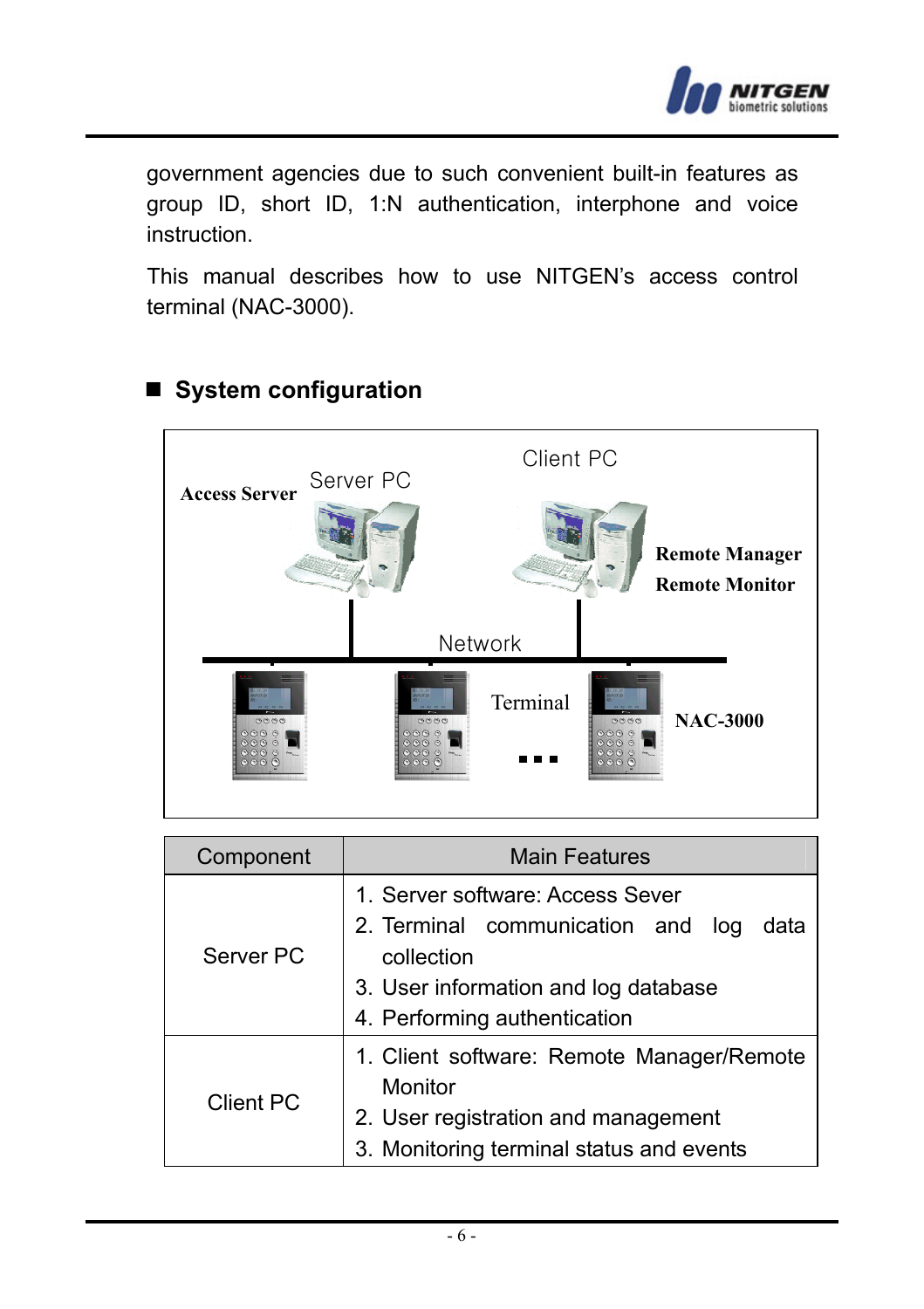

| Terminal   | 1. Performing user authentication |
|------------|-----------------------------------|
| (NAC-3000) | 2. Door control                   |

You can use all features with the NITGEN access control terminal (NAC-3000) only. If you use it with the management programs (Access Server, Remote Manager and Remote Monitor ) in network environment, you can manage a number of terminals more easily and efficiently. You can use the server and client software in one PC.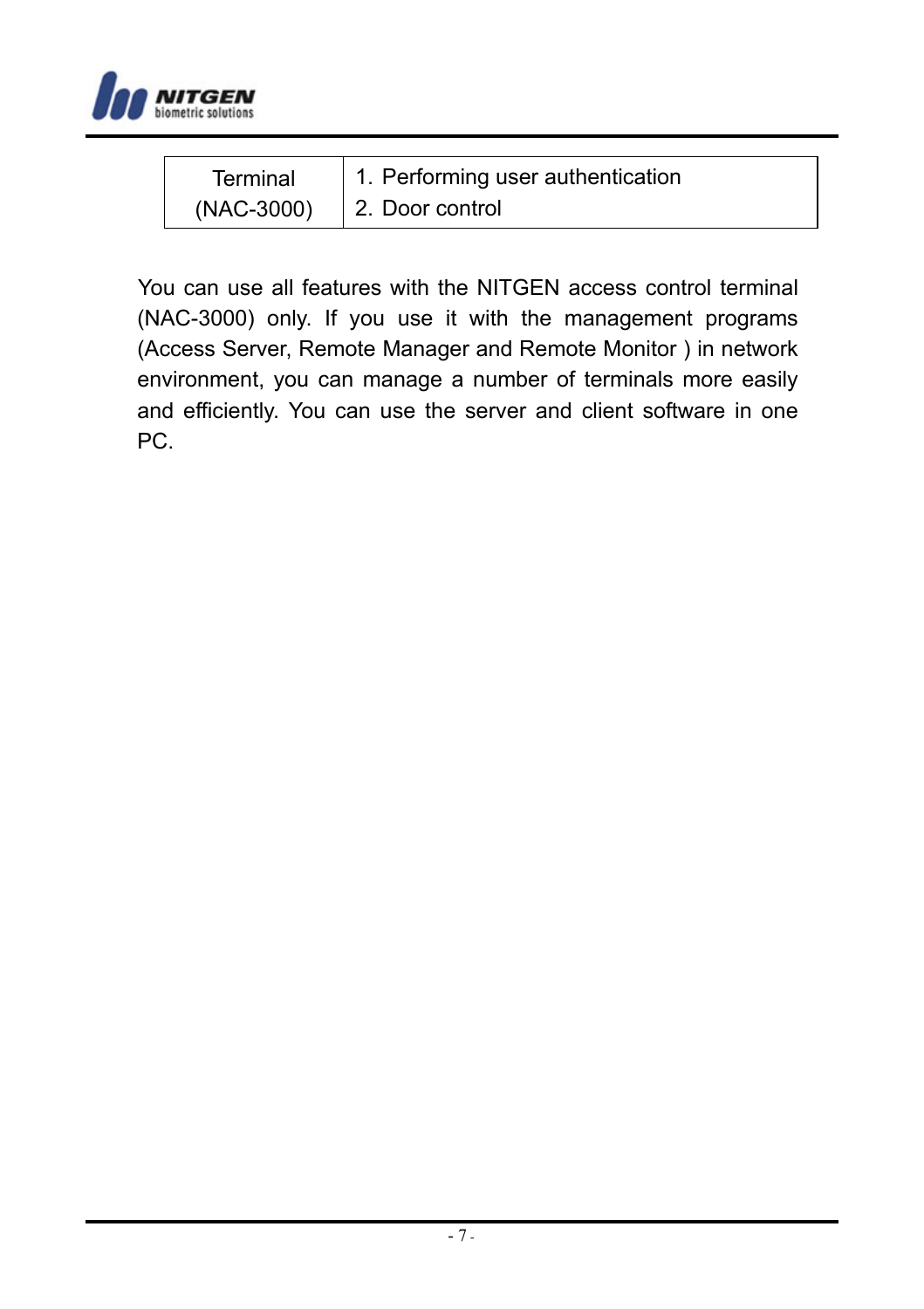

# **1.2 Features and specifications**

#### **Product features**

The NITGEN access control system (NAC-3000) has the following features:

① Control and manage access of a large number of people.

② Combine several authentication types (fingerprint, password, and RF card).

③ Control multiple access control terminals via the network.

④ Manage remote systems easily (running server and client PCs independently).

⑤ Provide various additional features including user access lookup and interphone.

- ⑥ Real-time monitoring of access status.
- ⑦ Access control by period and time.
- ⑧ SDK (Software Developer's Kit) is provided for development of various applications such as time & attendance (not supplied).
- ⑨ High speed 1:N authentication is available.

⑩ Enhanced user convenience (short ID/group ID authentication and Auto-on).

# ■ System specifications (when connected with the **server)**

| Section              | Content                                |
|----------------------|----------------------------------------|
| Access terminal      | Connection allowed up to 255 terminals |
| Remote<br>management | Simultaneous server access up to 8     |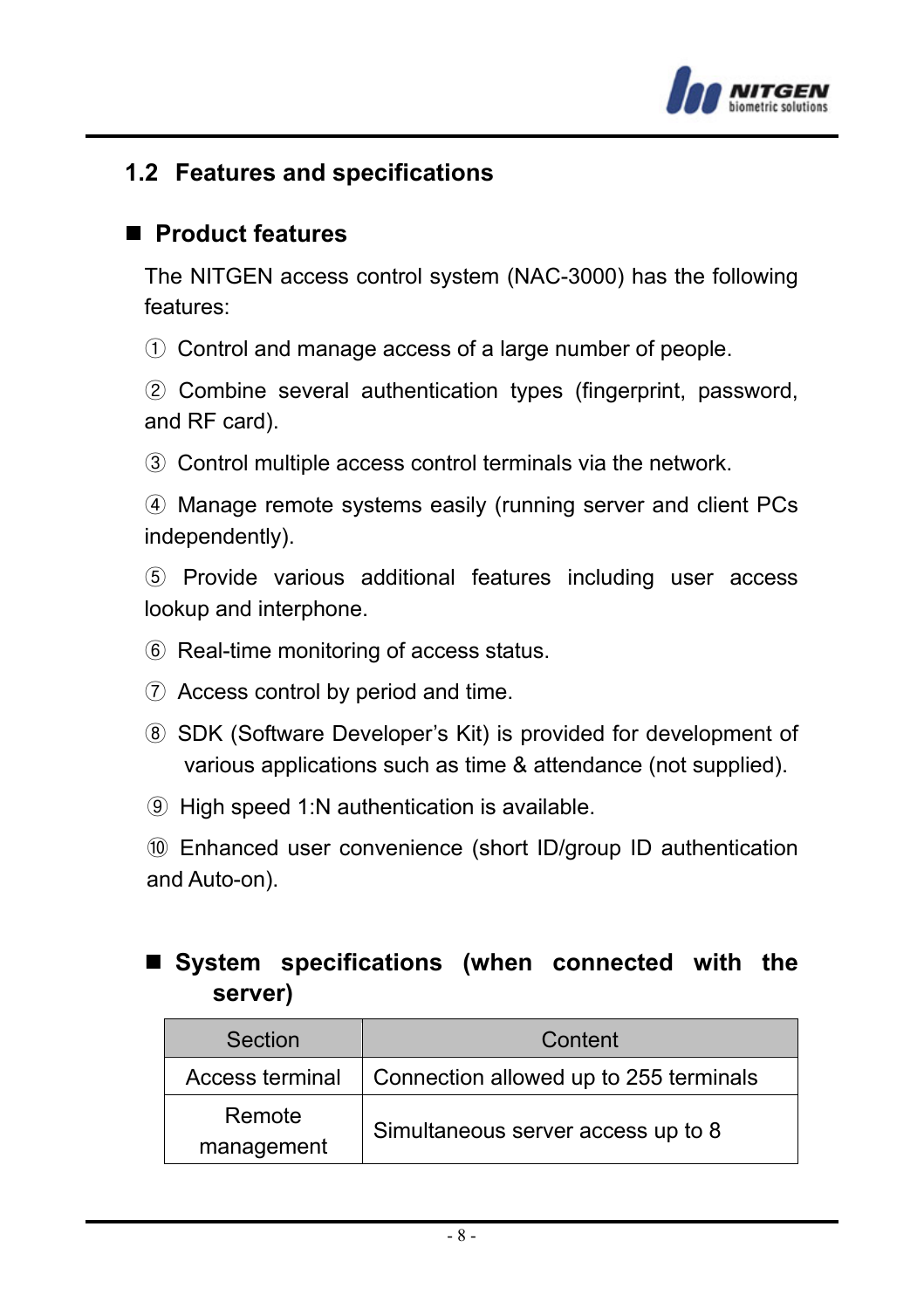

| Number of users<br>to register | 10,000 users (2 fingerprints per 1 user)<br>10,000 users (1 fingerprint per 1 user)                   |  |  |
|--------------------------------|-------------------------------------------------------------------------------------------------------|--|--|
| <b>Network</b>                 | 10 Mbps, TCP/IP                                                                                       |  |  |
| Authentication<br>type         | Fingerprint, password and RF card<br>(optional: 125Khz, 13.56Mhz), Livefinger<br>detection (optional) |  |  |

# **Terminal specifications**

| Section        |             | Content                                                                                                                                                                                                                                  |
|----------------|-------------|------------------------------------------------------------------------------------------------------------------------------------------------------------------------------------------------------------------------------------------|
| Display        | Size        | 128 * 64 Dots LCD                                                                                                                                                                                                                        |
|                | Language    | English, Korean                                                                                                                                                                                                                          |
|                | Model       | OPP01                                                                                                                                                                                                                                    |
|                | <b>Type</b> | Optical                                                                                                                                                                                                                                  |
| Sensor         | Resolution  | 500 DPI                                                                                                                                                                                                                                  |
|                | Additional  | Auto on / Latent Image Check /<br>Intelli Capture / LFD Capture<br>(optional)                                                                                                                                                            |
| Authentication | Speed       | 1:1 mode: $T < 1$ sec.<br>1:N mode<br>-Avg. 2.5sec(1,000FP, Server)<br>-Avg. 2sec (500FP, Terminal)<br>-Avg. 1sec (300FP, Terminal)<br>※PentiumIV 1GHz, 512MB RAM<br>- LFD authentication : 3sec (in<br>case of terminal authentication) |
|                | Algorithm   | FRR: 0.1 % or less, FAR:<br>$0.001$ % or less                                                                                                                                                                                            |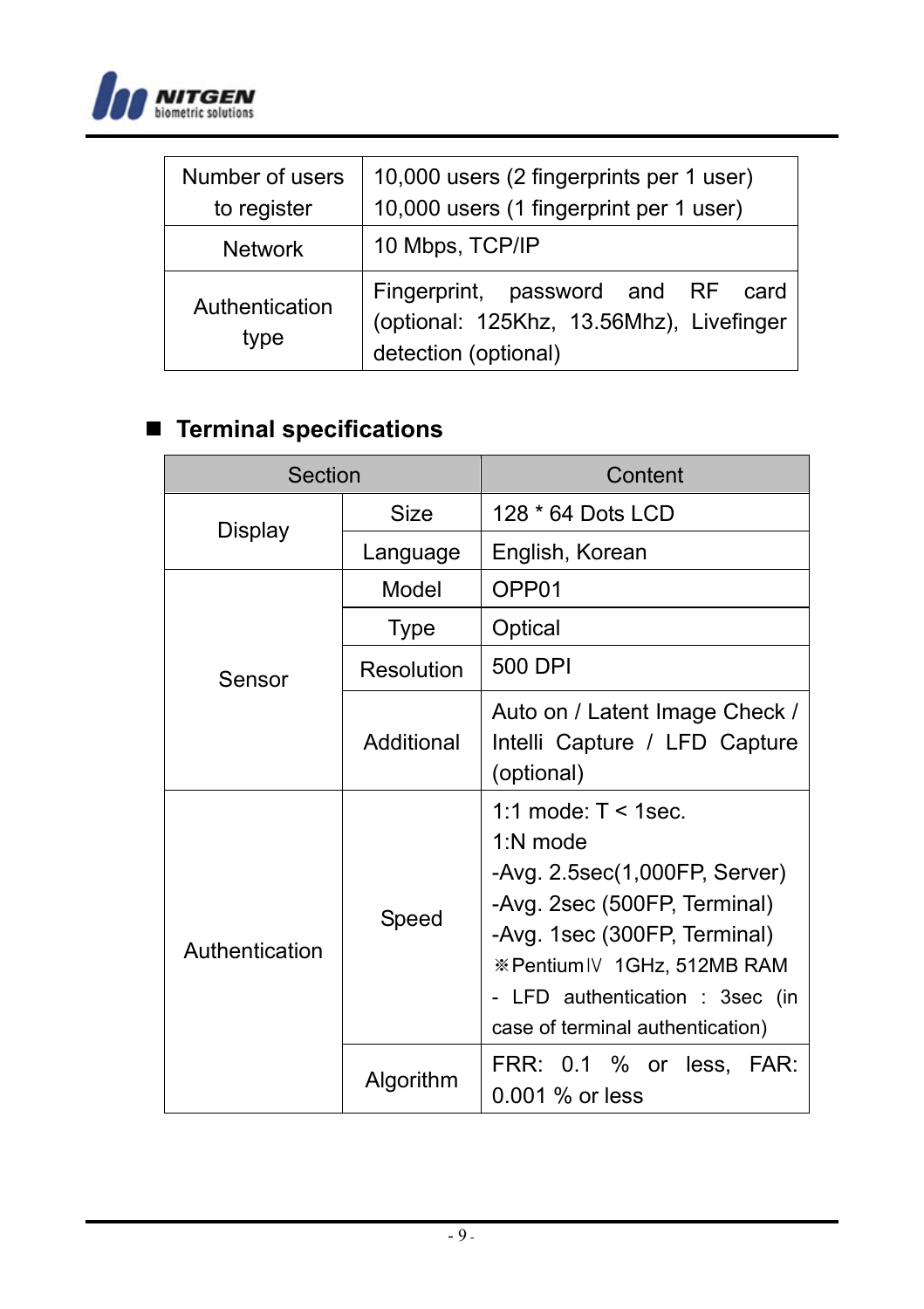

| Number of<br>users to<br>register | <b>Terminal</b>                         | 2,000 users (2 FP per 1 user)<br>4,000 users (1 FP 1 user)                                                  |  |
|-----------------------------------|-----------------------------------------|-------------------------------------------------------------------------------------------------------------|--|
|                                   | <b>TCP/IP</b>                           | 10 base-T Ethernet                                                                                          |  |
|                                   | <b>RS-232C</b>                          | Max 115200 bps (optional)                                                                                   |  |
| Communication                     | Wiegand                                 | 26 bit, 34 bit mode(output only)<br>※ID Length: 4digit<br>* If you use LFD terminal, you<br>must to set OFF |  |
| Size                              | Case                                    | 135 (W)*45 (L)*202.5 (H) mm                                                                                 |  |
|                                   | <b>Bracket</b>                          | 102.4(W)*26.6(L)*157.5(H) mm                                                                                |  |
| Supported<br>doors                | Deadbolt / Strike / EM Lock / Auto door |                                                                                                             |  |
| Power                             | Adaptor                                 | Input: AC 100 V ~ 240 V, 50/60<br>Hz<br>Output: DC 12 V, 3 A<br>(0ption : 24V)                              |  |
|                                   | Interphone                              | MIC and Speaker included                                                                                    |  |
| Additional                        | Voice instruction (English / Korean)    |                                                                                                             |  |
| features                          | Downloading Logo / Firmware             |                                                                                                             |  |
|                                   | Variable ID length (4 $\sim$ 15 digit)  |                                                                                                             |  |
|                                   | RF Module (HID, Mifare)                 |                                                                                                             |  |
| Option                            | UPS (12V / 2.9Ah)                       |                                                                                                             |  |
| Temperature                       | Storage                                 | $-25^{\circ}$ ~ 65 $^{\circ}$ C                                                                             |  |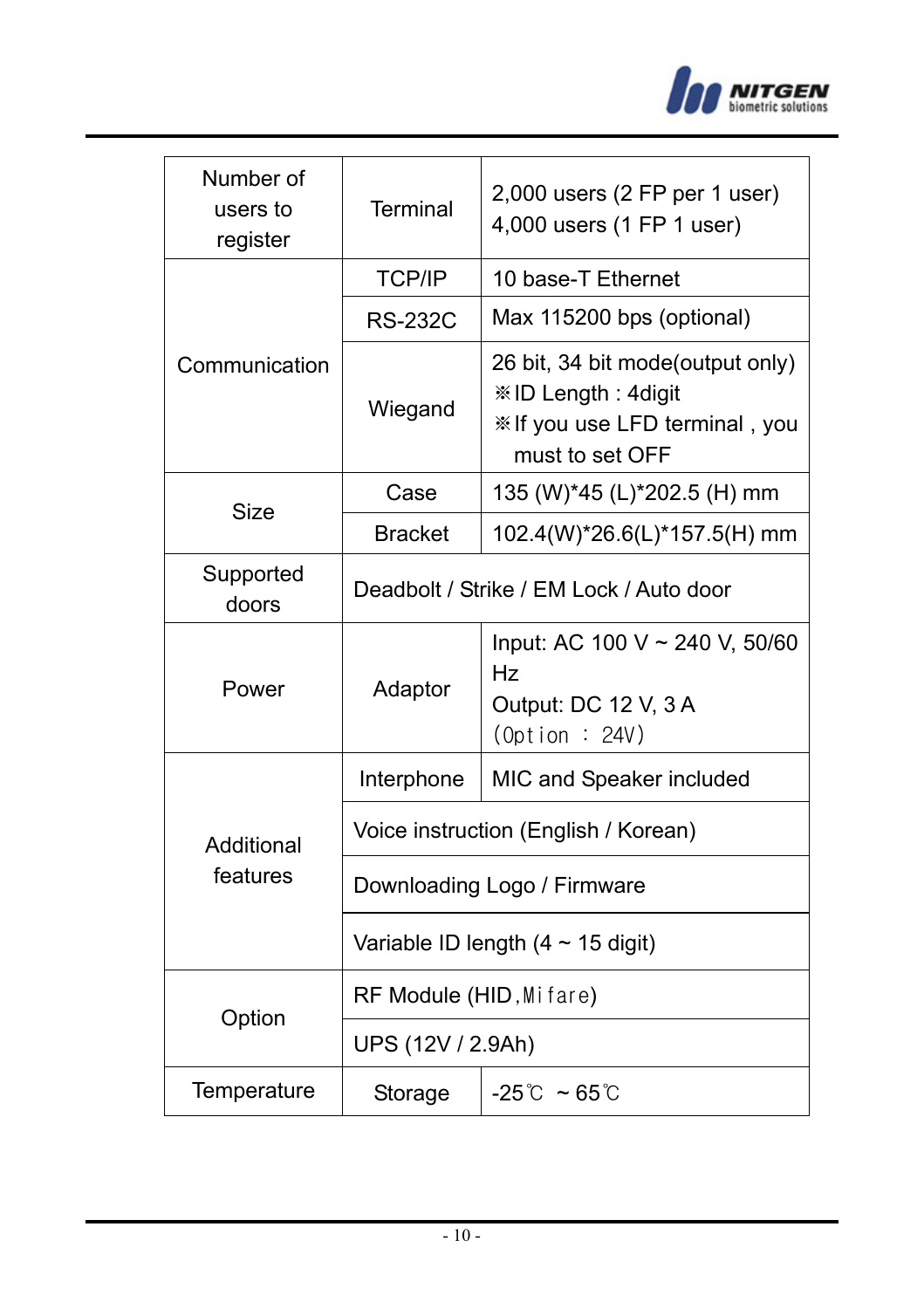

|          | Operation | -20°C ~ 60°C (With no icing or<br>condensation) |
|----------|-----------|-------------------------------------------------|
|          | Storage   | $15\% \sim 90\% \text{ RH}$                     |
| Humidity | Operation | 25% ~ 85% RH                                    |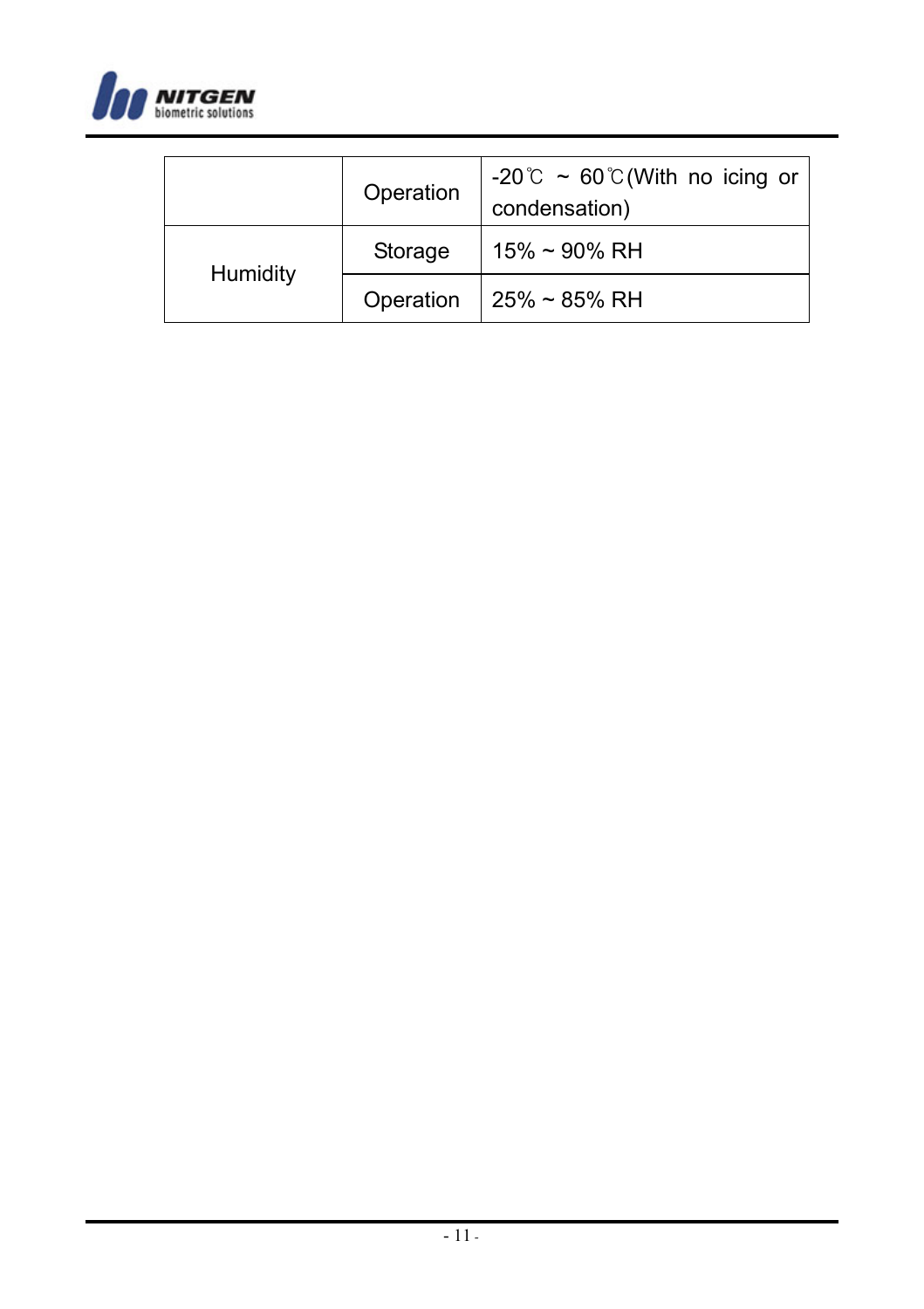

#### **1.3 Product details**



4. LED lamps: They indicate the terminal operation status. The below table shows what they mean from the left:

| Lamp           | <b>Operation Status</b>                                                     | Color |
|----------------|-----------------------------------------------------------------------------|-------|
| Power          | Power status. The LED is on while the<br>power is supplied.                 | Red   |
| <b>Network</b> | Network connection status. The LED is<br>on while connected to the network. | Green |
| Door           | Open/close status of the door. The LED<br>is on while the door is open.     | Green |

- ② LCD screen: It displays menus and options for all operations.
- ③ Keypad: It is used to enter user ID or set up environment. For each key description, please see the following table: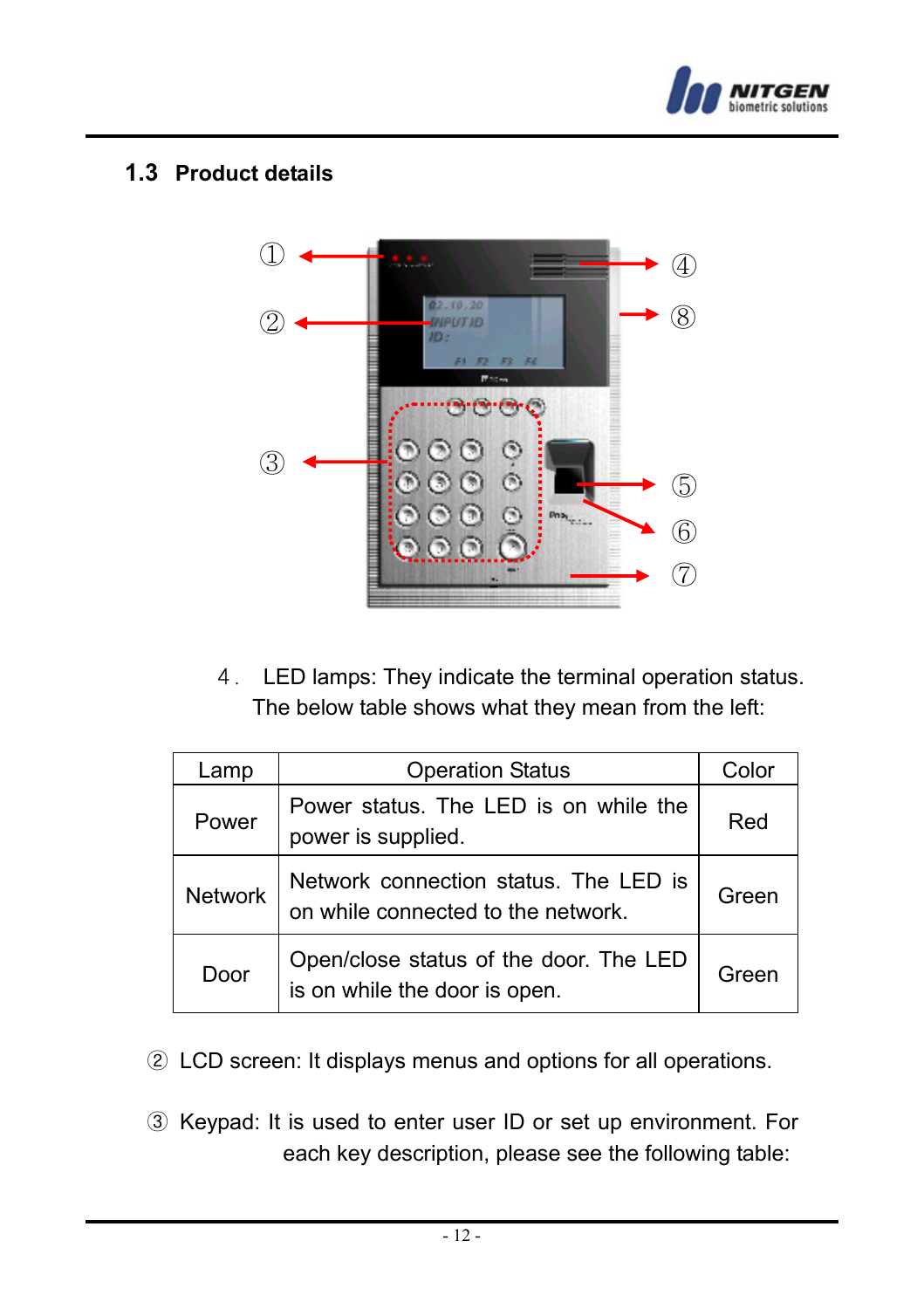

| Keys         | Description                                                                                                                                                                                                                       |  |  |
|--------------|-----------------------------------------------------------------------------------------------------------------------------------------------------------------------------------------------------------------------------------|--|--|
| $0 - 9$      | Number keys.                                                                                                                                                                                                                      |  |  |
| *,#          | Direction keys. Move the cursor up and down<br>when selecting menu items.<br>* (Backward), # (Forward)                                                                                                                            |  |  |
| Enter        | Press this key to complete such operation as ID<br>input or environment setup.                                                                                                                                                    |  |  |
| Cancel       | Delete the entered numbers one by one, or move<br>to the upper-level of the menu.                                                                                                                                                 |  |  |
| Call         | A guest can use it to talk to someone inside with<br>the interphone.                                                                                                                                                              |  |  |
| Menu         | Set or modify the settings.                                                                                                                                                                                                       |  |  |
| $F1 \sim F4$ | Define time & attendance features: arriving,<br>leaving, going out for outside duty and coming<br>back from outside duty. You can freely set the<br>function keys in accordance with the<br>requirements of the related software. |  |  |

④ Speaker: For voice instruction, interphone communication, and alarms.

- ⑤ Fingerprint input sensor: Put the fingerprint here.
- ⑥ Auto-On switch: No keyboard operation is required. Fingerprint is automatically read in when placing the finger on the fingerprint input sensor.
- ⑦ Microphone: It is connected to the internal interphone.
- ⑧ Reset Switch : In case the terminal is halted during operation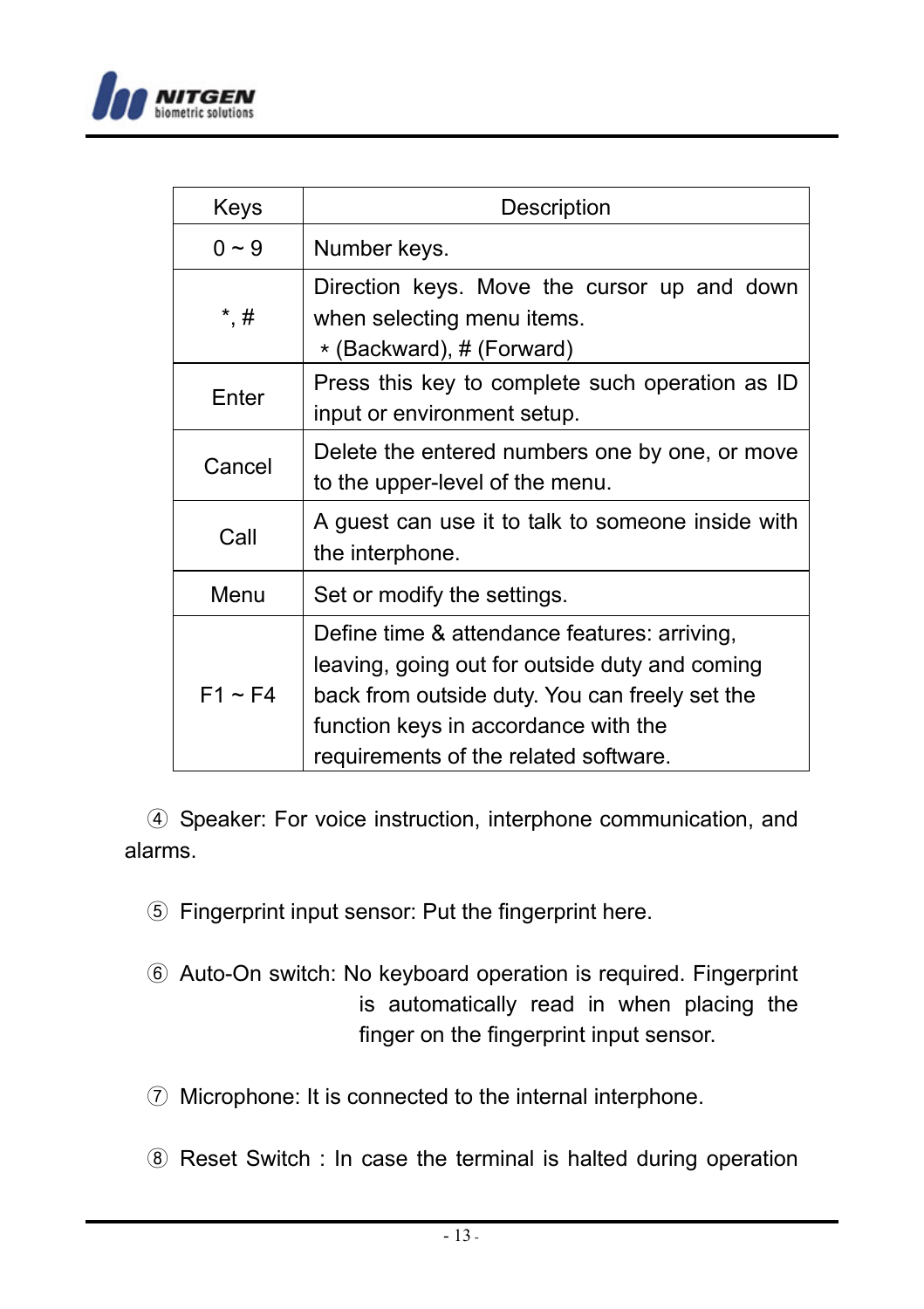

cause of unknown reason, you can push this switch to reset terminal.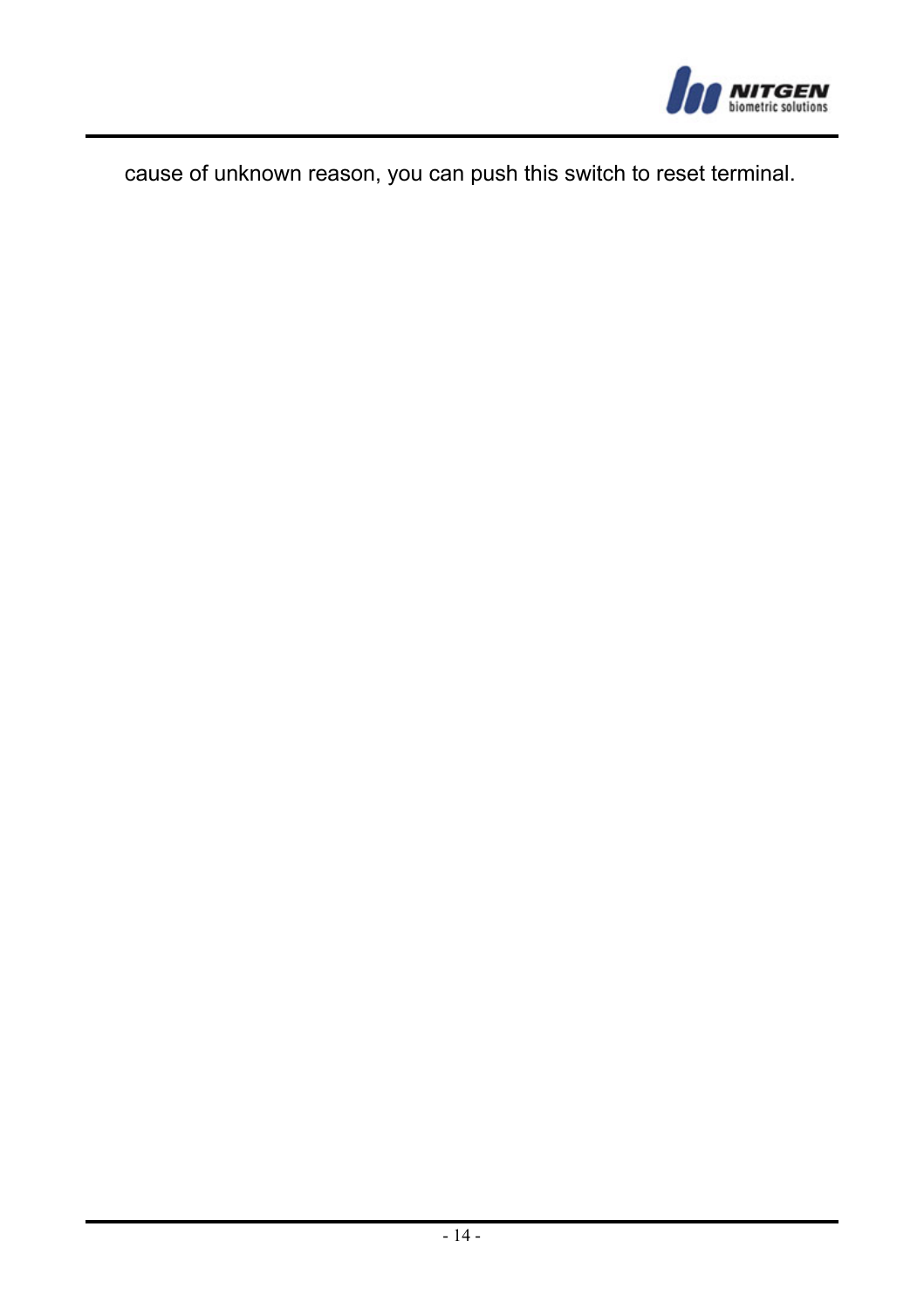

# **1.4** LCD **screen**

#### ■ Initial screen

The initial screen of the terminal is as below. The icons in the upper part of the LCD screen indicate the status of the terminal. The logo in the middle of the screen can be defined by the manager, and current date and time are displayed at bottom.



# ■ Initial screen

The below table describes the icons in the LCD screen.

| Icon         | Description                                 |  |  |  |
|--------------|---------------------------------------------|--|--|--|
|              | The door is connected to the door lock      |  |  |  |
|              | device.                                     |  |  |  |
| N            | door is open after<br>the<br>The<br>user    |  |  |  |
|              | authentication is validated.                |  |  |  |
| $\mathsf{E}$ | The display language is English.            |  |  |  |
| 2Ū           | The display language is Korean.             |  |  |  |
|              | Terminal mode                               |  |  |  |
|              | SO (Stand Alone): All operations take place |  |  |  |
|              | in the terminal alone.                      |  |  |  |
|              | NS (Network Server): Authentication is done |  |  |  |
|              | in the server.                              |  |  |  |
|              | This mode will not supported on Enterprise  |  |  |  |
|              | version or FW ver 2.5 or later              |  |  |  |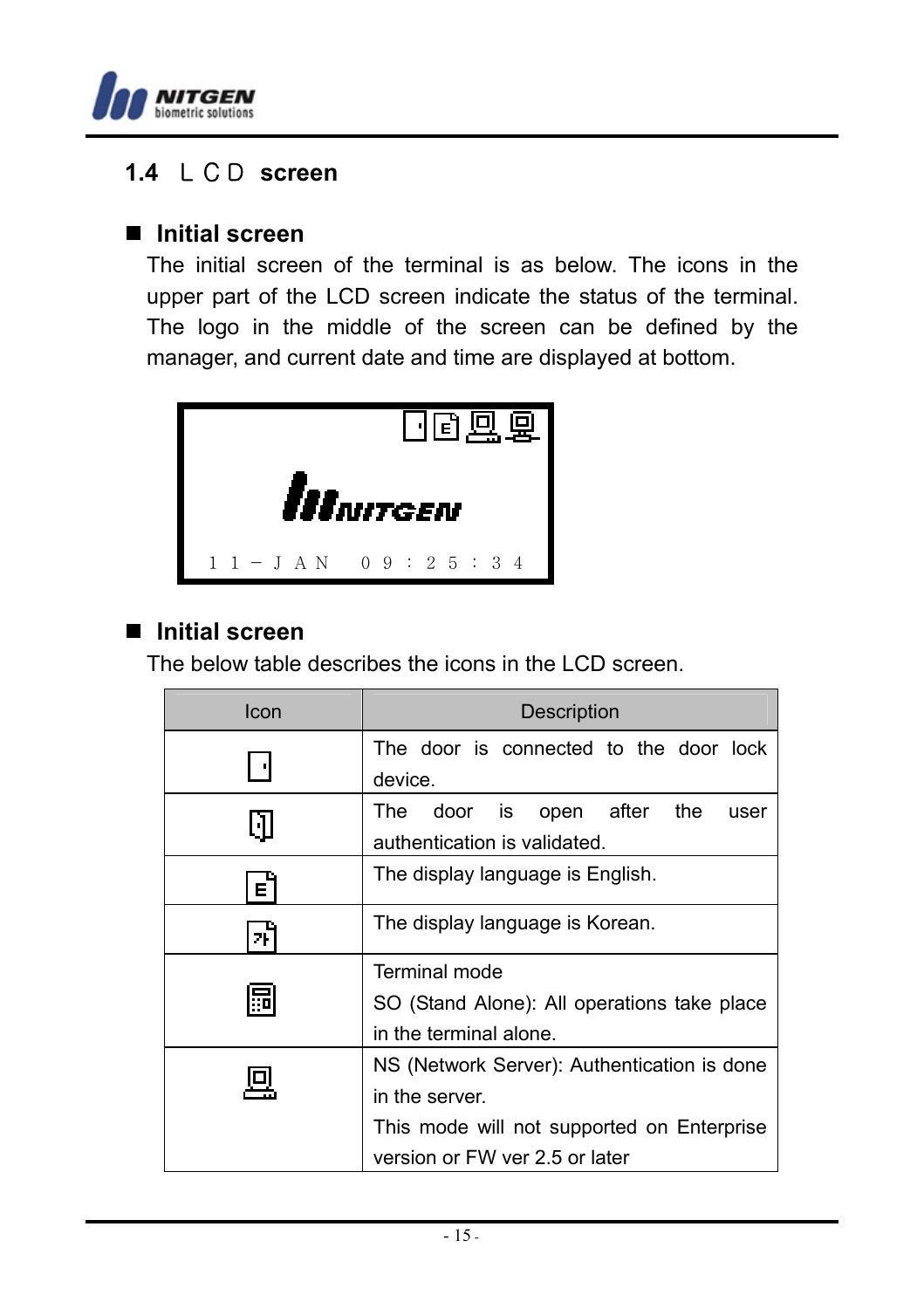

| 15 | NL (Network Local): Authentication is done<br>in the terminal and the log is saved in the |  |
|----|-------------------------------------------------------------------------------------------|--|
|    |                                                                                           |  |
|    | server.                                                                                   |  |
| 回  | The terminal is connected to the server.                                                  |  |
|    | The terminal is not connected to the server.                                              |  |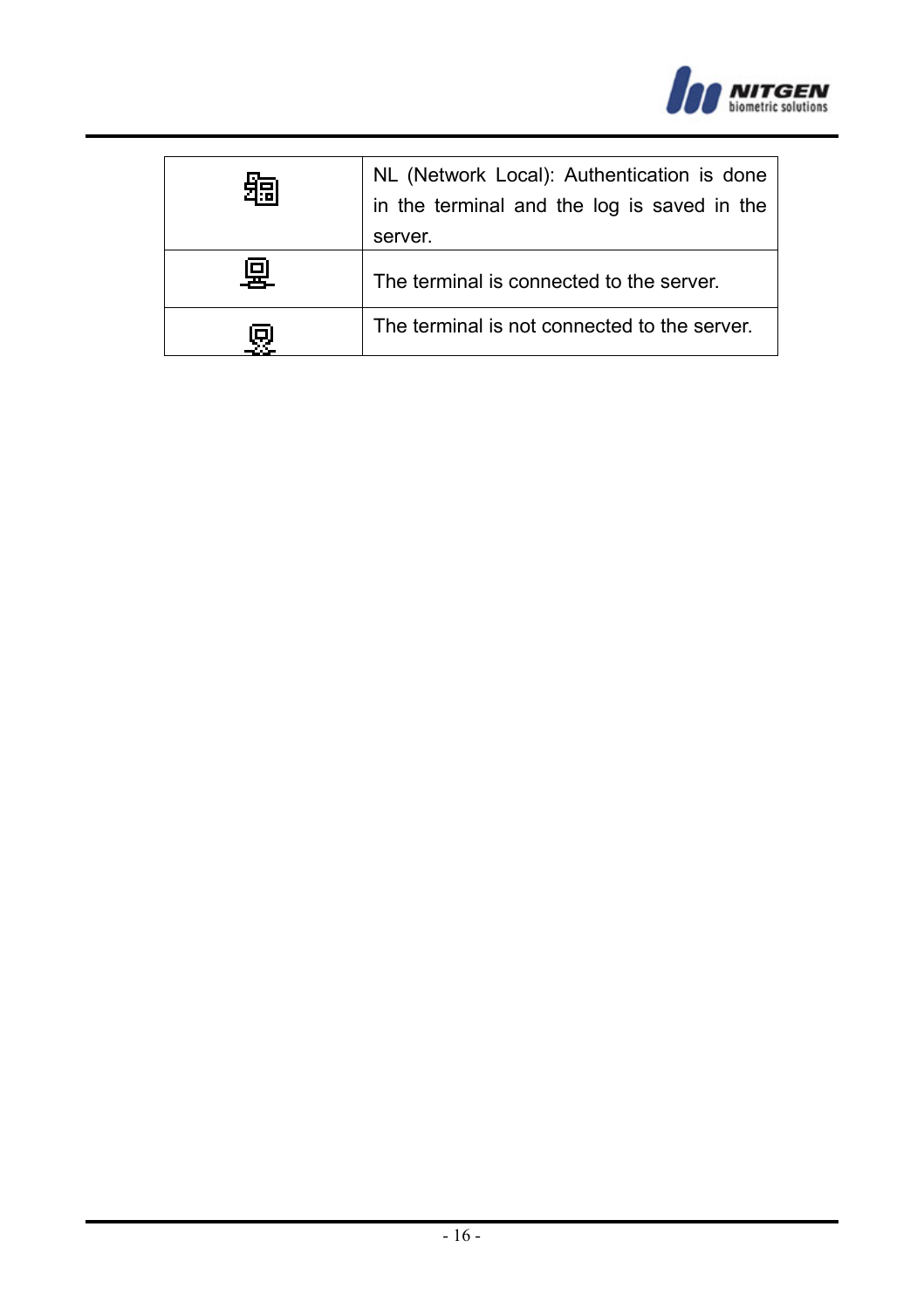

# **1.5 How to input fingerprint**

When you enroll and authenticate user fingerprint, do the followings to avoid authentication error:

> 5. Press your finger evenly to maximize the input area. If we say the weakest push as 0%, and the strongest push as 100%, apply 50~70% of force.



② Make sure that the core of the fingerprint is at the center of the fingerprint input window. In general, the core of the fingerprint is on the same line as the lunula of the fingernail. So locate the lunula of the fingernail at the center of the fingerprint input window.

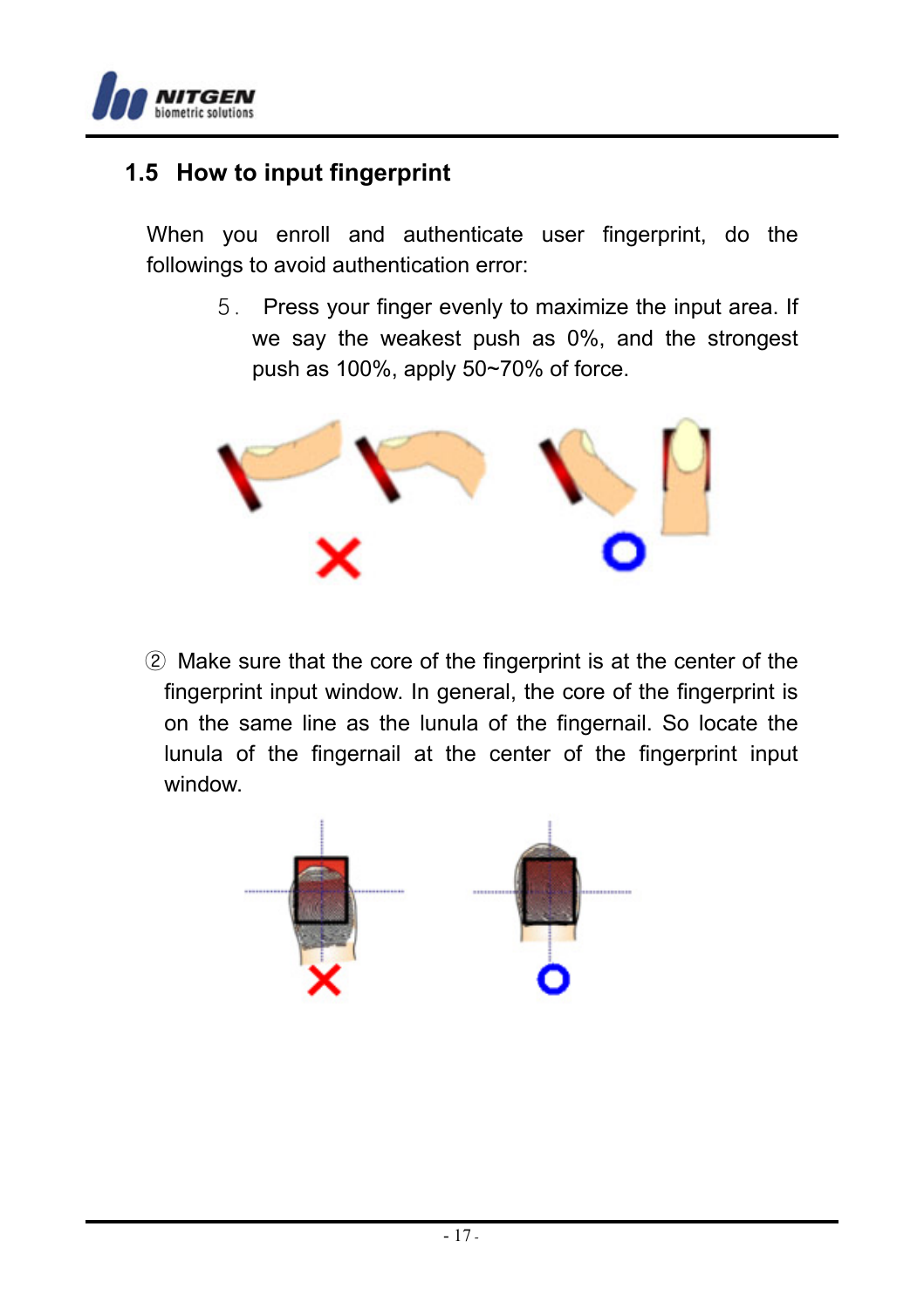

# **1.6 Authentication types**

With the NITGEN access control system, you can use fingerprints, passwords, and RF cards (optional) for authentication. Depending on customer environment, you can use one of the following authentication types as you need.

#### **Fingerprint authentication**

Use fingerprints to validate access authentication with the following types:

• 1:1 authentication

In this mode, enter a pre-registered ID first and then a fingerprint. The enrolled fingerprint corresponding to the ID will be compared to the entered fingerprint on a 1:1 basis. The 1:1 authentication type takes a short time regardless of the number of users. There is no need to make any special settings in the system. After entering the ID, enter the fingerprint to perform authentication.

• 1:N authentication

Only enrolled fingerprints are used for authentication. Though the authentication procedure is simple, this method will take a little longer than the 1:1 authentication if there are many users. There is no need to make any special settings in the system. But because there were many users, so it takes too much time to authenticate, use '1:N Timeout'. The user who wasn't authenticated in timeout will have fail message. Refer to the '1:N Timeout' for more information.

• Short ID (SID) authentication

The user ID can be  $4 - 15$  digits long depending on the initial setting. This method simplifies ID input procedure. Instead of entering the entire registered ID, you can enter only the first part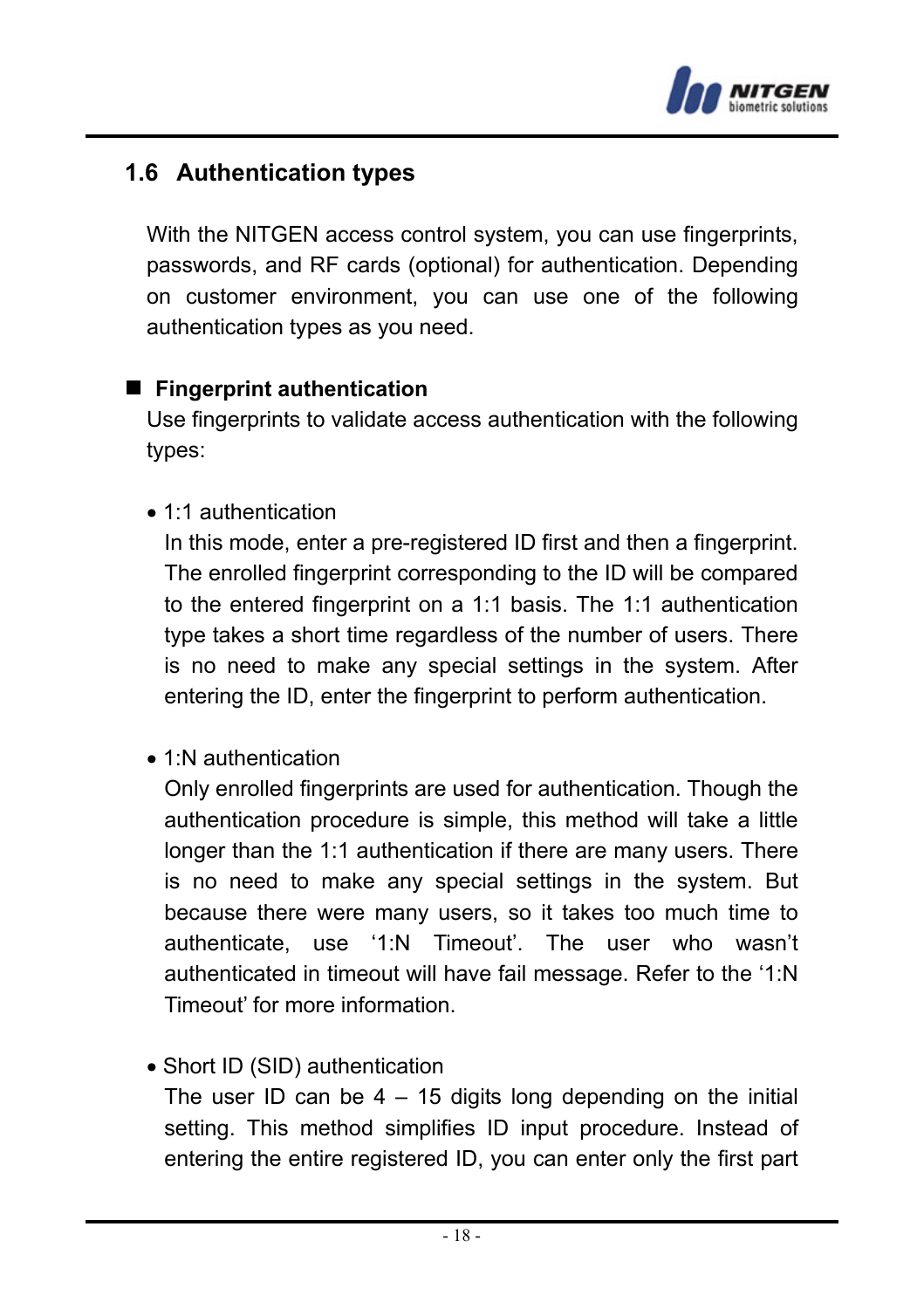

of the ID for authentication. For example, if the user ID is 1234 567, enter 12 only and then the fingerprint. Then the system will perform 1:N authentication for all Ids that start with 12xxxxx. There is no need to make any special settings in the system.

#### • Group authentication

For group authentication, you can specify a group ID of  $1 - 4$  digits long for each user group. You will enter a group ID and a fingerprint for authentication. For example, you can use the unit number for public housing like an apartment as a group ID. You can specify a group ID when you register a user. Unlike other methods, **you must enter the group ID, and then press F1 before entering the fingerprint** to perform group authentication.

#### • T/A authentication (Time & attendance)

Using the function keys (F1~F4), you can use the T/A mode. If you press any function key before authentication, a T/A authentication log will be saved. The T/A authentication log has the ID and the function key code. For example, if your ID is 1234 and you press the F1 key before authentication, the authentication log would be 1234+F1.

#### **Password authentication**

A password of  $4 - 8$  digits long is used to validate access authentication. You can use this method in such a special case as when the fingerprints are damaged.

#### **RF card authentication (optional)**

The RF card of a user is used to identify the user. You can register the RF card number to the system in advance to provide against loss or theft of the RF card.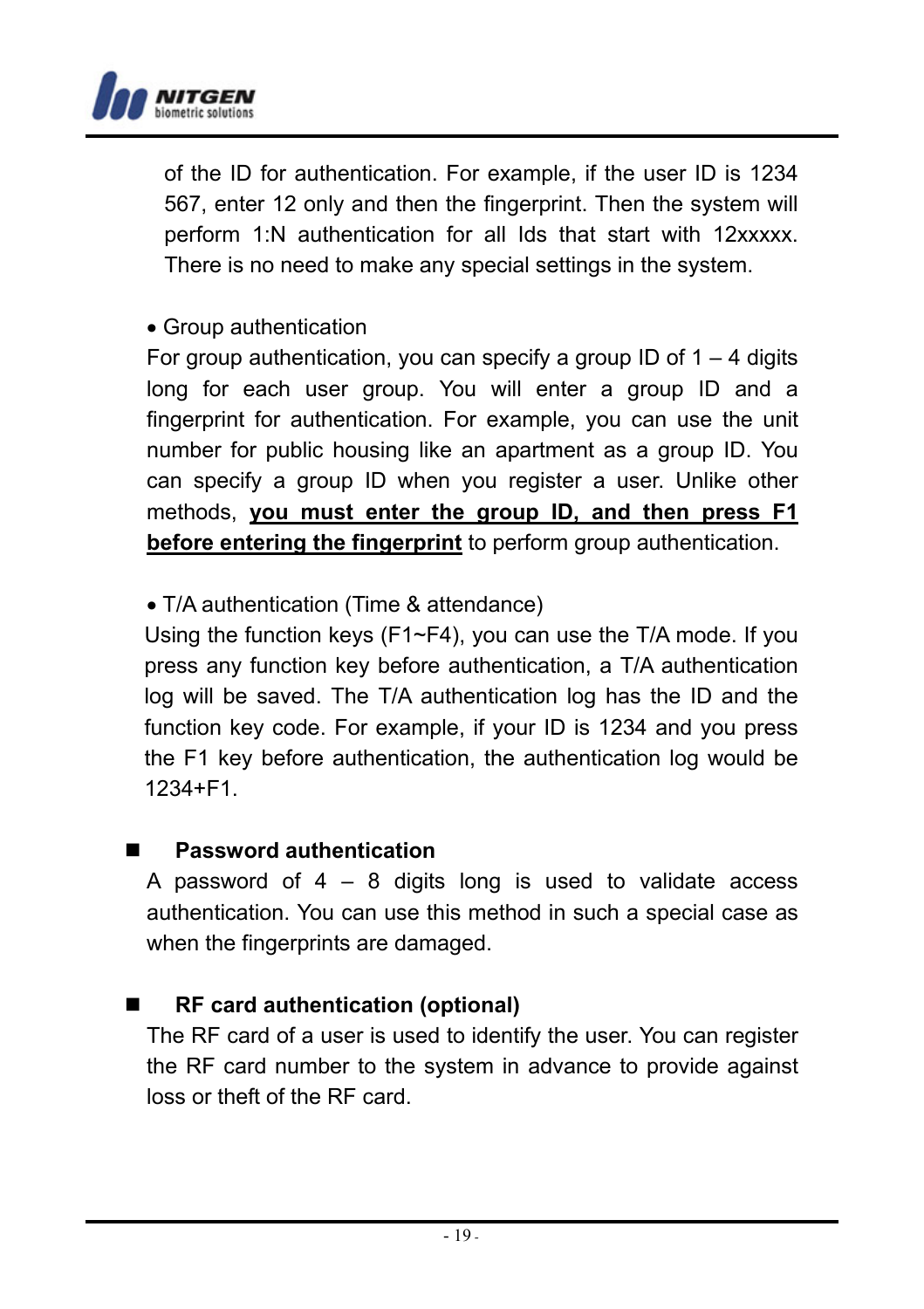

### **Auto T&A (time & attendance) Mode**

In this mode, 1:N identification will give you log data of the T&A without pressing the function Keys (F1~F4). In Auto T&A Mode, the initial screen will be change as below. In this mode, even though you try just 1:N identification, you'll successfully get the log data that you want. You don't have to press any function key.

```
F1 
INPUT ID 
: 
     11-JUL 09:25:34
```
1) How to get in the Auto T&A Mode

At first, you should select the T&A mode in the menu of the Function Mode and select the USE mode in the Auto T&A mode in the menu of the Extension Opt.

And then go to the initial screen and press the function key (F1~F4) you want.

2) How to get out of the Auto T&A Mode

Press the cancel key.

Press another Function key to change current function mode. For example, you can change current mode from F1 to F2 by pressing F2 key.

\* TIP : You don't have to input group ID during user registing, if a terminal is used in T&A Mode.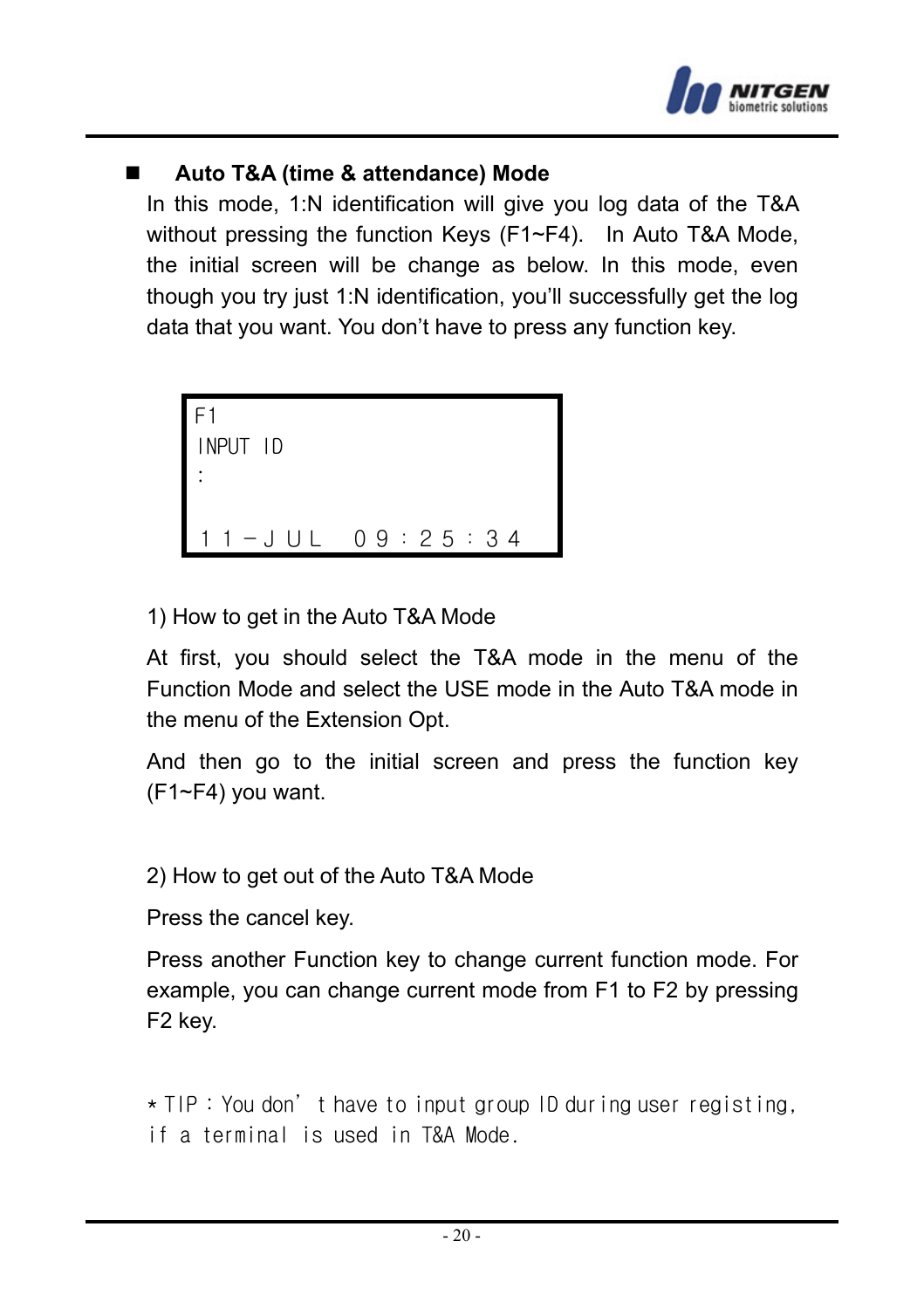

# Multi T&A Mode

This function is supported on FW ver 1.172 or later.

In FW ver2.520 and 1.180, you can select mode about use or not use of this function in MENU OPTION.

First, you select Multi T&A mode in the menu of the SYSTEM OPTION. And then you can extend  $\leq$  Eunction key number > to 40 using  $\star$  and # buttons.

```
F1 
INPUT ID 
: 
11-JUL 09:25:34
```
You can enter T&A mode issuing F1 key. And then you can use extended T&A mode using  $\star$  and # buttons. The  $[\star]$  button means decreasing number and the [#] button means increasing number.

```
F11 
INPUT ID 
: 
  1 - J UL 09:25:34
```
This is an example. In this case, the log in the Access manager will show F11. Auto T&A mode will work in the same way.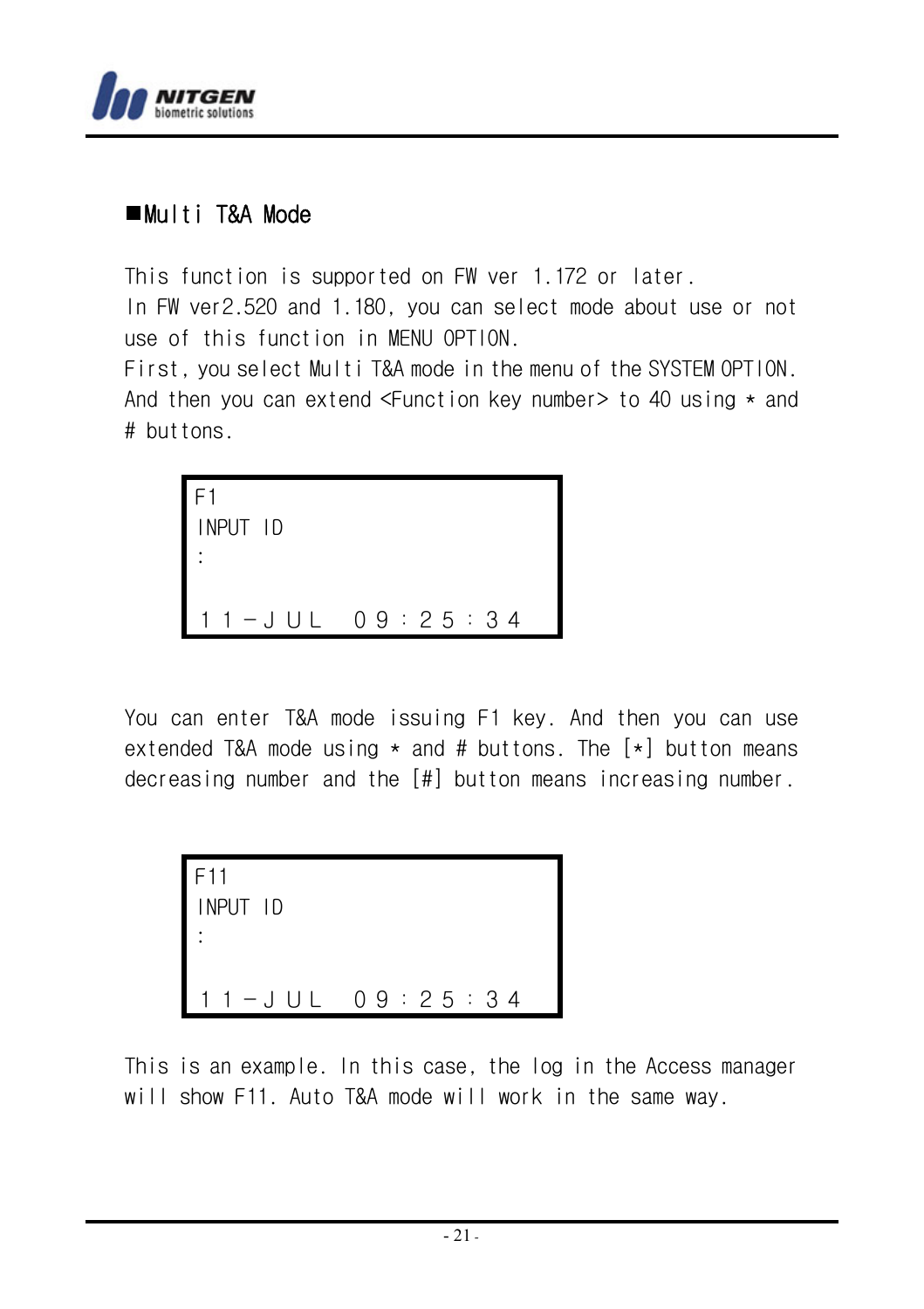

# LFD (Live Finger Detection) Authentication (Optional)

This function will be supported only when you use NAC-3000 LFD terminal and LFD firmware at the same time. The LFD is the function to detect fake FP (or replica). You can change the LFD level. The higher the level is, the more difficult to fake.

The LFD uses 3 images to detect fake FP. (diffusion type/ absorption type/ external light) If the fake is detected, the terminal shows "presume fake" message.

It is strongly recommended that the user place his FP on the top of the prism and remain still until the capture finishes. This is to get the best image for LFD function.

You can choose LFD function in the menu like below.

Capture mode Normal / Latent / Intelli / LFD

You can choose LFD level.

LFD Level Low / Middle / High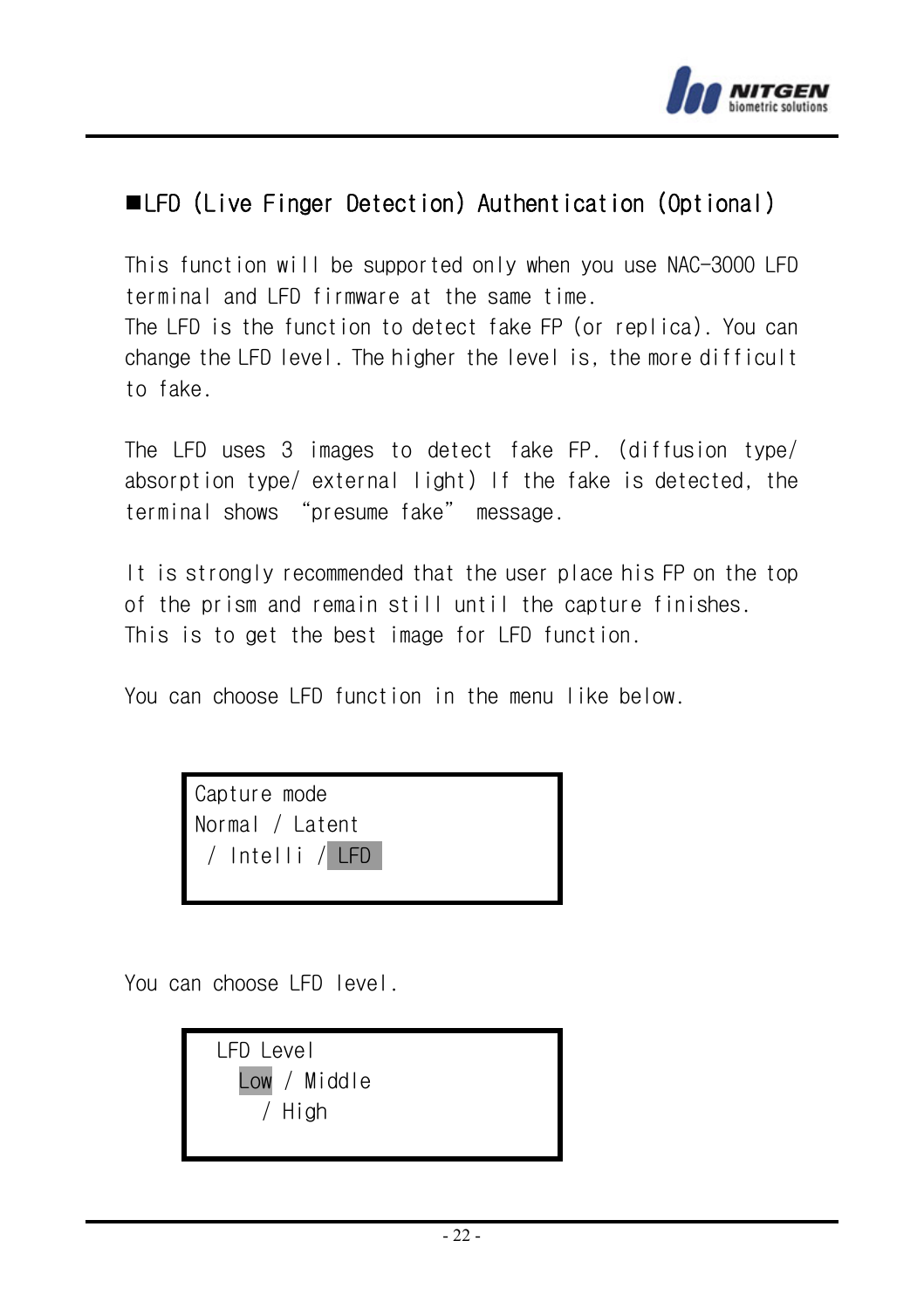

This is the message when the fake FP is detected!

PRESUME FAKE!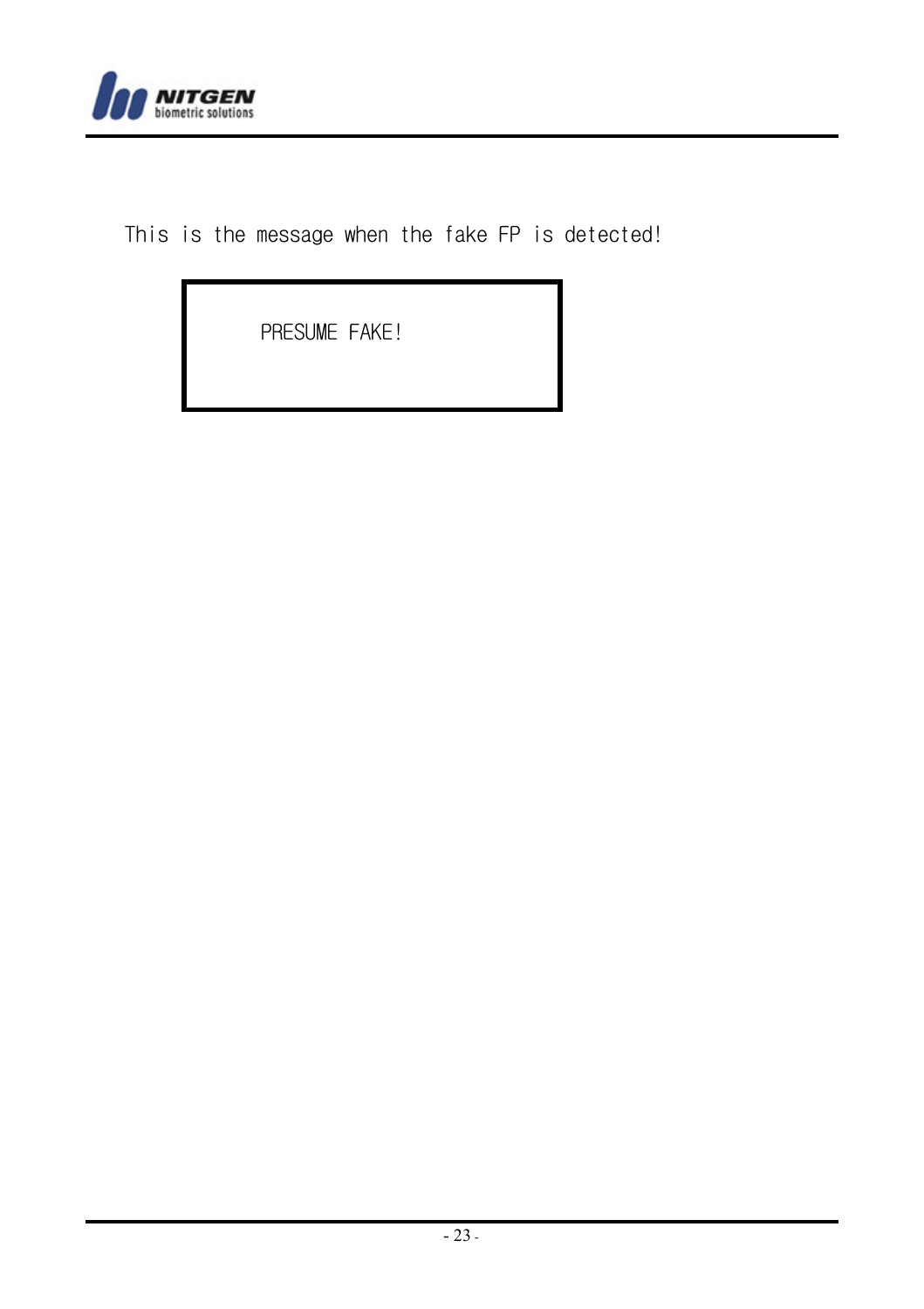

# **Chapter 2 Environment Setup**

#### 电电流电流电流电流电流电流电流电流电流电流电流电流

| 2.1 | <b>Menu Configuration</b>     | - 25  |
|-----|-------------------------------|-------|
| 2.2 | <b>Fingerprint Option</b>     | - 28  |
| 2.3 | <b>UI Option</b>              | - 35  |
| 2.4 | <b>Door Option</b>            | $-37$ |
| 2.5 | <b>System Option</b>          | $-39$ |
| 2.6 | <b>Gate Permission</b>        | - 46  |
| 2.7 | <b>Network</b>                | $-50$ |
| 2.8 | <b>Factory Initialization</b> | - 53  |
|     |                               |       |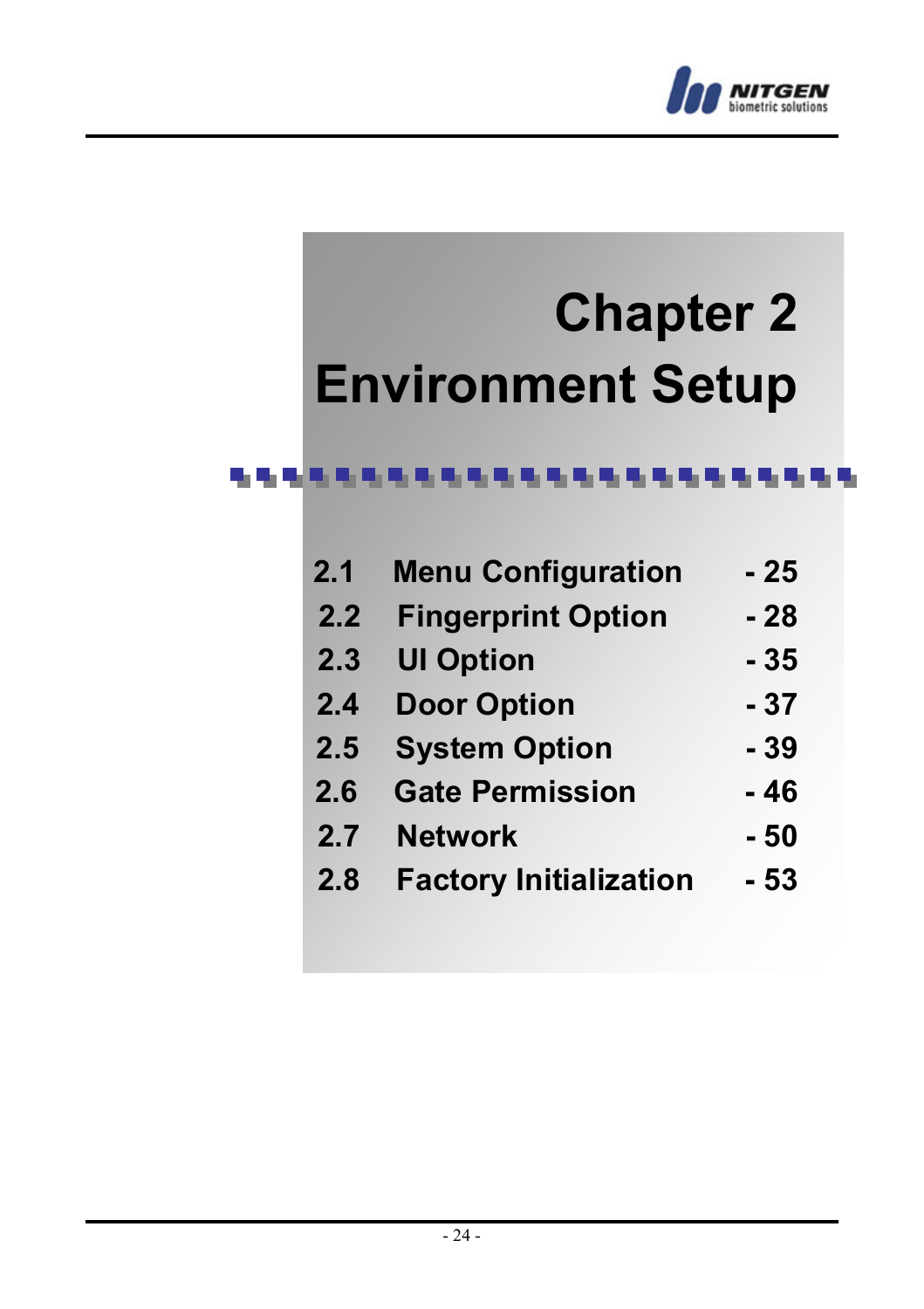

# **2.1 Menu Configuration**

#### **Features**

The terminal menu is configured as follows. You can use this menu to set the initial environment, register users, and set the fingerprint recognition device and the network. You can use the menu button on the terminal keypad.

For more information on how to register, modify and delete users, and check the version, please refer to Chapter 3.

| Menu                 | Command                    |  |  |
|----------------------|----------------------------|--|--|
|                      | 1.<br>Register User        |  |  |
| User                 | 2.<br><b>Modify User</b>   |  |  |
| Manager              | Delete User<br>3.          |  |  |
|                      | 4.<br>Delete All           |  |  |
|                      | 5.<br>Sensor Option        |  |  |
|                      | 6.<br>Secu. Level          |  |  |
|                      | 7.<br>Capture Mode         |  |  |
| FP Option            | <b>Sensor Timeout</b>      |  |  |
|                      | 9. Auto-On Check           |  |  |
|                      | 10. 1:N Timeout            |  |  |
|                      | 11. LFD Level (Optional)   |  |  |
|                      | 1.<br>Language             |  |  |
| UI Option            | 2.<br>Voice                |  |  |
|                      | 3.<br>Beep                 |  |  |
|                      | Open Duration<br>1.        |  |  |
| Door Option          | 2.<br>Warn, Duration       |  |  |
| <b>System Option</b> | 1.<br>Encryption           |  |  |
|                      | 2.<br>Log                  |  |  |
|                      | <b>RF Card</b><br>3.       |  |  |
|                      | 4. WIEGAND                 |  |  |
|                      | <b>Function Mode</b><br>5. |  |  |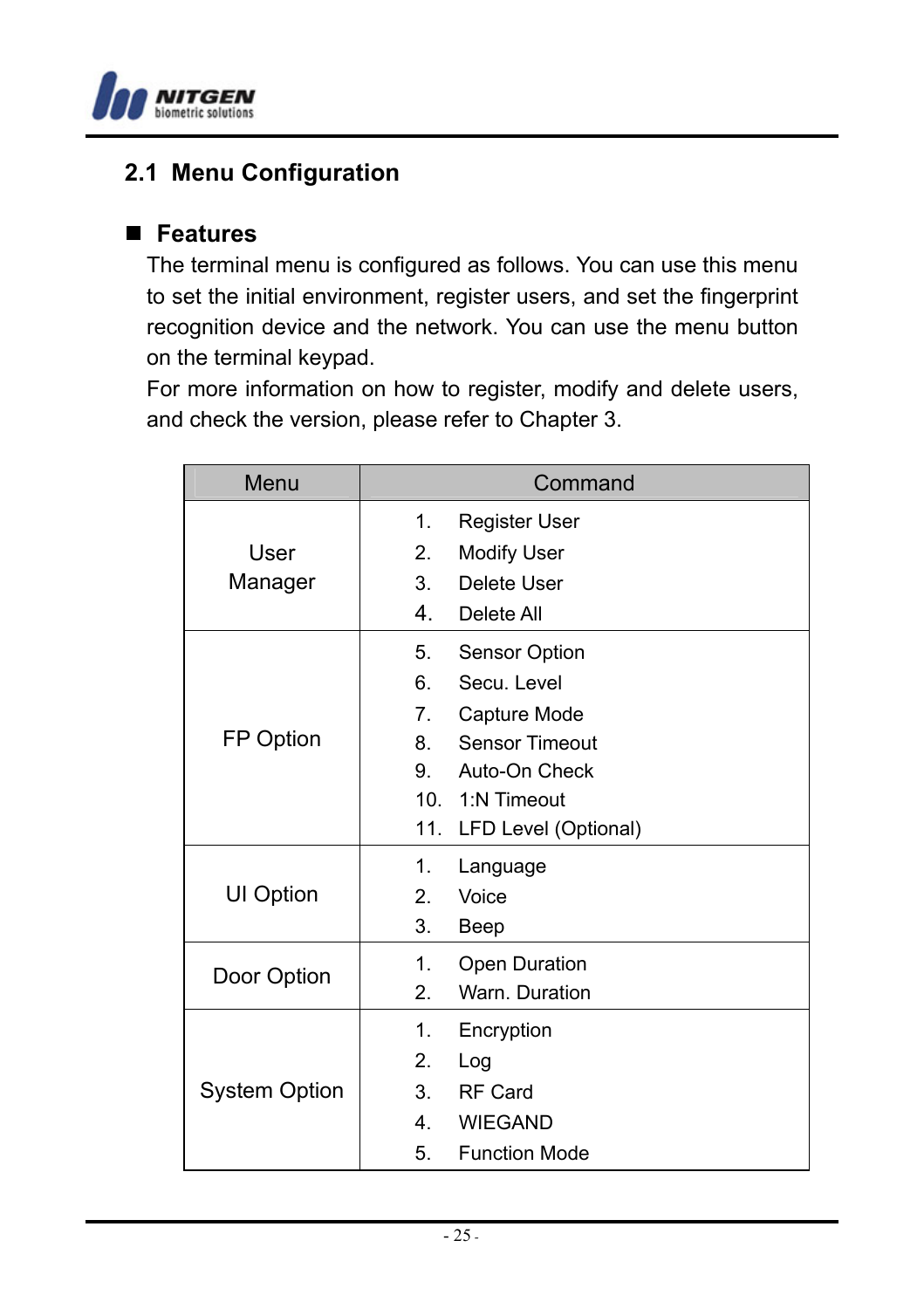

|                | 6.<br>7.<br>8.                   | <b>Terminal Mode</b><br>Time Setting<br>Timezone Mode      |
|----------------|----------------------------------|------------------------------------------------------------|
| <b>Network</b> | 1 <sup>1</sup><br>2.<br>3.<br>4. | Terminal ID<br><b>TCP/IP</b><br>N/W Timeout<br>Port Number |
| Information    | $1_{-}$<br>2.                    | # of User<br>F/W Version                                   |
| Factory Ini.   | 1 <sup>1</sup><br>2.<br>3.<br>4. | DB Format<br>FP Number<br>ID Length<br><b>Reset Term</b>   |
| Extension Opt. | $1_{-}$<br>2.<br>3.              | Use F-Scan?<br>Use Auto-T&A?<br>T&A Disp.Mode              |

# ■ Master authentication

When you install the terminal for the first time, you can set the environment without master authentication. But after the master has been registered, you should pass master authentication to change the terminal settings with menu.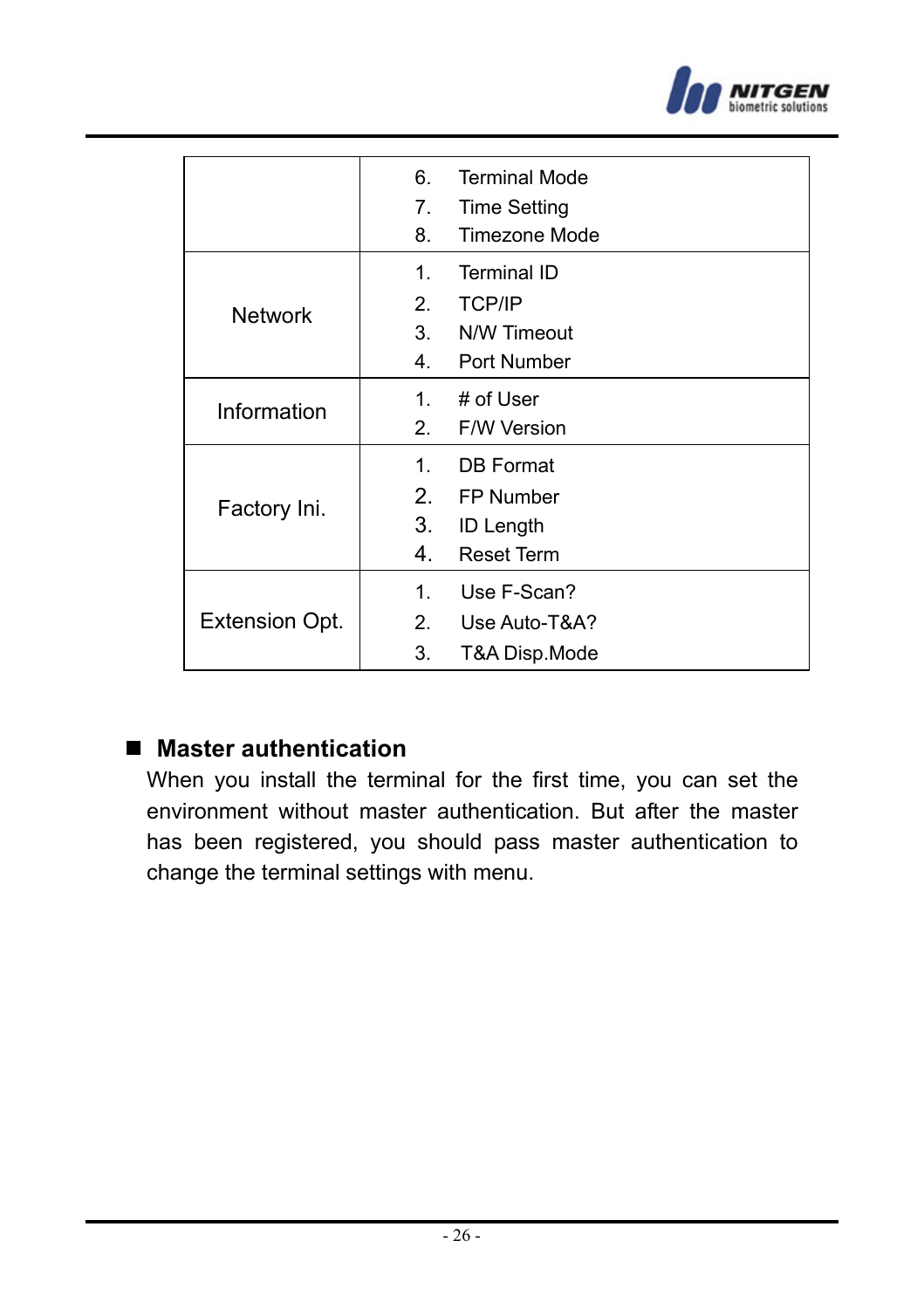

- In standalone mode without the network connection, the first registered user will be the master. For more information on how to register users, refer to "Register users" in Chapter 3. When you register the first user, the default user type becomes Master.
- In network environment, you can choose either Normal or Master for the first registered user. In other words, the registration procedure of the first user is the same with other normal procedure.

If you press the menu button to show the menu, the following screen will appear for master authentication. Enter the Master ID and proceed with the pre-defined authentication type (fingerprint, password and RF) to display the menu.

Input Master ID :1234 Jan-31-03 04:27

#### ■ Result screen

If you succeed, the following message will appear, followed by the menu screen.

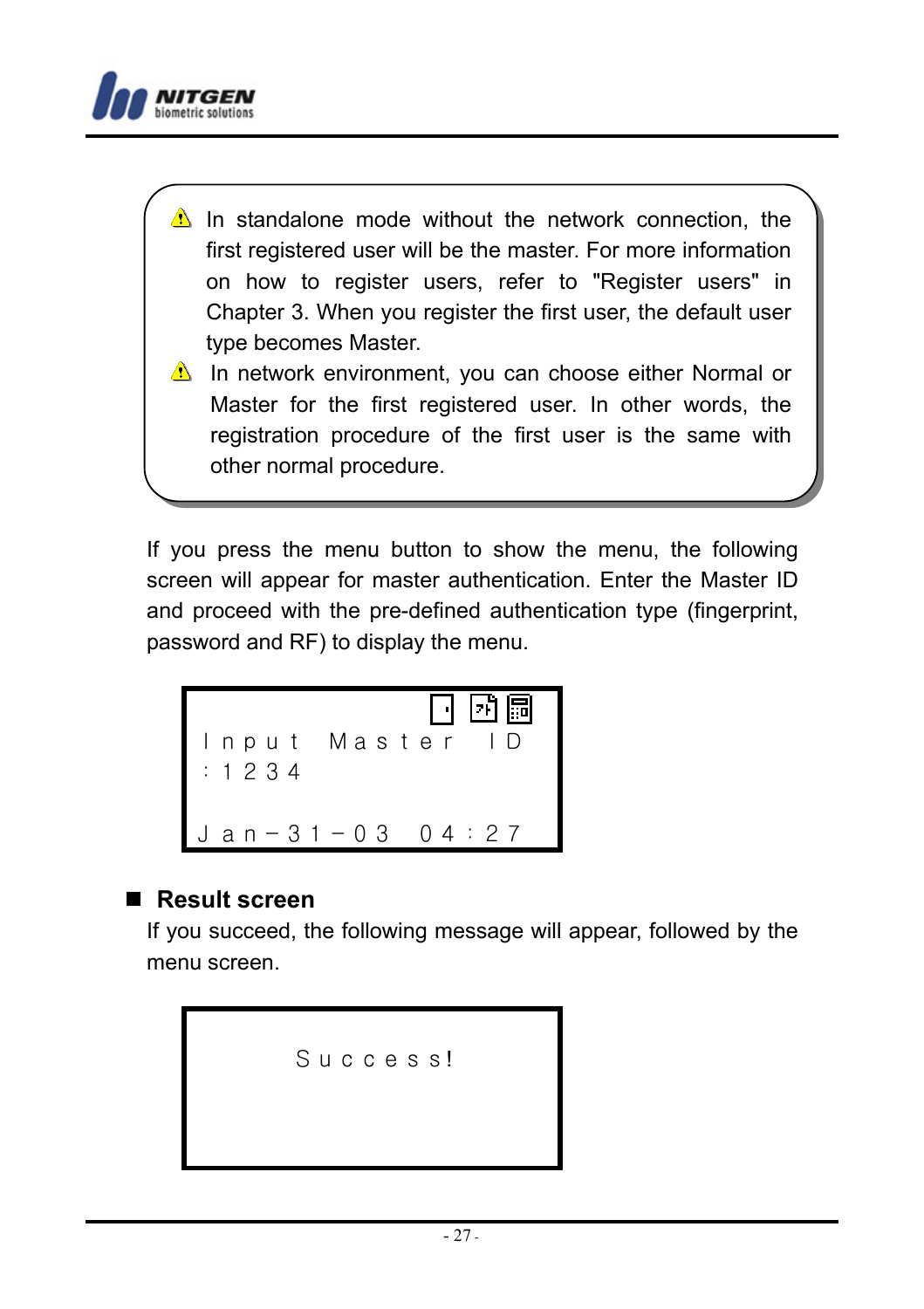

If you fail, the following message will appear and you will go back to the initial screen. This failure message means that the changes you made have not been applied.



# **2.2 Fingerprint Option**

Use this menu to set the operation environment of the fingerprint input sensor. It has the following 7 submenus. Move to the submenu you want to choose with the direction keys and press the Enter key.

| FP Option         |
|-------------------|
| 1. Sensor Option  |
| 2. Secu. Level    |
| 3. C apture Mode  |
| 4. Sensor Timeout |
| 5. Auto-On Check  |
| 6. 1:N Timeout    |
| 7. LFD Level      |

- LFD level menu will be supported only when you use LFD firmware.

# ■ Sensor Option

Set the sensor options to get a clear fingerprint image. The sensor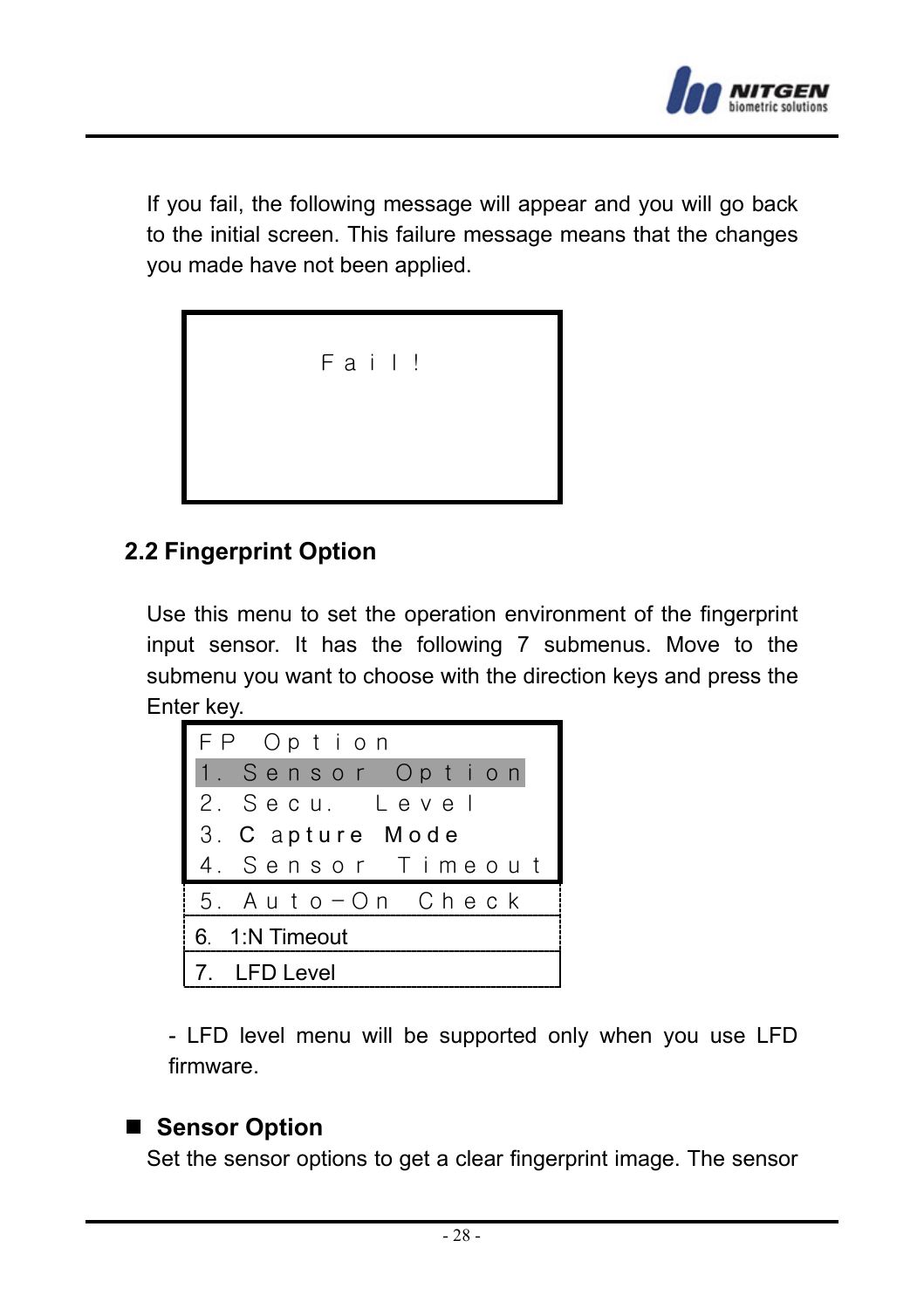

option values are the internal settings of the CMOS image sensor. You can set gain, brightness and contrast. The defaults of Gain, Brightness and Contrast are 2, 40 and 20 respectively.

- $\triangle$  These values can largely affect the fingerprint recognition performance because they are very sensitive. So it is highly recommended that default values be used without any modification if possible.
- Gain (1 / 2 / 4 / 8)

Defautl Value "2"

Sensor Option 1.Gain (1/2/4/8):2

Enter a gain value and press the Enter key. Then the brightness setup screen will appear.

• Brightness (0~100)

Default Value "45 (40)"

Sensor Option 1.Brightness  $(0 - 100)$ : 45 (40)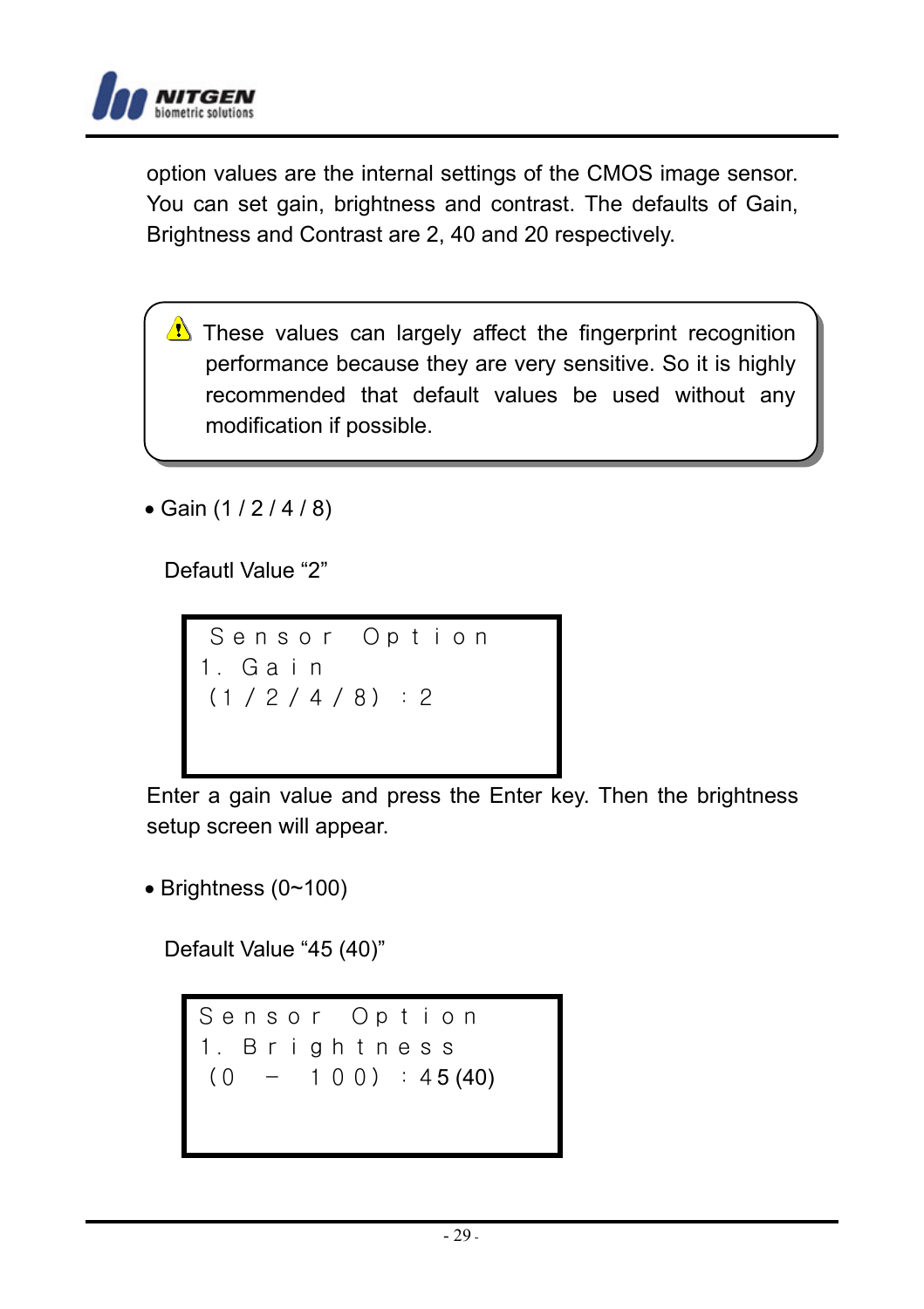

Default Value is different according to firmware version. In case of version 2.520-xx before, Default value is "40" In case of version 2.520-xx after, Default value is "45"

Enter a brightness value and press the Enter key. Then contrast setup screen will appear.

 $\bullet$  Contrast (0~100)



- If the recognition performance is decreased because it is very dry (i.e. in winter), adjust Brightness between 20 and 30 (recommendation: 20).
- If the recognition performance is decreased because it is very wet (i.e. in summer), adjust Brightness between 50 and 80 (recommendation: 60).

#### ■ Security Level

Specify security level if you use fingerprint authentication. You can choose a level between 1 and 9. The greater the number is, the higher the security level is. You can specify security levels for **1:1 mode** and **1:N mode** separately to use the system more efficiently. In general, set the **1:N mode** security level higher than the **1:1 mode** one.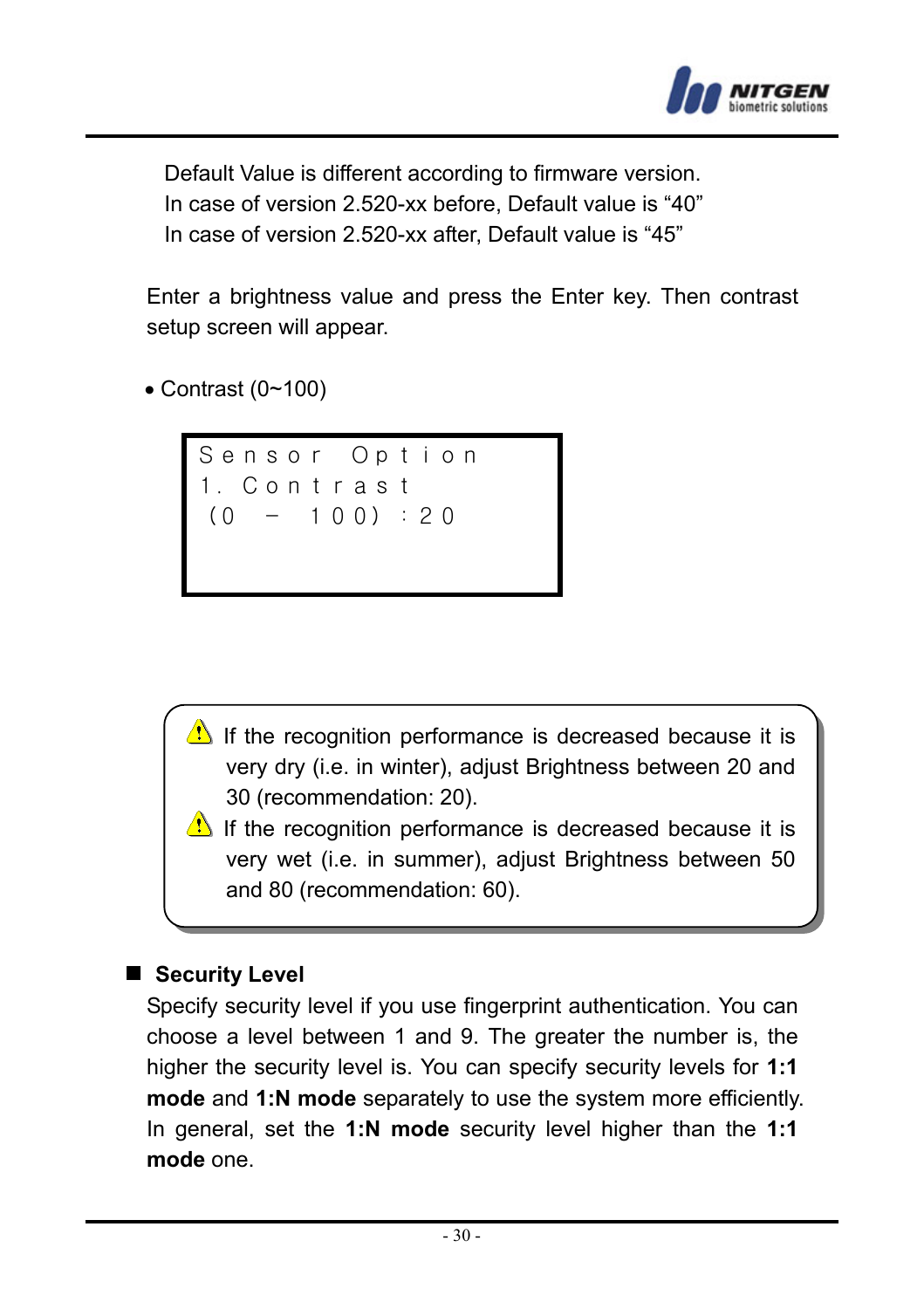

If a high level of security is required, you will need to specify a high security level. But a high security level can increase the false rejection rate (fail to authenticate the right person) depending on the status of the fingerprint. In contrast, a low security level may increase the false acceptance rate (allow authentication for the wrong person).

 $\bullet$  1:1 mode

In this mode, you should input ID first and then your fingerprint. The enrolled fingerprint corresponding to the ID will be compared to the entered fingerprint on a 1:1 basis. So you can set lower security level in this mode than in 1:N mode without degrading security.

Secu. Level  
1. 1 : 1 Mode  

$$
(1 - 9): 5
$$

• 1:N mode

In this mode, you need to input fingerprint only without ID. It is recommended to set a higher security level in this mode than in 1:1 mode. The default is 8.

Secu. Level 2.1:N Mode  $(1 - 9) : 8$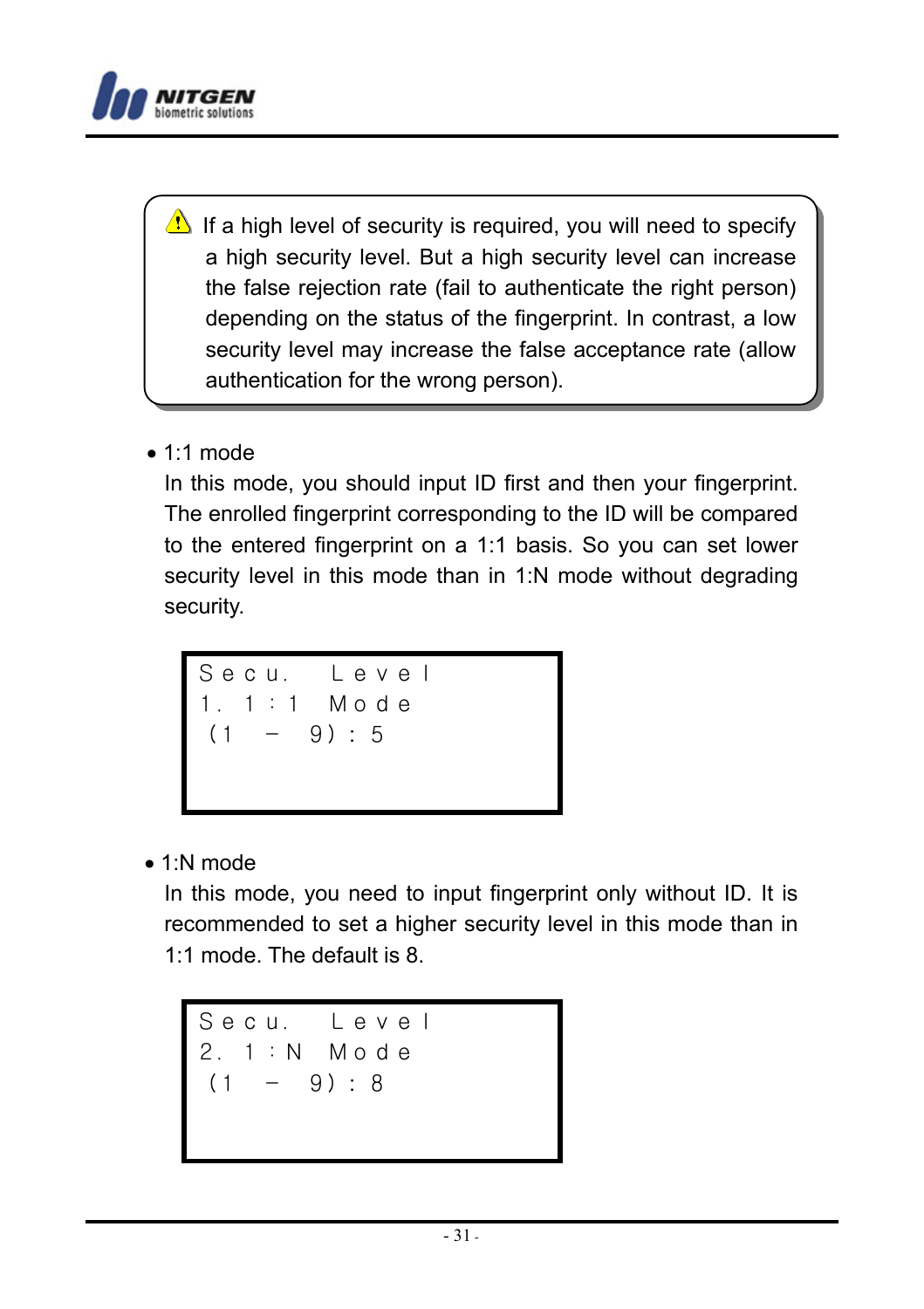

In the 1:N mode, if you set the security level too low, the false acceptance rate may increase, resulted in degrading security. On the other hand, if you set it too high, the false rejection rate may increase, resulted in inconvenience.

# **Capture Mode**

『**Latent**』 prevents recognition error possibly caused by latent fingerprint image in the fingerprint input window because of sweat or sebum. 『**Intelli**』increases recognition performance against dry finger or wet finger. The initial setting is 『**Latent**』. Move to the value you want to choose with the direction keys and press the Enter key.

C a p t u r e M o d e Normal / Latent Intelli / LFD

- LFD level menu will be supported only when you use LFD firmware. The default value is LFD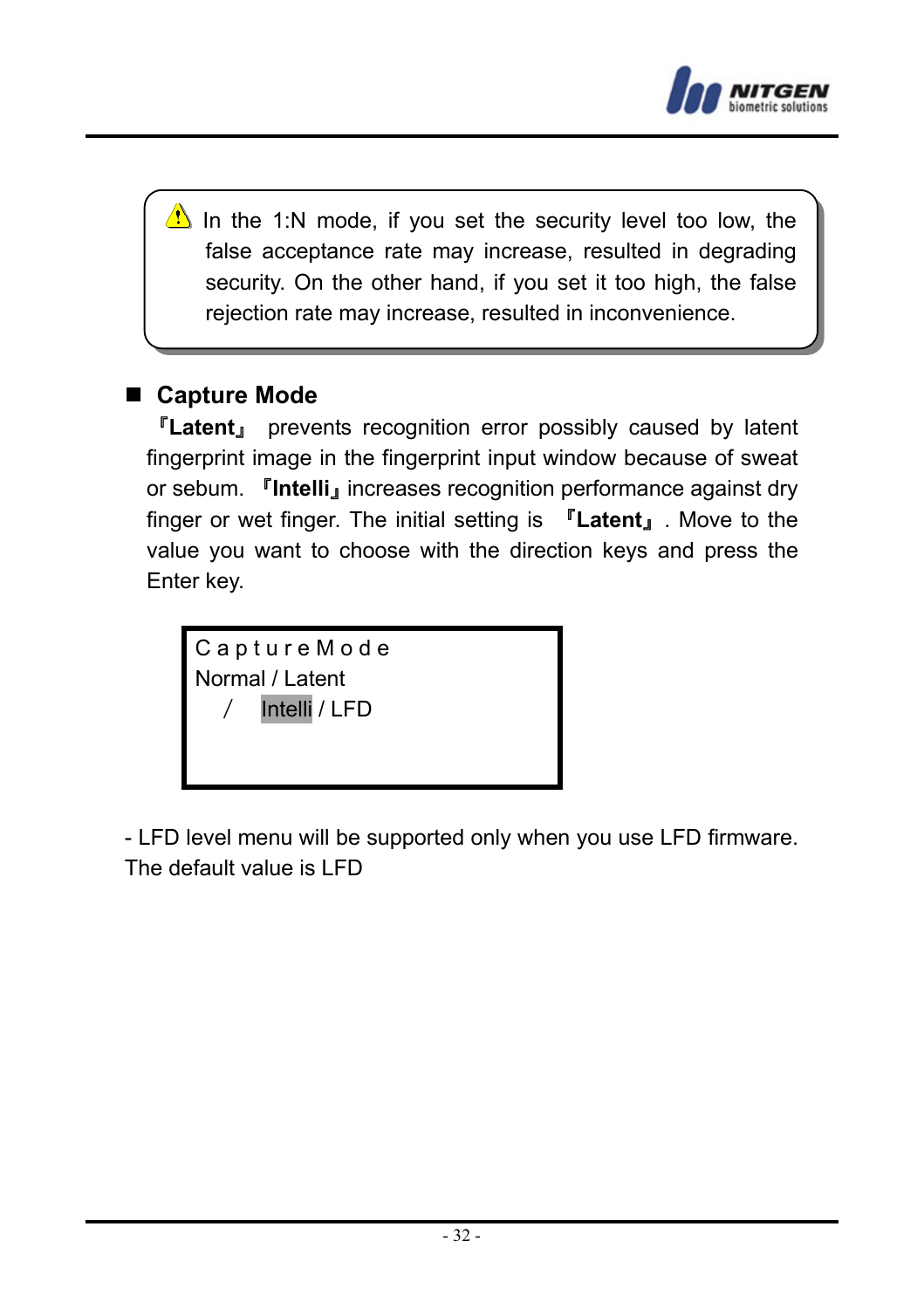

 $\langle \cdot \rangle$  This feature can increase security but it may slow down authentication time. So if high level of security is required, you can use this feature. But you'd better not use this feature in an environment where convenience and quickness are more important (i.e. when used for attendance management).

# ■ Sensor Timeout (1 ~ 30 seconds)

Set the timeout of fingerprint input. The LED blinks and the terminal waits for fingerprint input during the specified seconds. After that time, the LED will be turned off. The default is 『**5** 』. Use the number keys to enter the value and press the Enter key.



# **Auto-On Check**

Auto-On check is an automatic finger detection function. If someone place finger on the sensor, it detects finger and simuates pressing Enter Key.

The initial setting is 『**ON**』. Move to the value you want to choose with the direction keys and press the Enter key.

Auto-On Check ON / OFF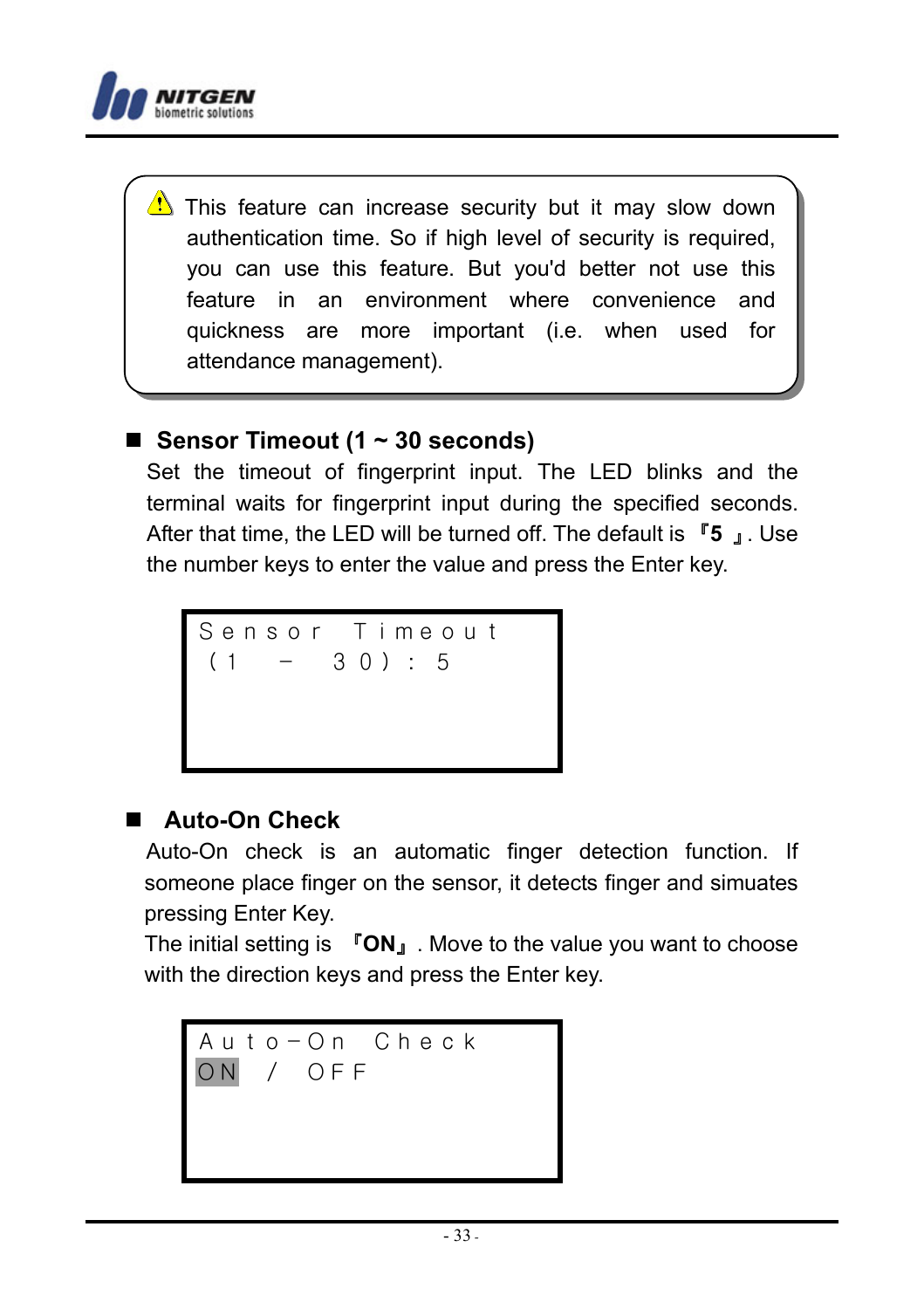

# **1:N Timeout Setting**

In case of 1:N identification, FAIL message will occur if identification is not completed within time that specified in Option menu. This is for avoiding making users wait too long.

Decide whether to use 1:N Timeout. The initial setting is 『**ON**』. Move to the value you want to choose with the direction keys and press the Enter key.



Next, you can set timeout value. If you choose『**OFF**』, this menu won't appear. The initial setting is 3 sec.





 You can decide the Live Finger Detection Level. The higher level you choose the higher fake detection ratio you can get.

This function is only for LFD terminal and LFD firmware.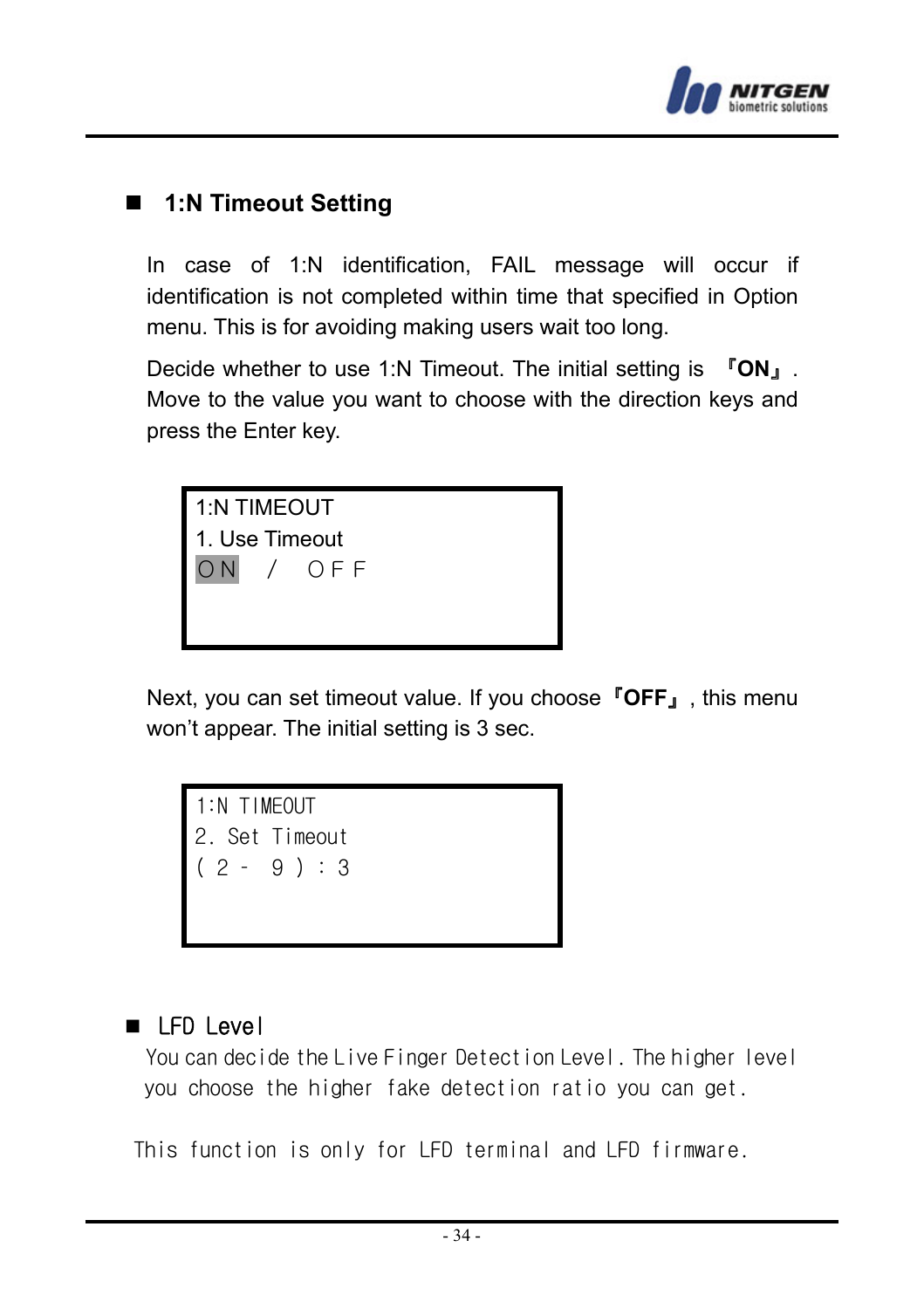

And, you can only set LFD Level when CAPTUER MODE is LFD.

The Default value is [LOW].



# **2.2 UI (User Interface) Option**

Use this menu to set the user environment such as display language, voice instruction and alarm. The following three submenus are provided. Move to the submenu you want to choose with the direction keys and press the Enter key.



# **Language**

Select either ENG (English) or KOR (Korean) to set the language for LCD screen display. Move to the value you want to choose with the direction keys and press the Enter key.

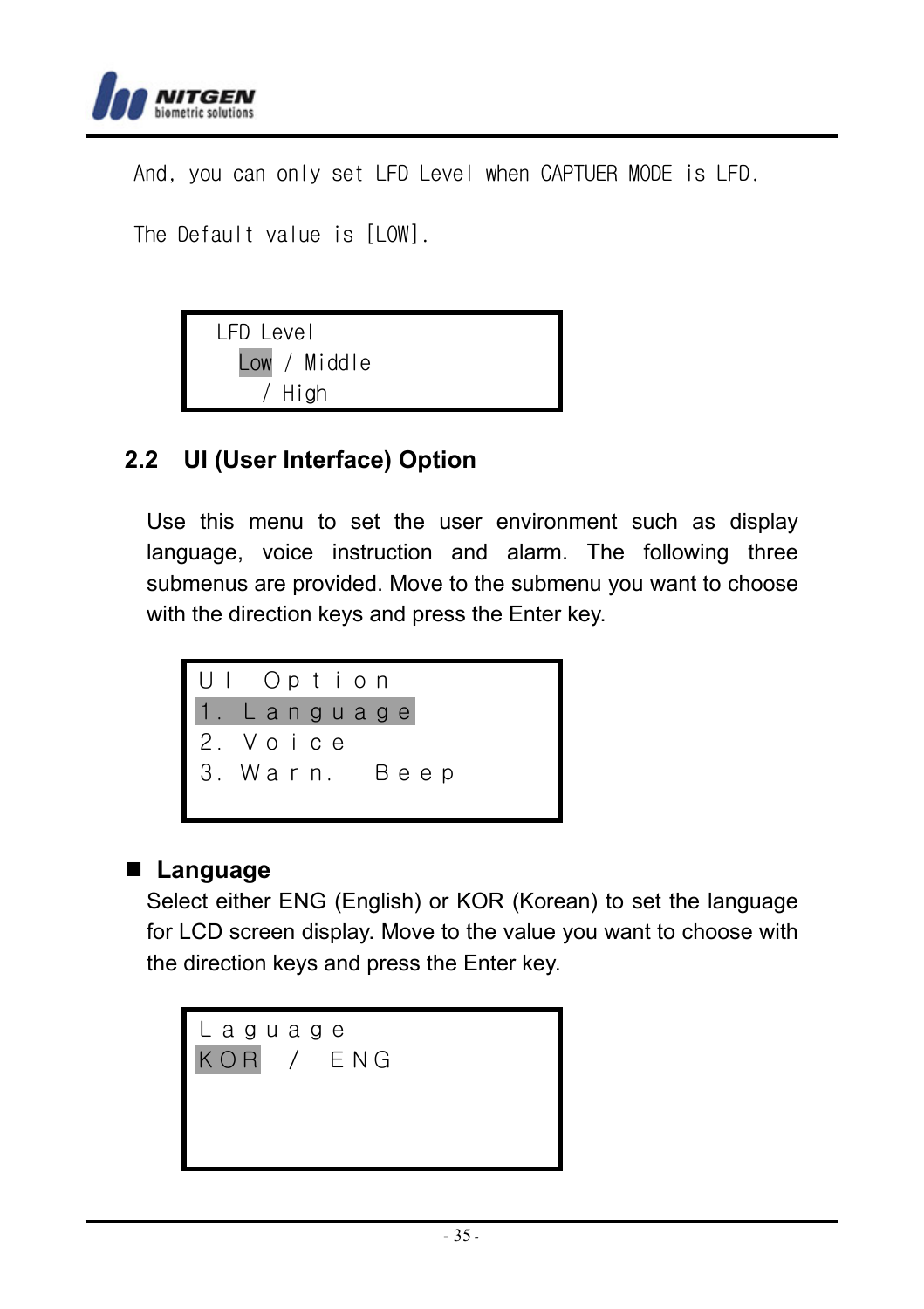

#### **Voice**

Provide voice instruction on how to use the terminal for fingerprint authentication. Move to the value you want to choose with the direction keys and press the Enter key.



#### ■ Button Beep

Decide whether to use button beep. Move to the value you want to choose with the direction keys and press the Enter key.

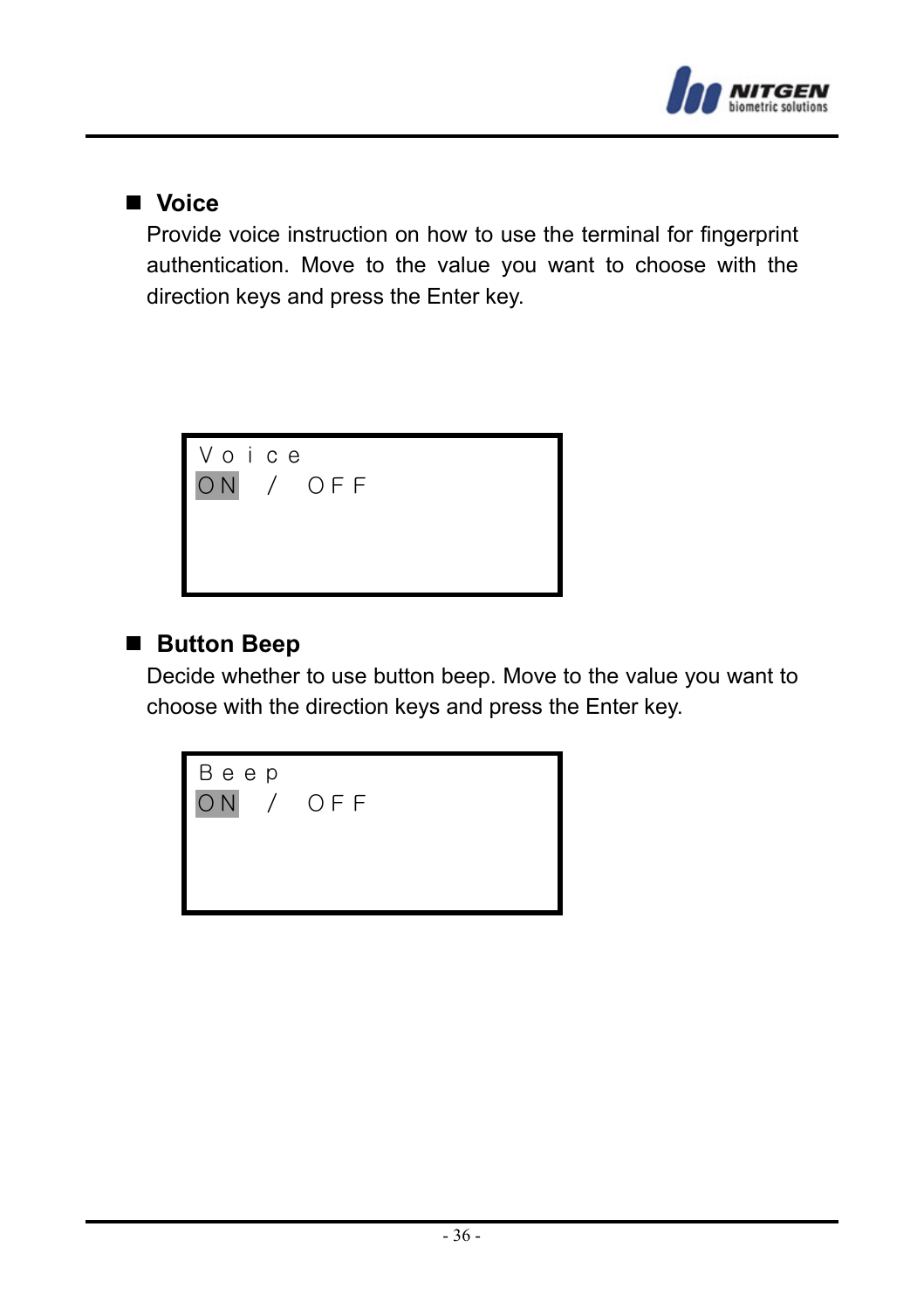

#### **2.3 Door Option**

Use this menu to set the door open and close behaviors operated by the terminal. Move to the submenu you want to choose with the direction keys and press the Enter key.



#### ■ Open Duration

Specify how long the door will be open after user authentication is validated. You can specify a value between 1 and 20. Use the number keys to enter the value and press the Enter key.

```
Open Duration
(1 - 20) : 5
```
#### **Warning Duration**

It gives an alarm if the door is still open after the specified time elapses. If the alarm sounds, check why the door is not closed and take necessary steps to make sure that the door closes normally. Specify a value between 1 and 20, **but it should be greater than the door open time.** Use the number keys to enter the value and press the Enter key.

To disable this function, set this time '0'.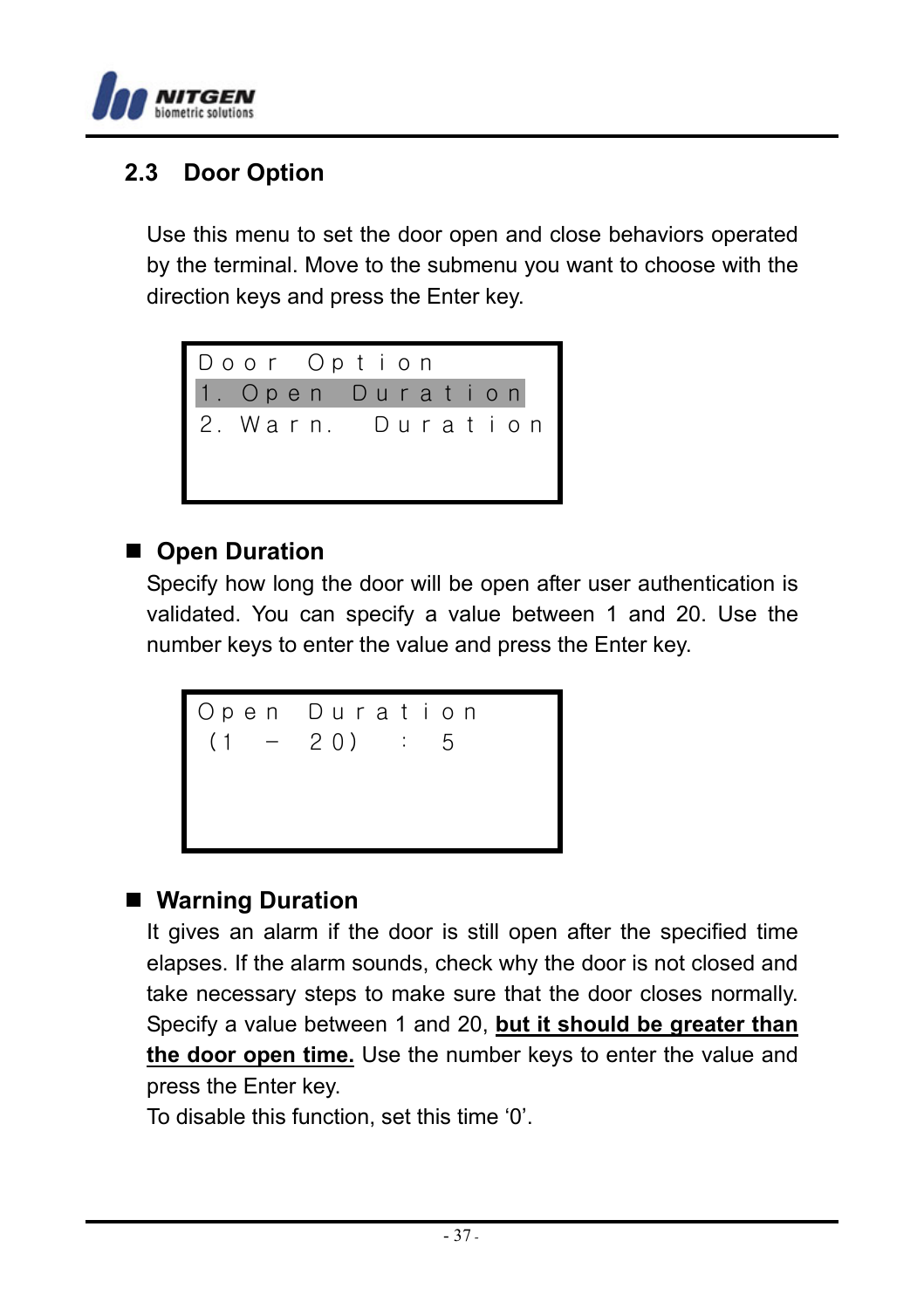

Warn. 
$$
Duration
$$
  
 $(0 - 20) : 10$ 

 $\triangle$  These features may not work in some types of doors. Please use the door having door monitor sensor.



- If the door remains open longer than the time that is setting in the [warn. Duration], the message above is displayed. So when you see the message, close the door or check the Door warning function.
- If you set the warning duration time "0", this message won't display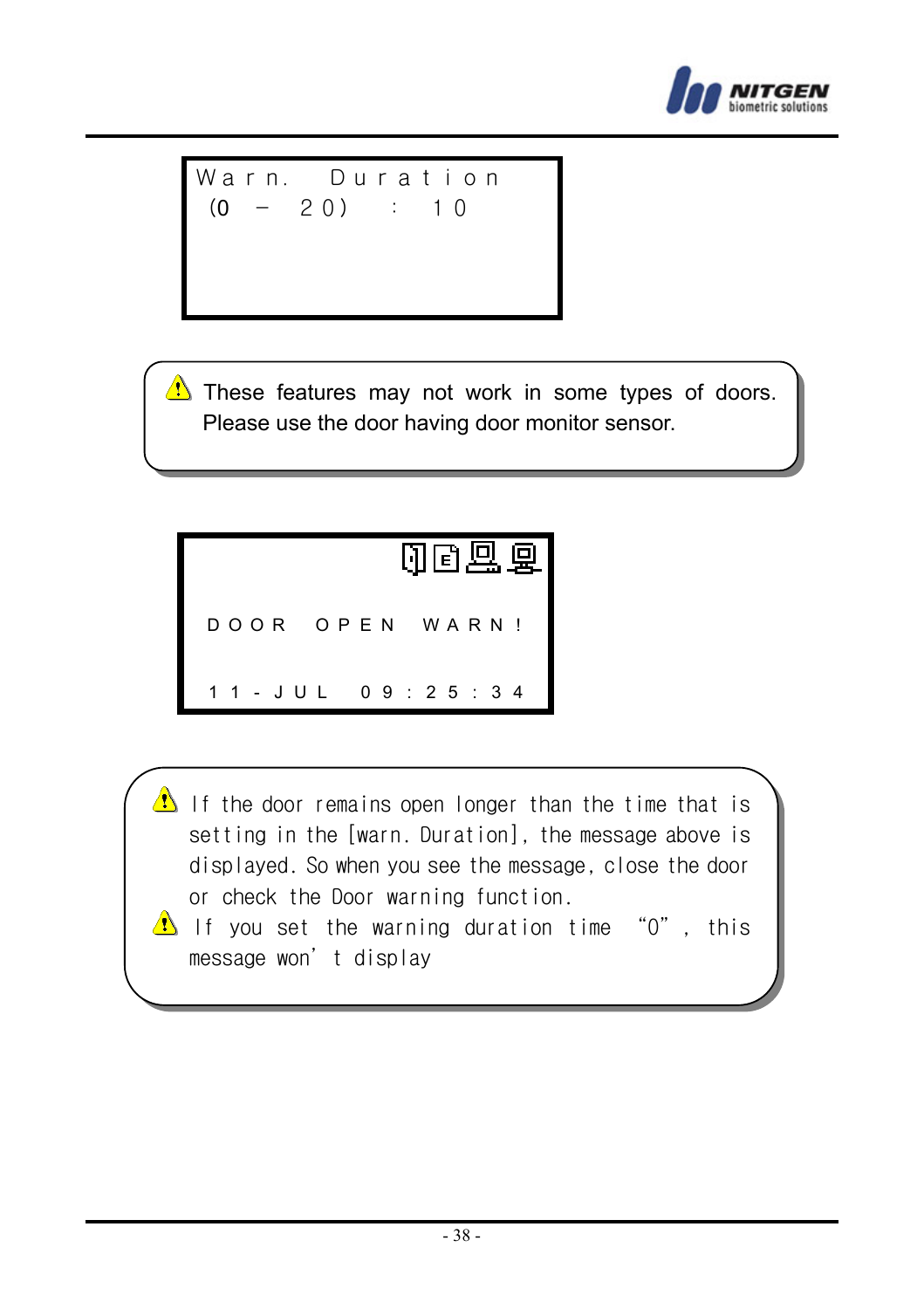

#### **2.4 System Option**

Use this menu to set the terminal system. The following 7 submenus are provided. Move to the submenu you want to choose with the direction keys and press the Enter key.



※ From 2.513-xx version, terminal does not support Timezone Mode.

#### **Encryption**

Decide whether to encrypt incoming and outgoing content of terminal in network communication. Move to the value you want to choose with the direction keys and press the Enter key.

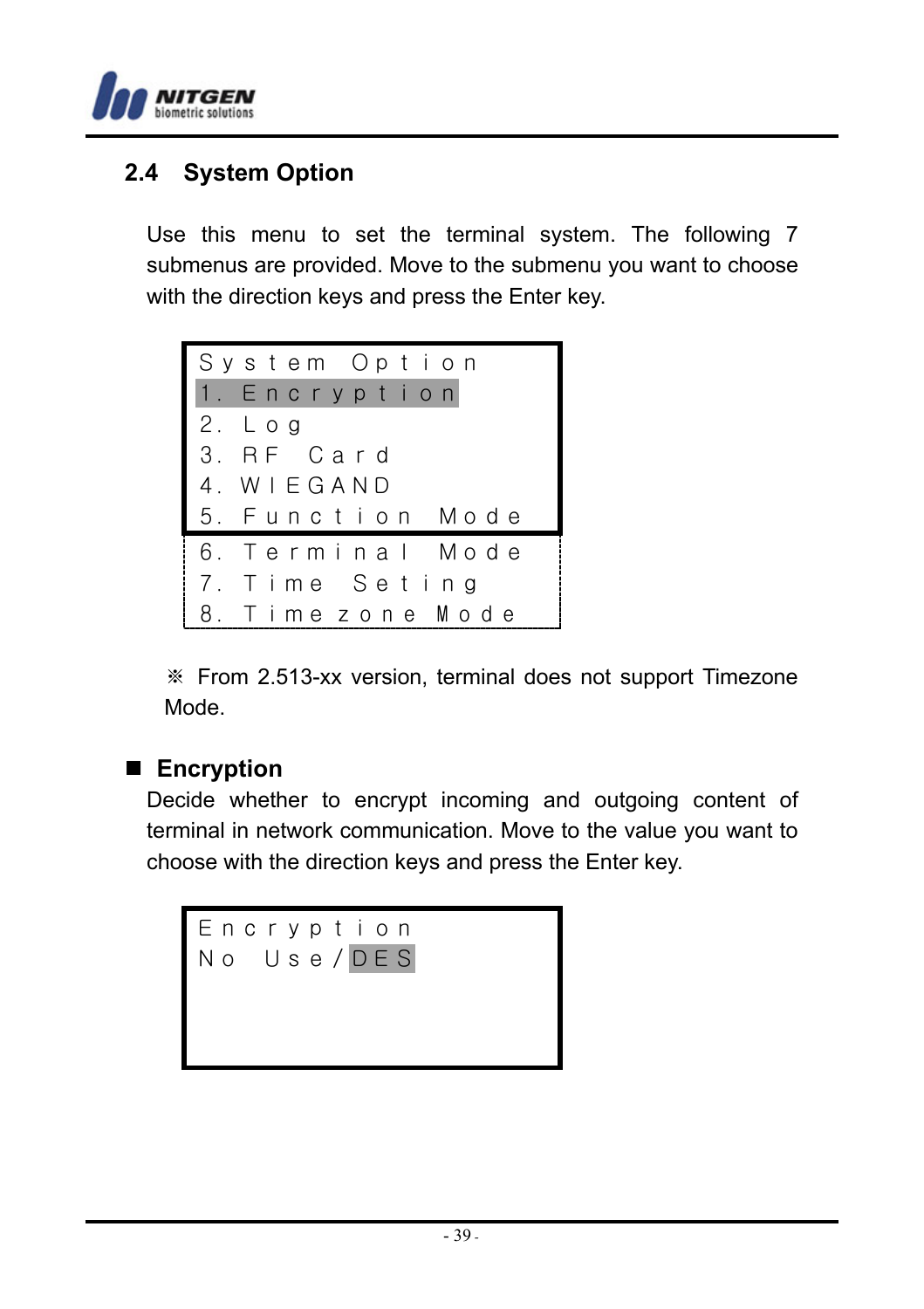

 $\mathbf{\Omega}$  If you use encryption, security and system stability will be enhanced. On the other hand, it will take longer to perform encryption and decryption.

#### **Log**

Decide whether to save access information. If the terminal is connected to the network, access information is transferred to the server in real-time, whereas if it is in standalone mode without network connection, information is saved within the terminal. Move to the value you want to choose with the direction keys and press the Enter key.



In case of v2.522 after, you can save up to 15,000 latest events in a terminal.

In case of  $v2.520$  before, you can save up to 3,000 latest events in a terminal.

#### **RF Card**

Decide whether to use RF card for user authentication. Move to the value you want to choose with the direction keys and press the Enter key.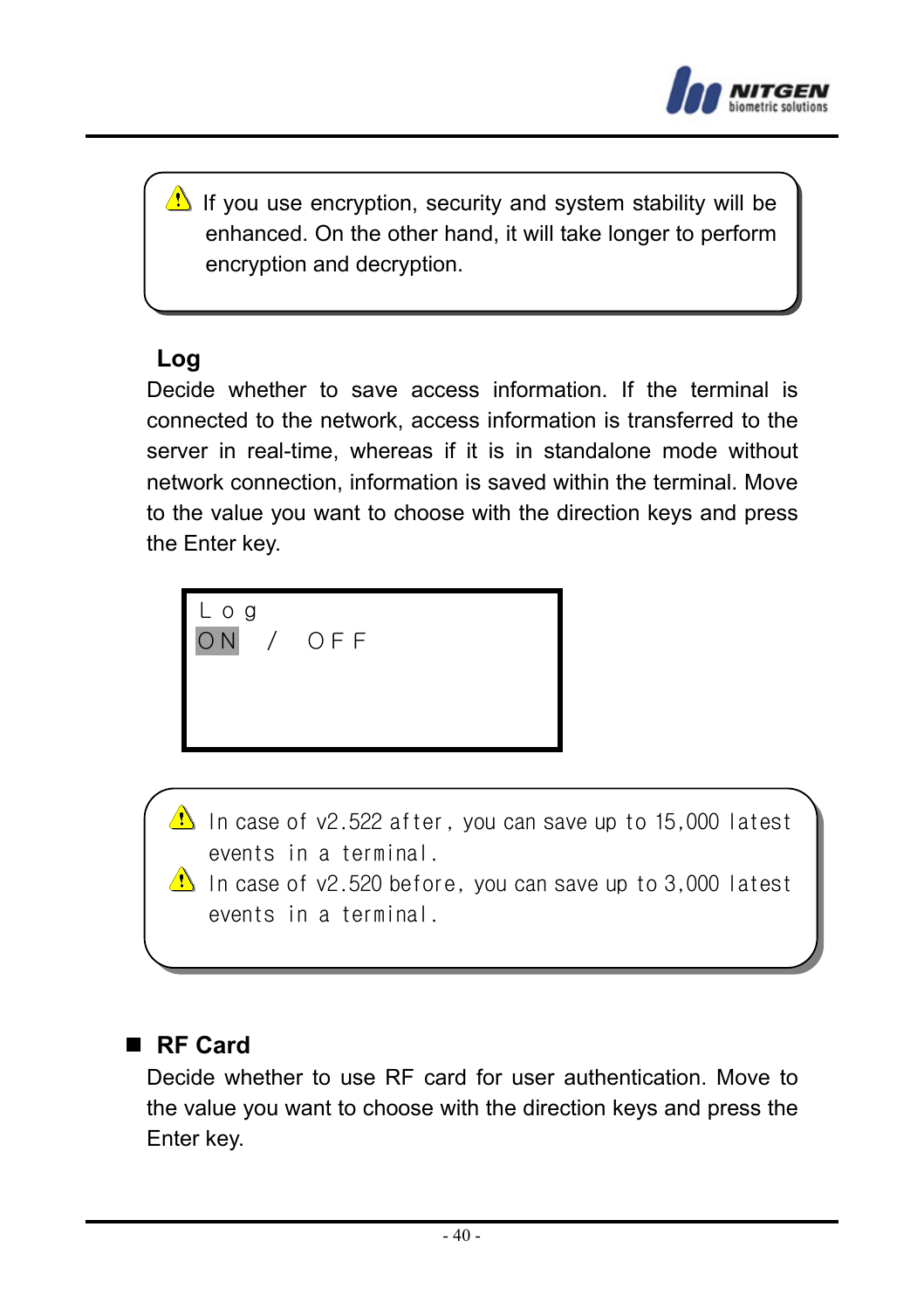

RF Card OFF / 26bit / 34bit

 $\triangle$  RF is optional. If the terminal is not equipped with RF module, this feature is not available.

#### **Wiegand**

Decide whether to use wiegand protocol for transmission authentication result and user ID to sever.

※ LFD Terminal does not set up. Default value is OFF.



z OFF

You don't want to use wiegand protocol.

SUCCESS !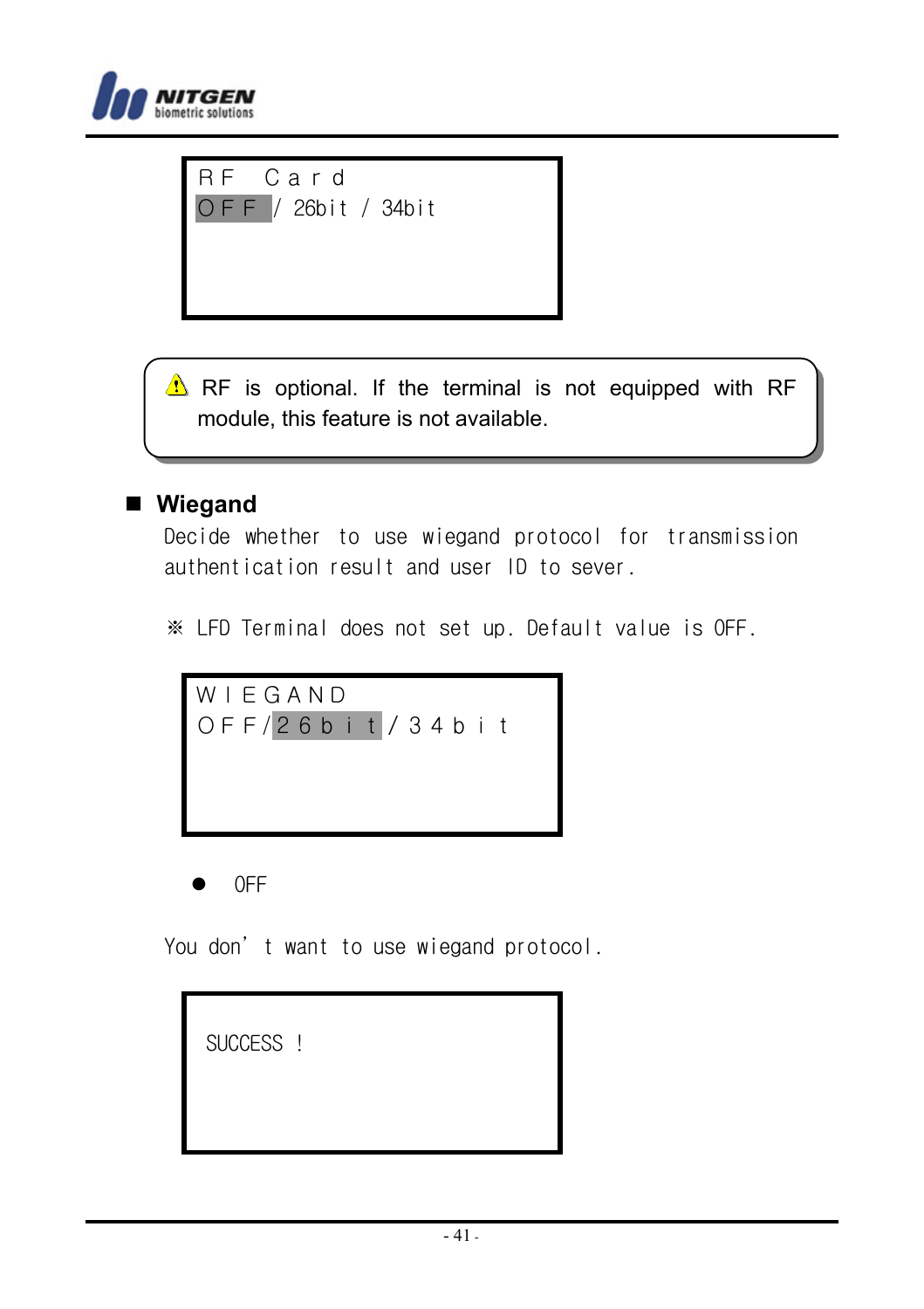

 $\bullet$  26hit

When you select 26bit protocol, you can set up the Facility Code (1-255).

Facility Code  $(1 - 255)$ :  $\Omega$ 

34bit 선택 When you select 26bit protocol, you can set up the Facility Code (1-32767).

Facility Code  $(0 - 32767)$  :  $\Omega$ 

 $\triangle$  Wiegand communication works only if the length of user ID is 4 digit. Please refer to Appendix Vi about wiegand protocol in detail.

 $\Delta$  Wiegand communicaton can not set up in LFD Terminal.

#### **Function Mode**

Set the function keys of the keypad (F1  $\sim$  F4) either for access control (AC) or for time & attendance (T&A). If you choose 『**AC**』, F1 will be used for group authentication. If you choose 『**T&A**』,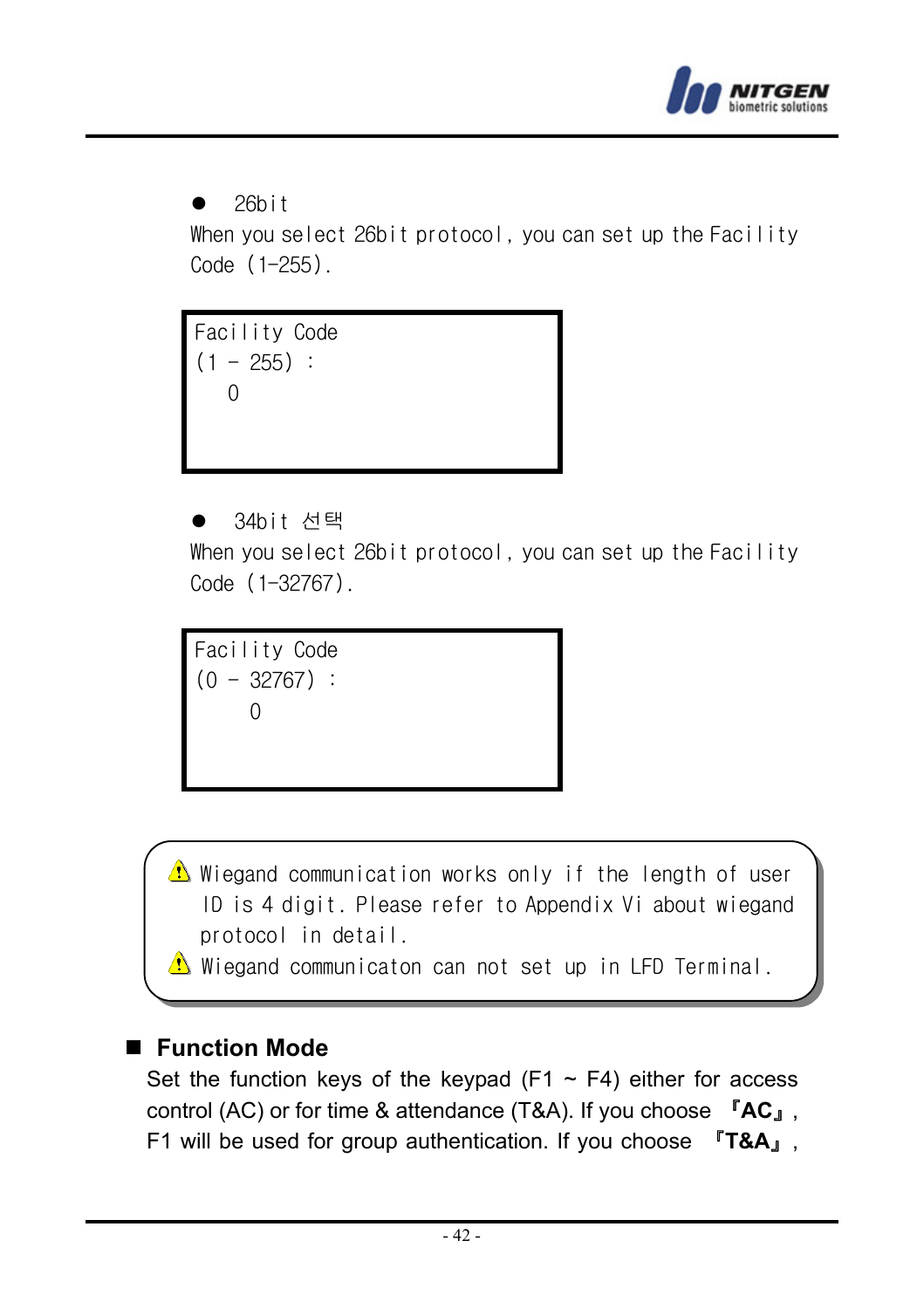

『**Multi T&A**』 function keys from F1 to F4 will be used for time & attendance - arriving, leaving, going out for outside duty and coming back from outside duty (inter-operating with the time & attendance software is required). Move to the value you want to choose with the direction keys and press the Enter key.

Function Mode AC / T&A / Multi T&A

This function is supported FW version 2.50 and 1.180 after. If you select Multi T&A mode, you can use Multi T&A function. (for using method, refer to 19 page)

Notice) T&A Mode supports T&A Disp.Mode of Extension Opt, but Multi T&A Mode not supports T&A Disp.Mode.

#### **Terminal mode**

The terminal can be used in one of the following three modes. Move to the value you want to choose with the direction keys and press the Enter key.

• **SO** (Standalone Only):

One terminal is used independently. All settings such as user registration, deletion, and access control are performed in the terminal alone. Event log information is saved within the terminal.

• **NL** (terminal authentication): User authentication is done by the terminal while various log events are sent to the server in real-time instead of being saved within the terminal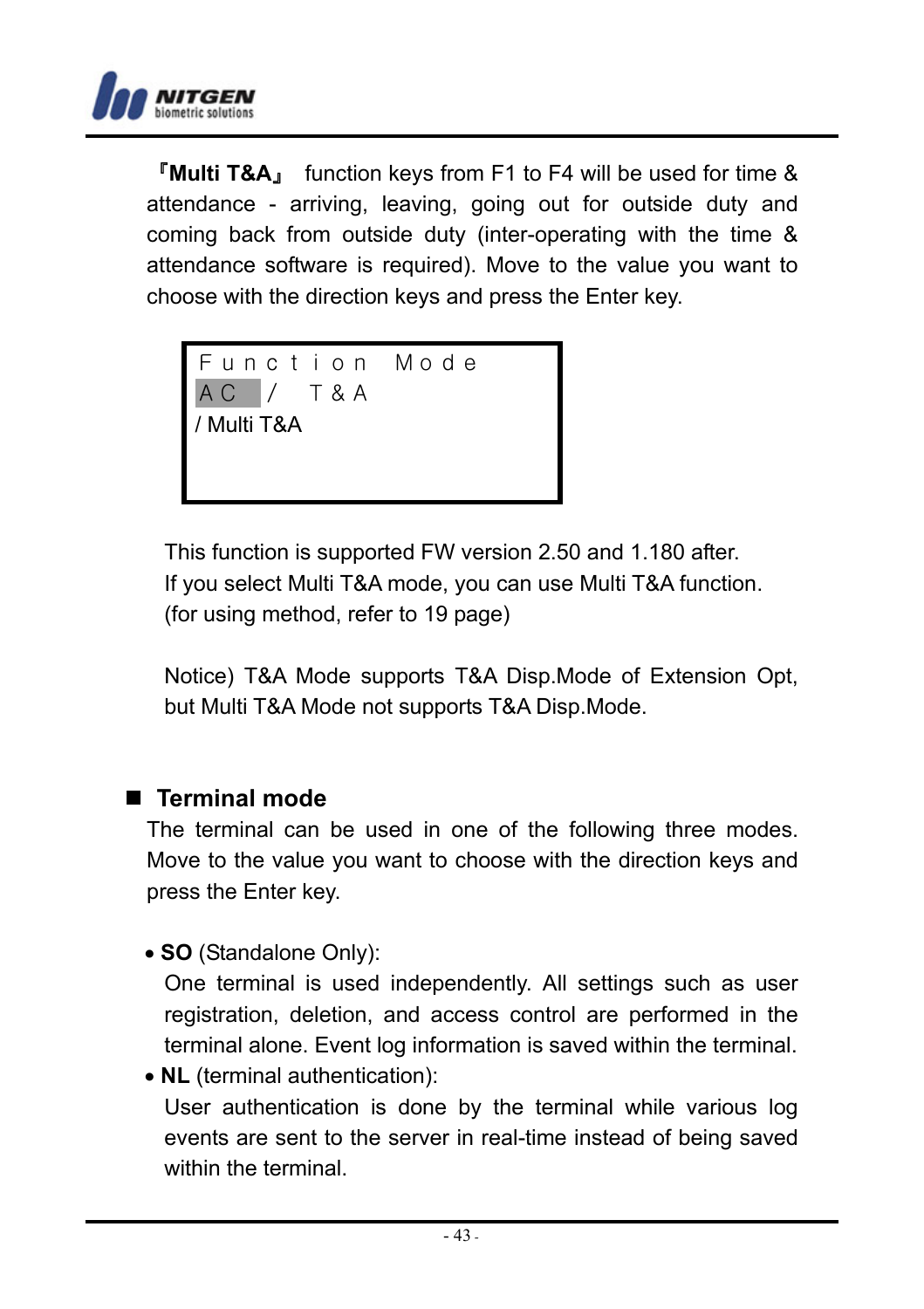

• **NS** (server authentication):

User authentication is done by the server. This mode is supported on Access manager standard version. Access manager enterprise and FW ver 2.5 (later) will not support this way.

Please refer to the authentication modes described above and choose the proper one.



#### ■ Time Setting

Set the current date and time to be displayed in the LCD screen. Use the number keys to enter the date and time. When you enter the year and press the Enter key, the cursor moves to "month," and so on (year →month →day →hour →minute →second). Use the 24 hour format for hour setting.



#### ■Timezone Mode

Set the current timezone mode. There are 2 kinds of Timezone Mode.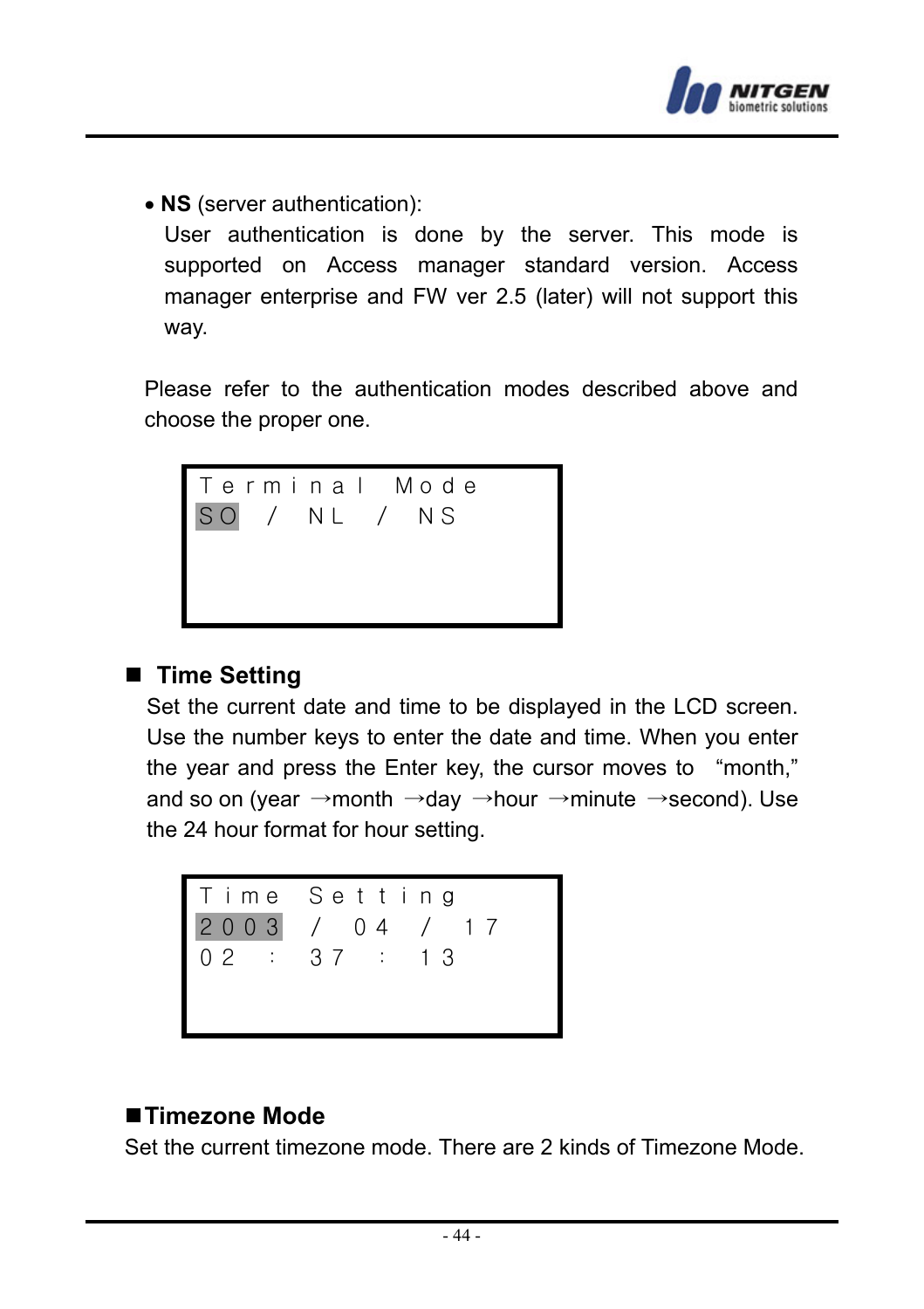

You must select one of them in this menu. The initial value is the Complex mode.

1) Simple mode

Please refer to 'Gate Permission' .

2) Complex mode

In this mode, you can control the permission of a terminal and each user separately. For setting in detail, you have to use the Access Manager software. Refer to the software manual for more information. You cannot control the complex timezone in detail on the Terminal Menu.



When firmware version is 2.520 after, you can not set timezone mode.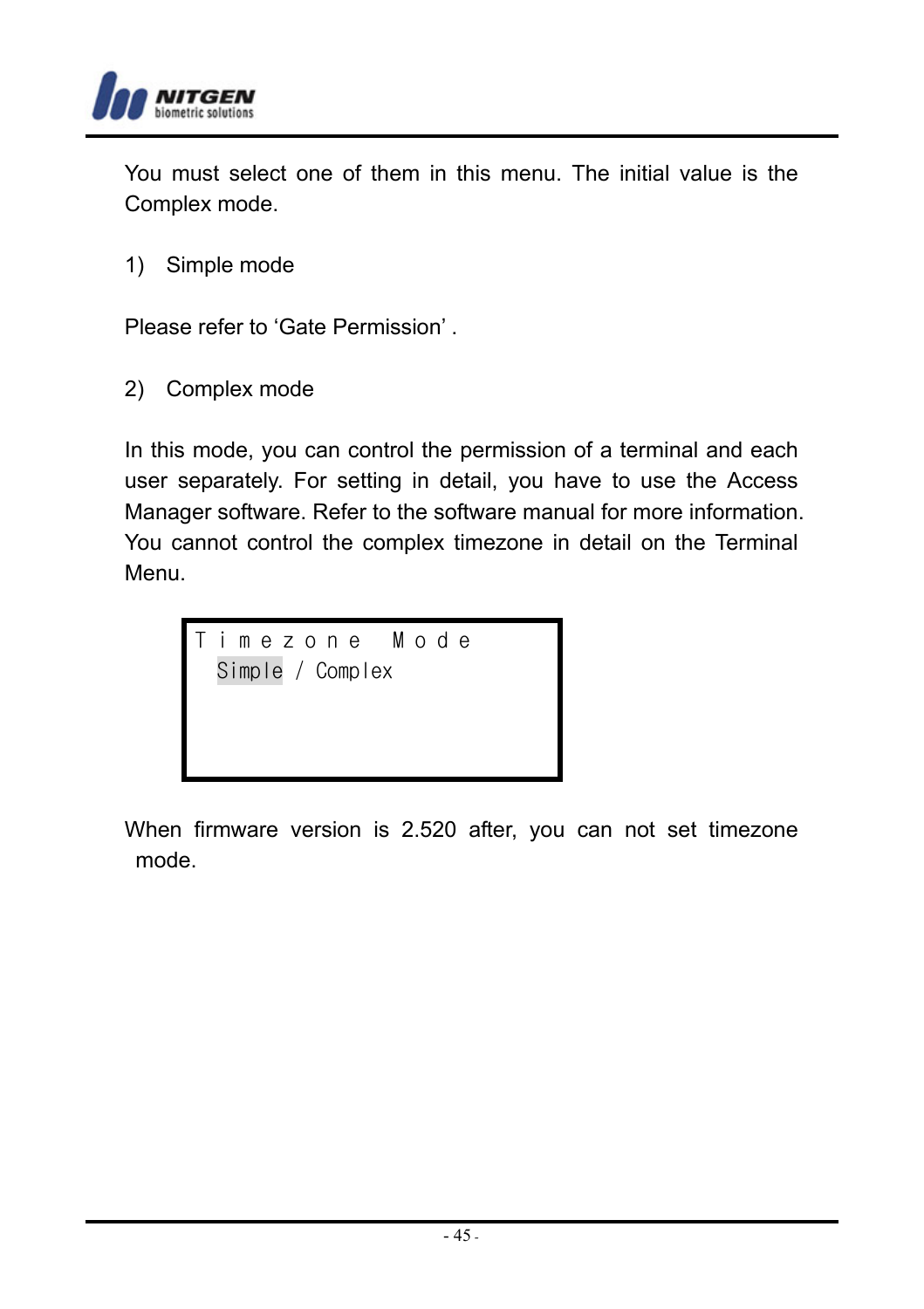

#### **2.6 Network**

Use this menu to set the network environment to connect the terminal to the network. The following four submenus are provided. Move to the submenu you want to choose with the direction keys and press the Enter key.



#### **Terminal ID**

Set a unique ID for the terminal. Considering that several terminals can be connected to the server via the network, make sure that the ID matches the one specified in the management program. In case the IP address conflict with each other, the terminal won't work properly.



## **TCP/IP**

Set TCP/IP of the terminal.

#### ① DHCP

You can decide whether to use DHCP that automatically assigns IP addresses to network clients. If you choose to use DHCP by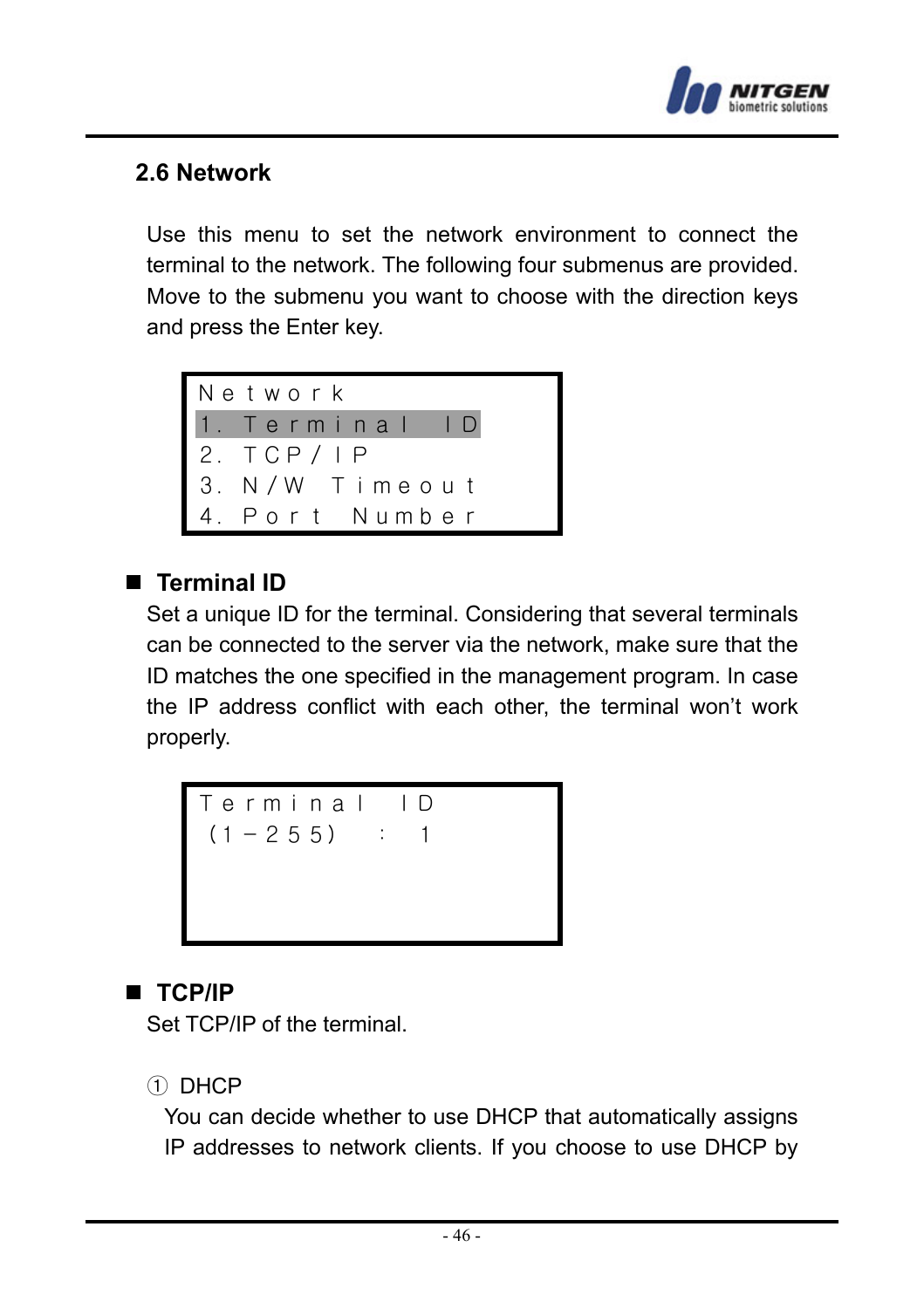

selecting 『**ON**』, you can skip step ② and ③.



#### ② Terminal IP

An IP address consists of 4 numbers and each of the number has 3 digits. Entering all 3 digits for a number will move the cursor to the next field so that you can start to enter the next number. But you should press the Enter key to move to the next field if a number has less than 3 digits.



#### ③ Subnet Mask

The first two numbers of Subnet Mask are fixed as 255.255. Enter the rest numbers with the same way as you enter the terminal IP address.

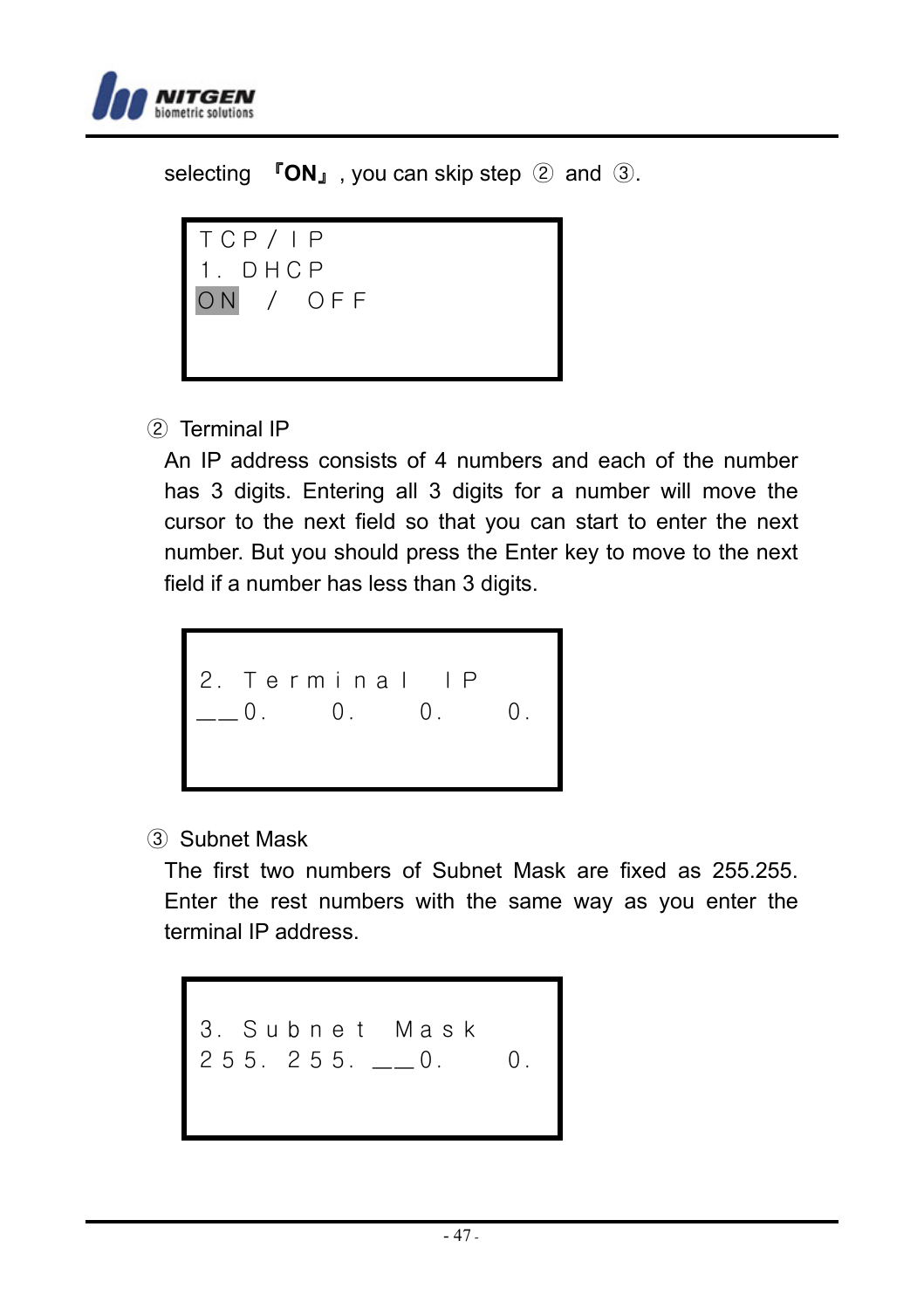

④ Gateway

Enter the Gateway address with the same way as you enter the terminal IP address.

4. Gateway  $\begin{array}{cccc} - & 0. & 0. & 0. & 0. \end{array}$ 

Whenever Gateway address changed, Terminal would be reset. This helps reconnecting of network.

⑤ Server IP

Enter the server IP address with the same way as you enter the terminal IP address.

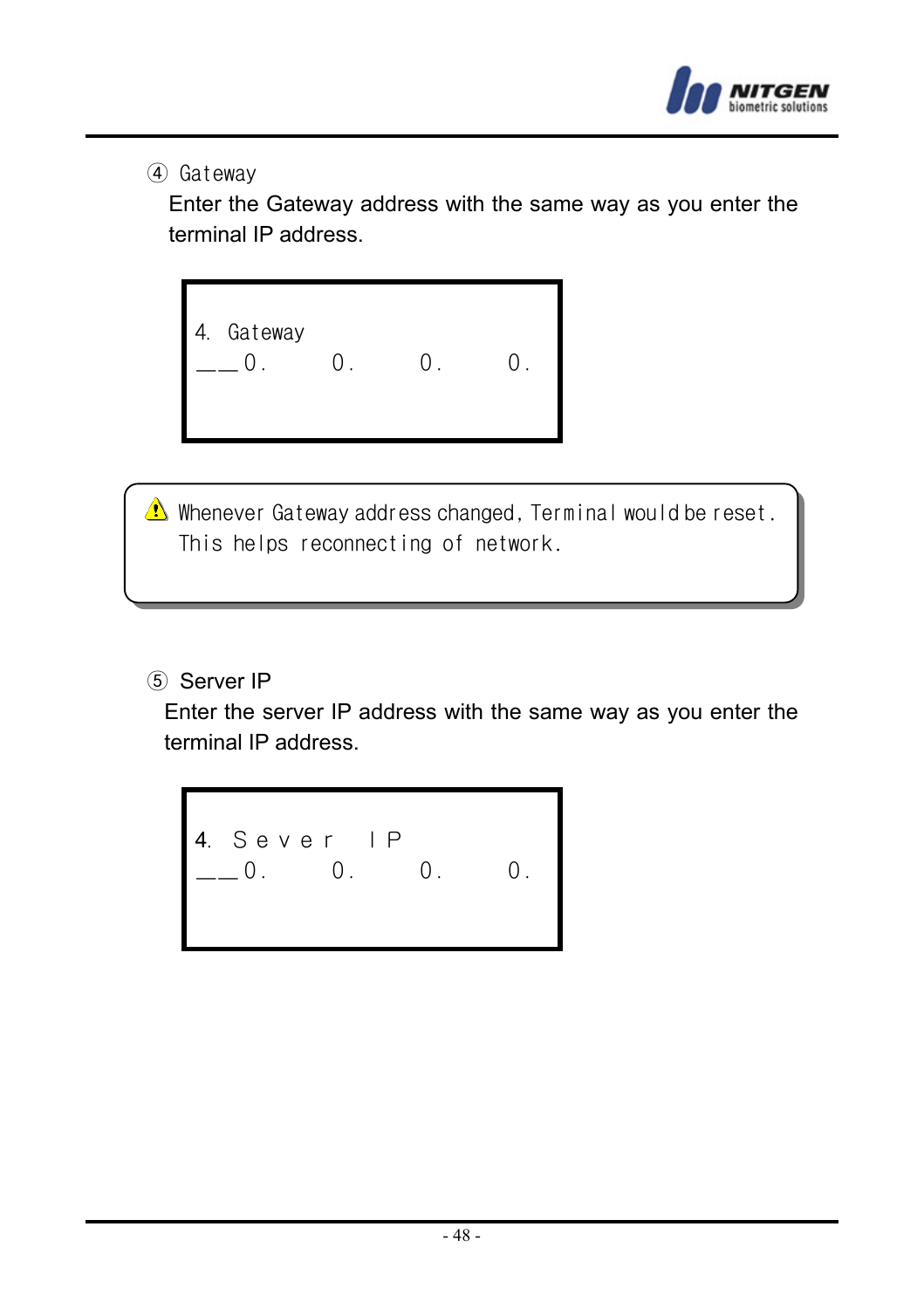

#### **Network Timeout**

When the terminal communicates with the server via the network, it will be assumed that the network connection is disabled if there is no response within the specified time. You can specify a value between 2 and 20. If the network environment is not stable, start with 5 seconds and then increase the value gradually.

N/W Timeout  $(2 - 20)$  : 10

If the server communication cycle is too short, it may cause too much communication burden on the networking. If it is too long, the real-time monitoring system may not work well. So set the value properly for your environment.

#### **Port Number**

Set the port number for when the terminal communicates with the server via the network. You can specify a value between 1 and 65535. The default value is 7332.

```
Port Number
  : 7332
```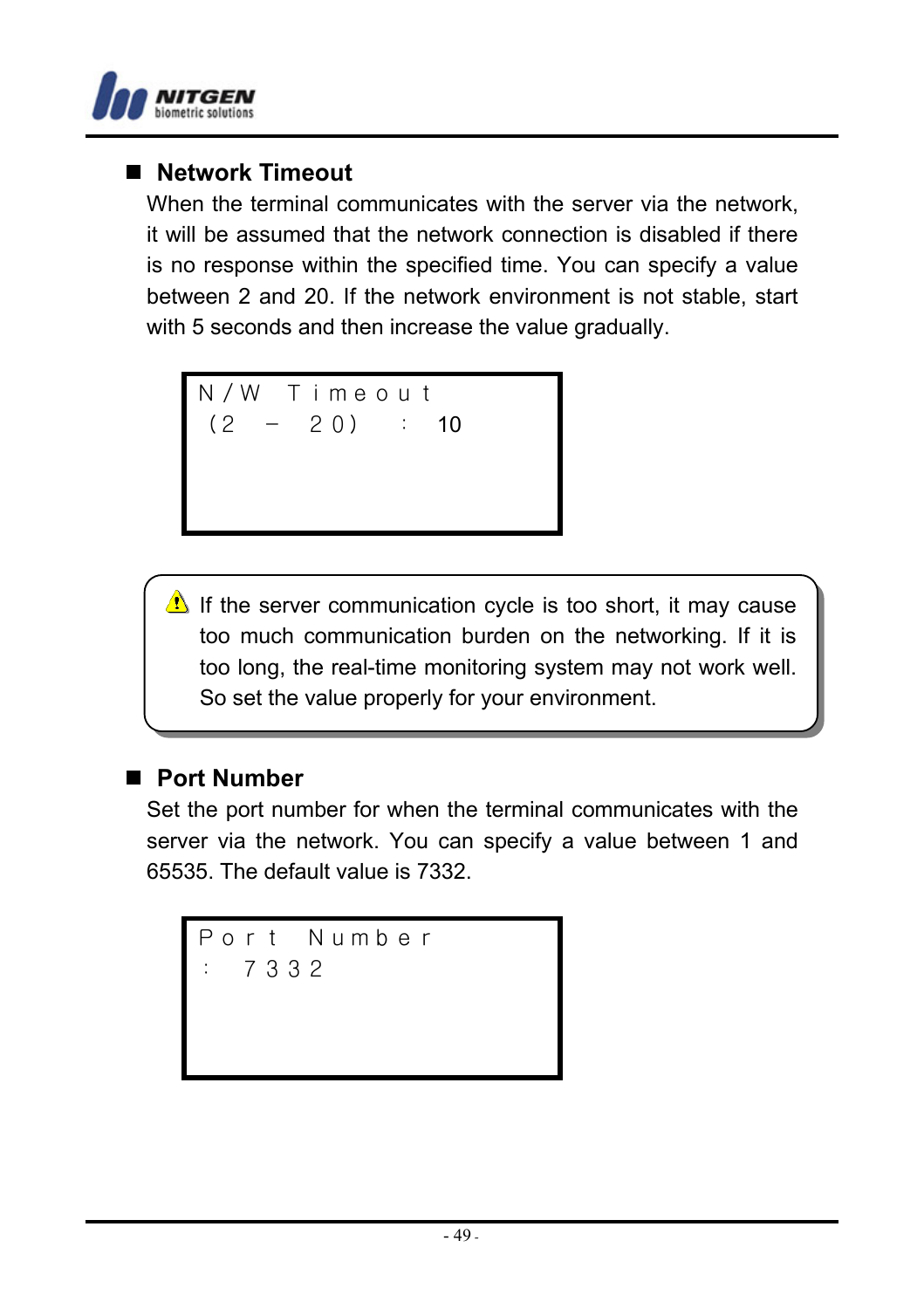

#### **2.5 Factory Initialization**

Use this menu to initialize the current settings to factory defaults. To use『FP Number』 or 『ID Length』**,** you must delete all users because they are not available if there is left any one registered user.



#### **DB Format**

Format the flash memory where user information is stored and the memory where the timezone and the option information. If you select DB Format, the following message appears.

In this mode, Authentication log cannot format. If you completly want to format all DB, please contect A/S center.



Choose "YES" to start formatting. The following message will appear, showing you that formatting is in progress.

```
Formating…
```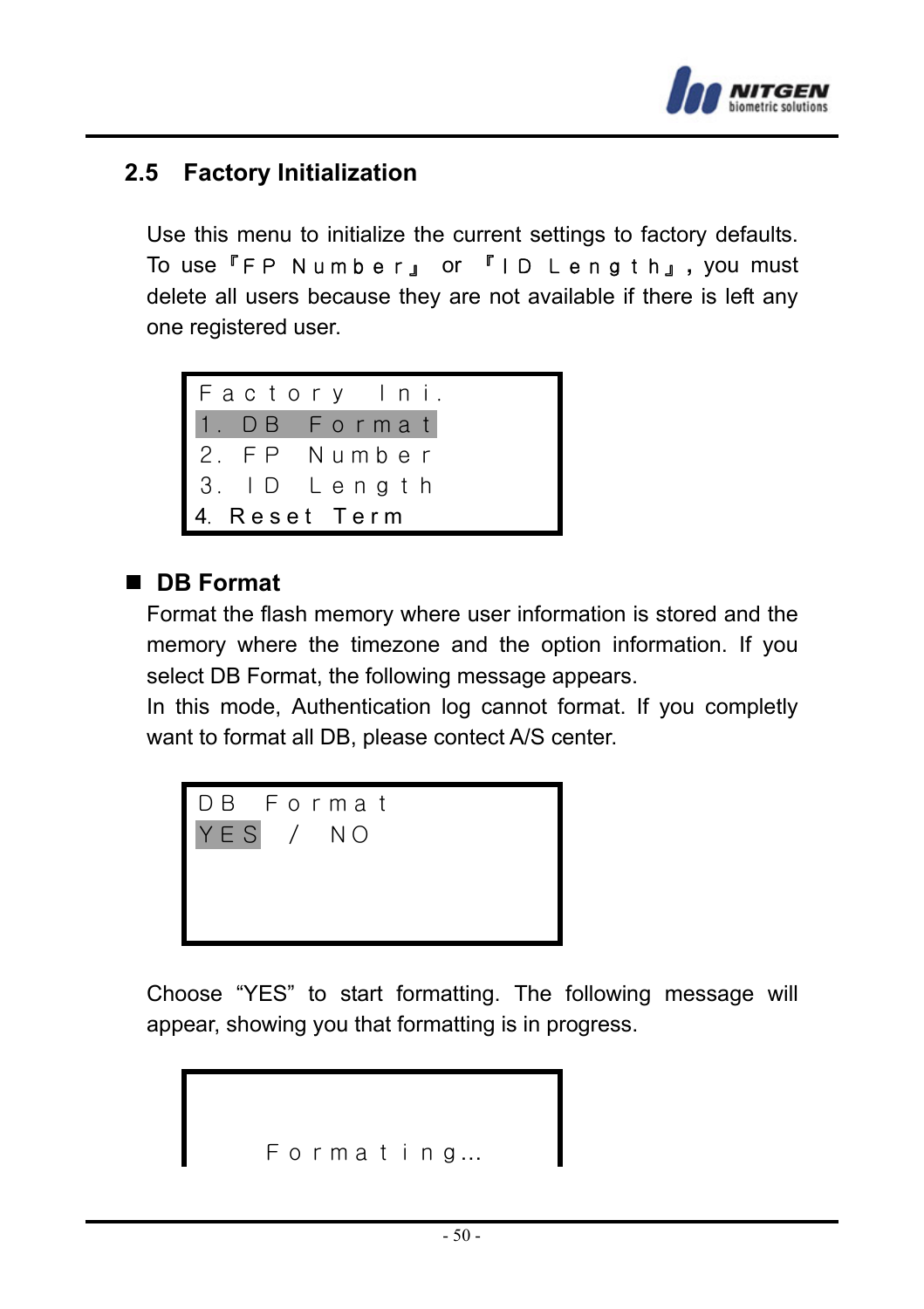

When formatting is complete, you will return to the initial screen.



#### **Fingerprint Number**

Choose the number of fingerprints you can enroll for each user ID. Move to the value you want to choose with the direction keys and press the Enter key.



If you choose 1, you can register up to 4,000 users, and if you choose 2, you can register up to 2,000 users.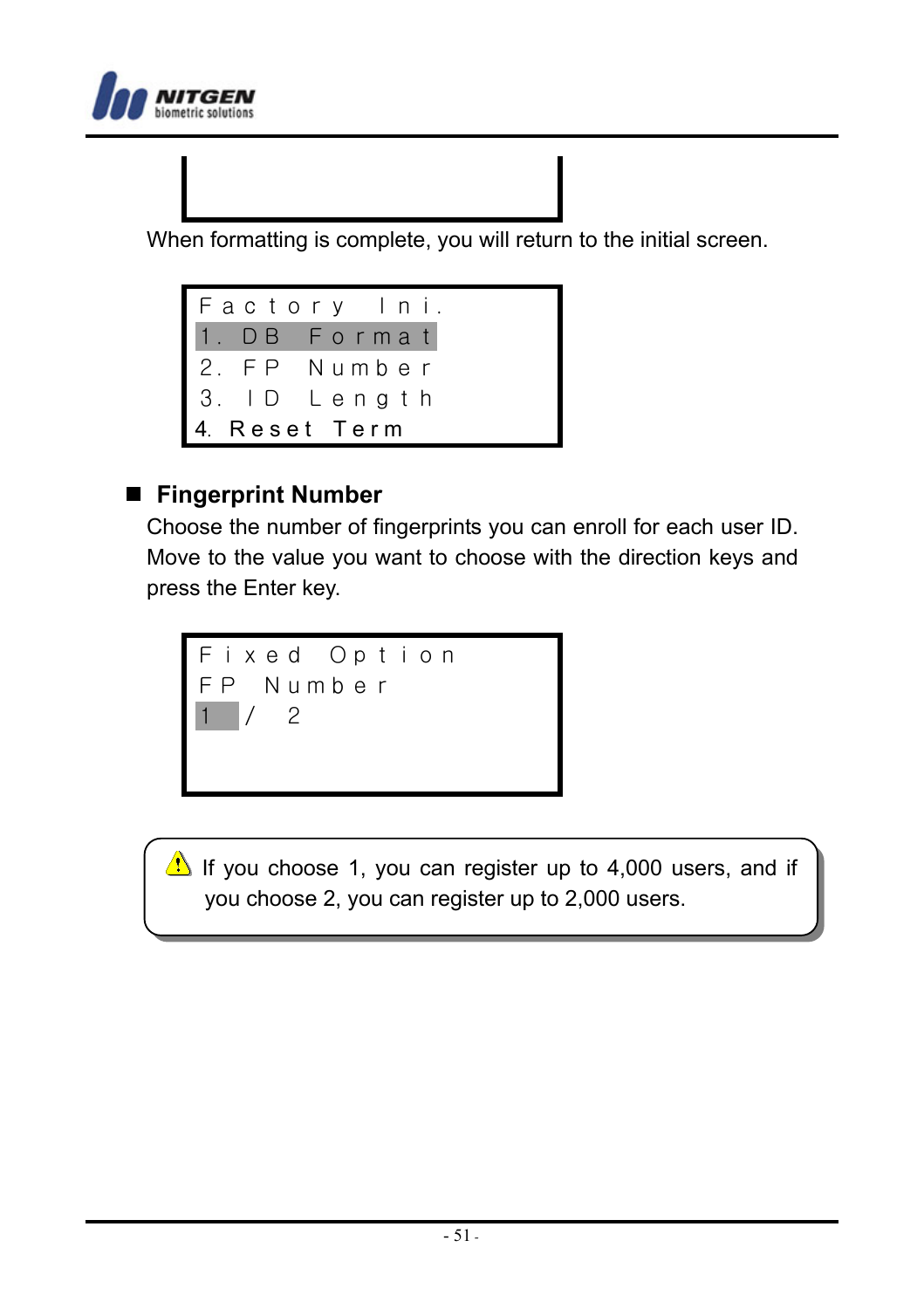

### **ID Length**

Specify the user ID length between 4 and 15.



You can't change the ID length if there is left any one registered user.

#### Reset Terminal

Resetting the Terminal without disassembling. When following message appear, choose "YES" to reset

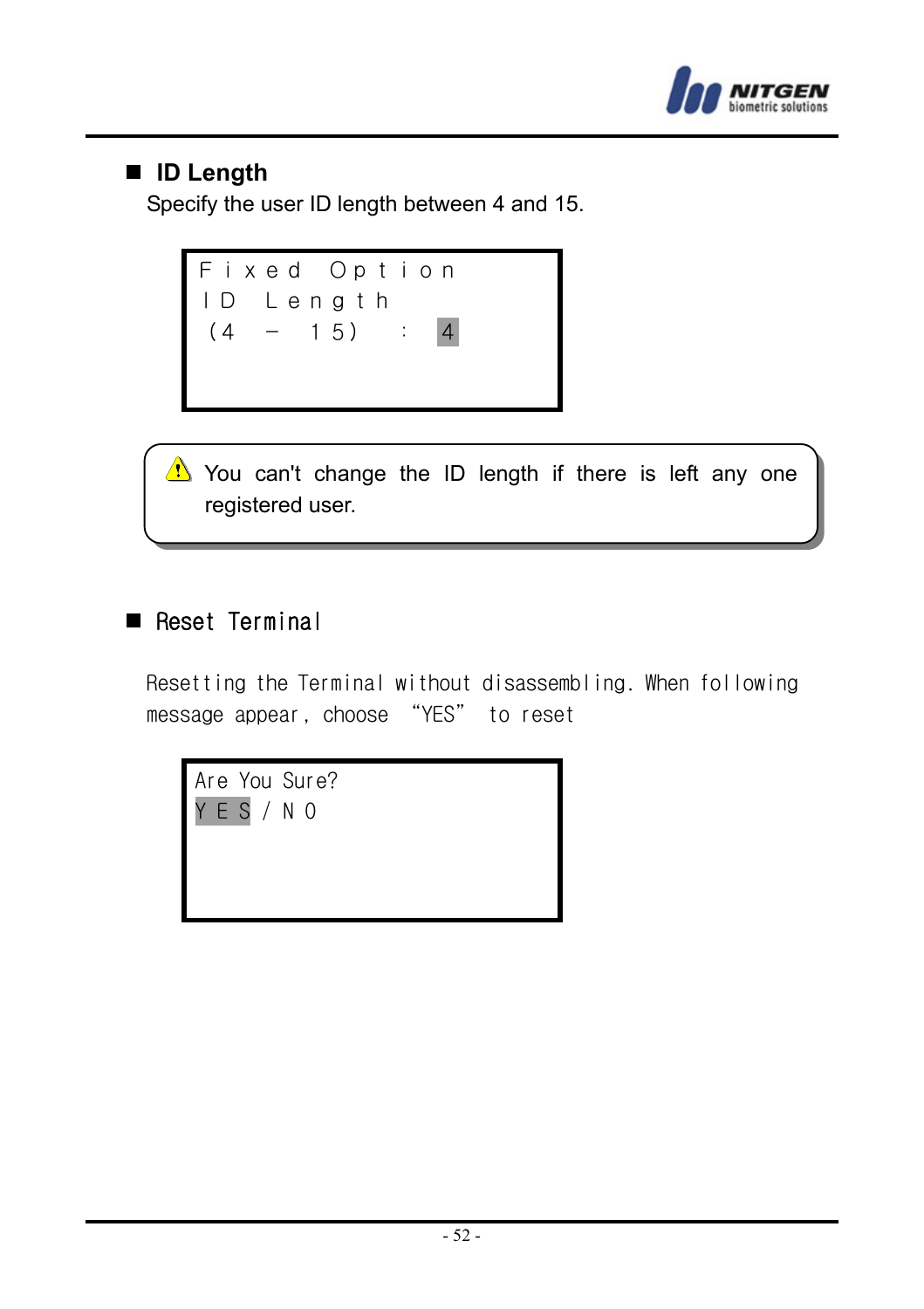

### **2.3 Extension Opt**

This function is supported Fw ver 2.520-xx and ver 1.180-xx and after version.

This function consists of three menus about Extension Option menu.

Extension Opt. 1. Use F-Scan? 2.Use Auto-T&A? 3.T&A Disp.Mode

#### **se F-Scan ?**

F-Scan(Free Scan) function is supported 1:1 authenticaion. If you contacts Auto-On Sensor or inputs Enter Button in the initial screen in case of use mode in this function, terminal not capure.

That is; this function is operate when you input full ID.

Use F-Scan ? Use /Not use

% F-Scasn is only support 1:1 Matching, so user try to authenticate after input full ID.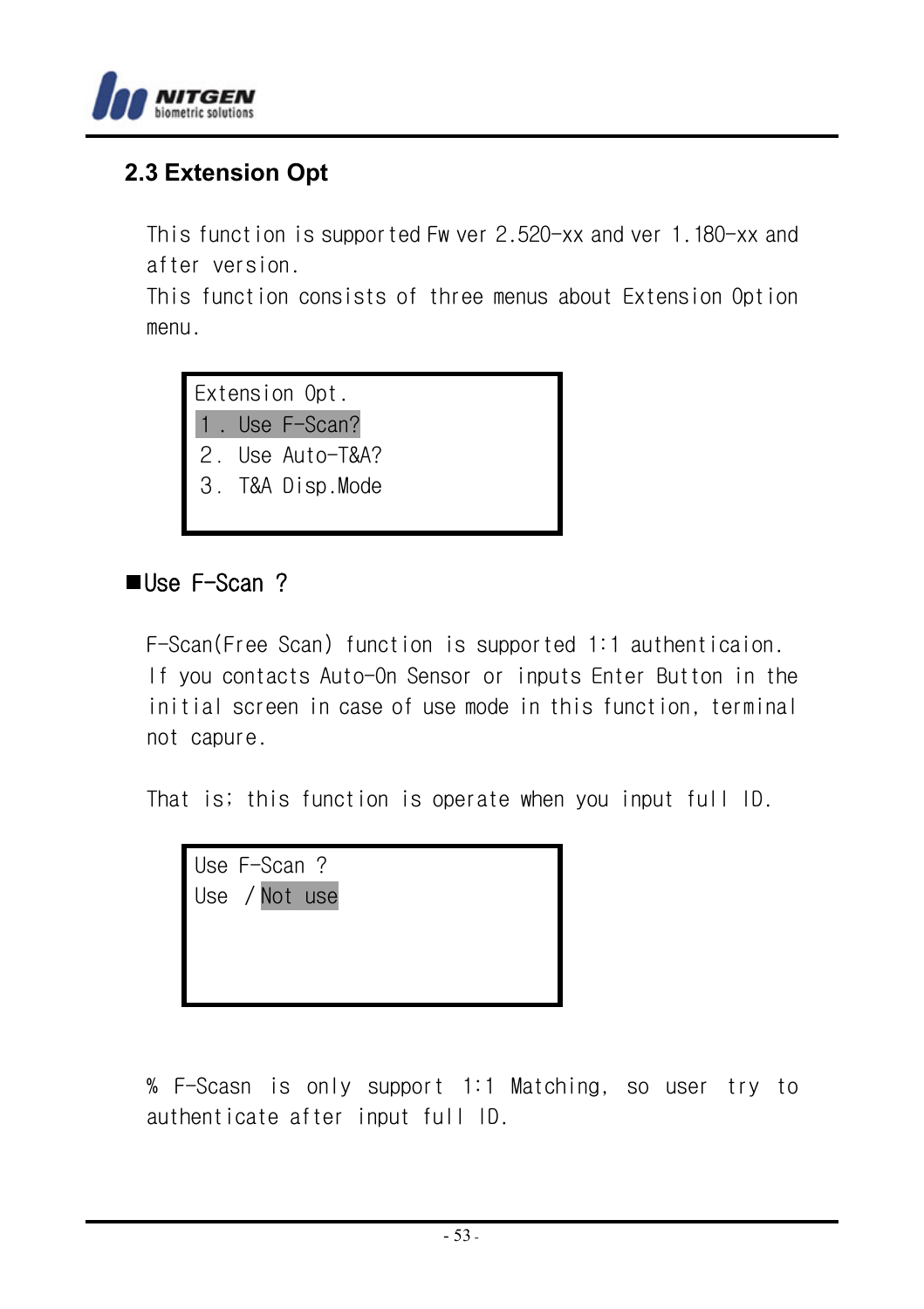

#### Use Auto-T&A ?

Auto T&A function is added menu setting option in original function, you can use T&A function even though you are not always input function key.

To setting Auto T&A function, you select T&A mode of system in the menu of the SYSTEM OPTION.

> Use Auto-T&A ? Use /Not use

After setting, you go to the initial screen and then when input Fucntion key.

If you want cancel this mode, you can press cancel button more than 5sec.

#### ■T&A display Mode

This function can select display mode of T&A.

T&A Disp.mode Default / Mode 1 / Mode 2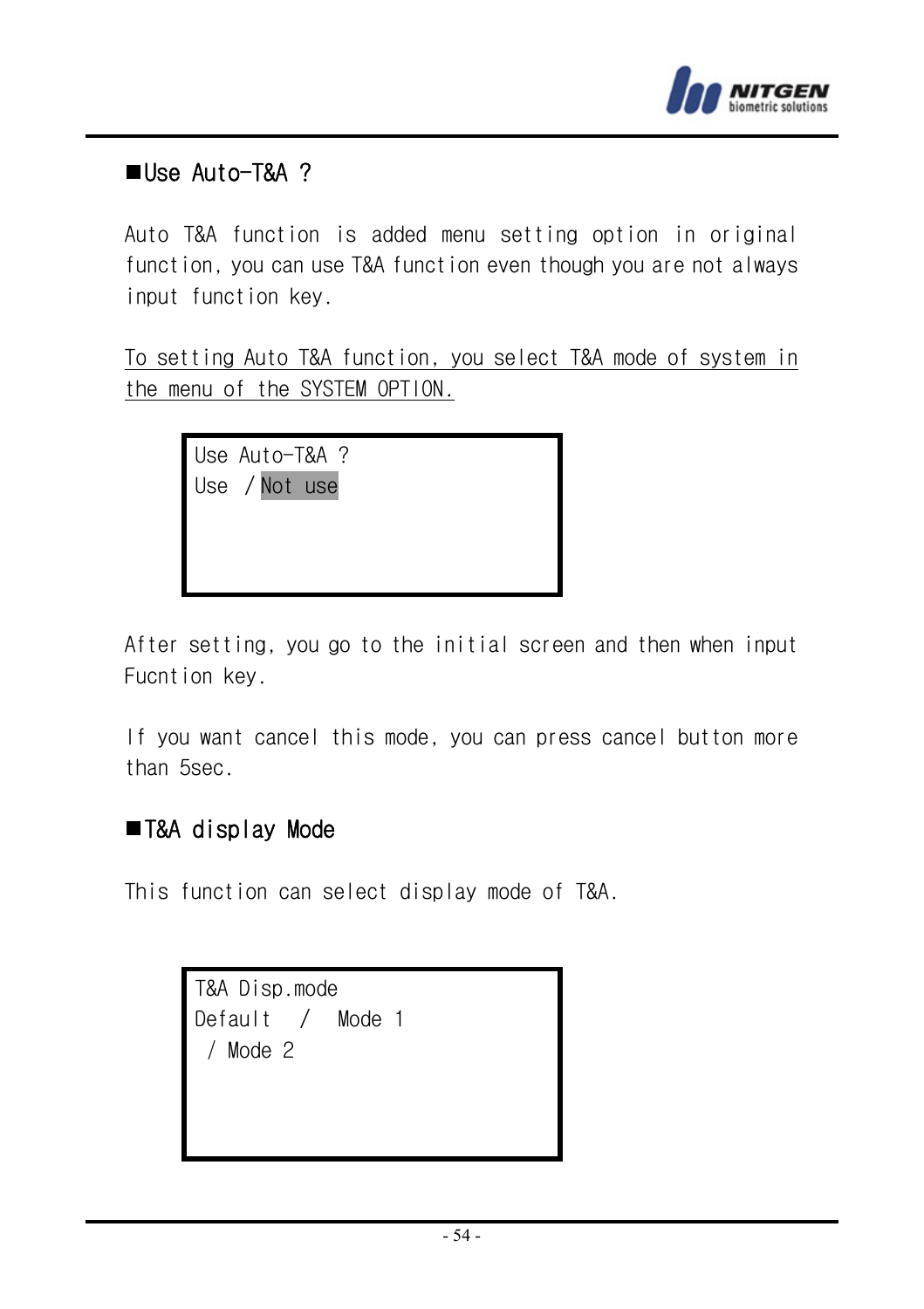

If you select default mode, terminal displays like below screen.

```
F1 
Input ID 
: 
11-JUL 09:25:34
```
Each function keys display like F1, F2, F3, F4.

If you select Mode1, terminal displays like below screen.

```
F1 – Going Work 
Input ID 
: 
11-JUL 09:25:34
```
Each function keys display like F1- Going Work, F2- Leave Work, F3-Going Out, F4- Return Work.

If you select Mode2, terminal displays like below screen.

```
F1 – Check In 
Input ID 
: 
 11-JUL 09:25:34
```
Each function keys display like F1- Check In, F2- Check Out, F3, F4.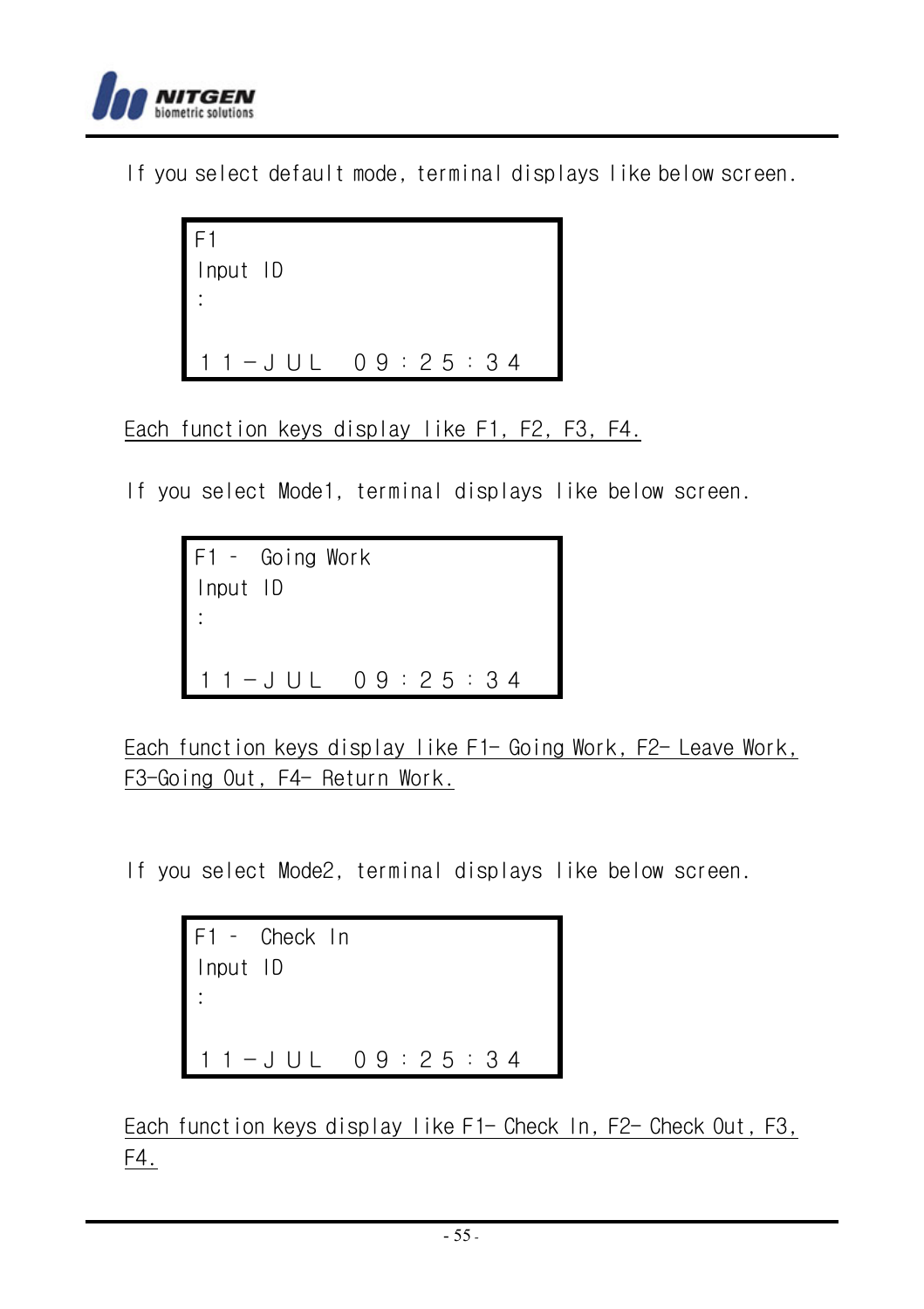

# **Chapter 3 How to Use the Terminal**

#### an an I . . . . . . . . .

- **3.1 User Manager 57**
- **3.2 Information 71**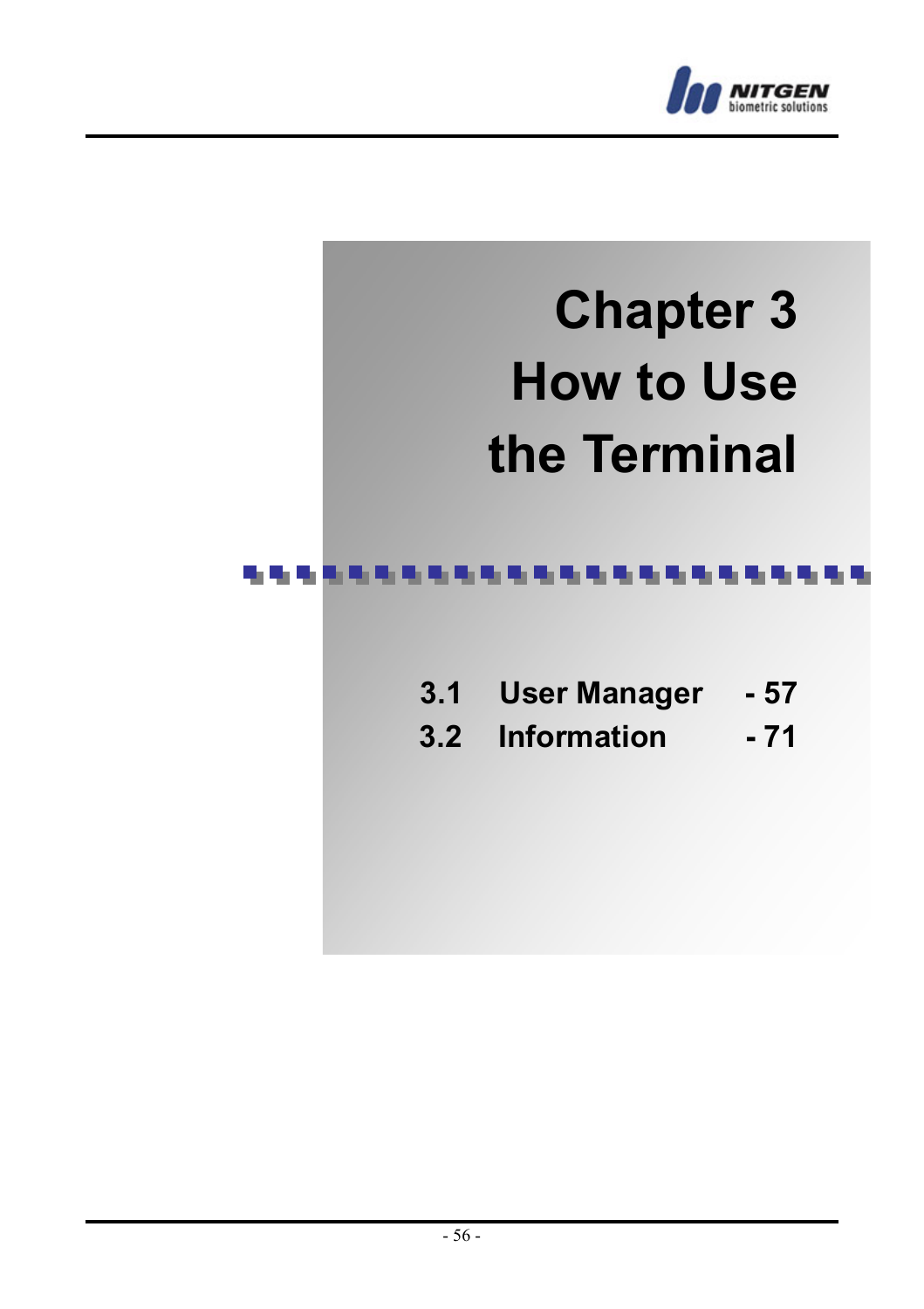

#### **3.1 User Manager**

Use this menu to manage the database where user information is stored. You can access this menu only through master authentication. (Refer to "Master authentication" in Chapter 2.) Four submenus are provided: Register User, Modify User, Delete User and Delete All. Move to the submenu you want to choose with the direction keys and press the Enter key.



If the terminal mode is NL or NS, only  $\Gamma$ Register User<sub>J</sub> will be displayed on the screen. The other features are available only in the server.

#### ■ Register User

Register users who will use the access control system. User information will be stored in the database. After you pass master authentication, use the following procedure to register users.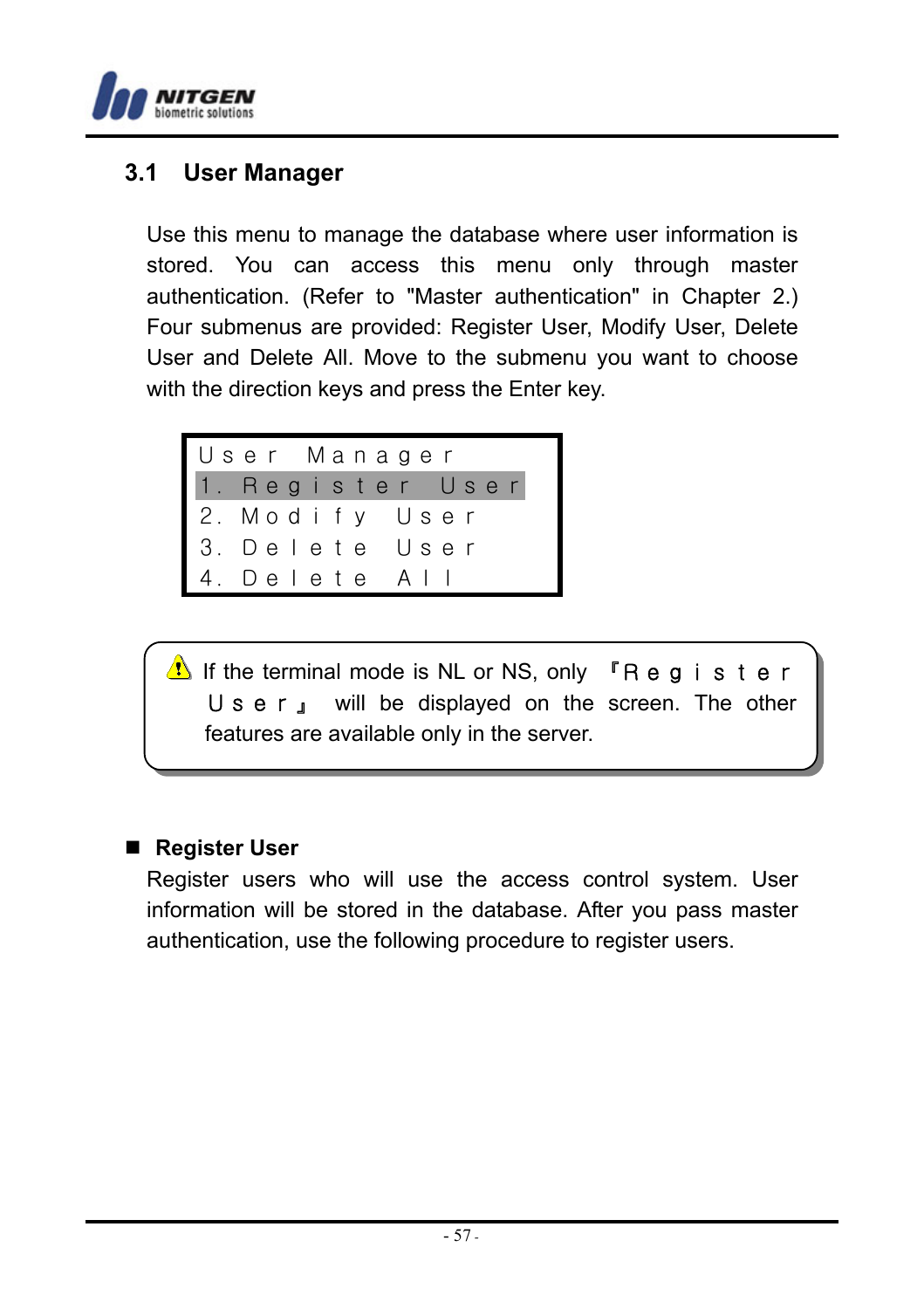

- In SO terminal mode, user registration is performed in the terminal. In NL or NS terminal mode, it is done in the terminal or the server. In the NL or NS mode, however, you can register users as long as the network works well. If the terminal is disconnected, you can't register users.
- If you want to change the SO terminal mode to NL or NS, you must delete the entire users in the terminal database and re-register.
- ① Input ID

If you choose Register User, the below screen will appear so that you can input a user ID. Enter an ID and press the Enter key. If an identical ID already exists, an error message will appear and you will go back to the previous menu.

```
Input ID
:
```
To modify the ID during the input process, use the Cancel button. Pressing the Cancel button will delete numbers one by one if there are any numbers entered. If there's nothing, you will return to the upper-level menu.

② Input Group ID

When you finish Input ID process, the next Group ID screen will appear so that you can specify the group where the user belongs to. If you do not want to use the group ID, press the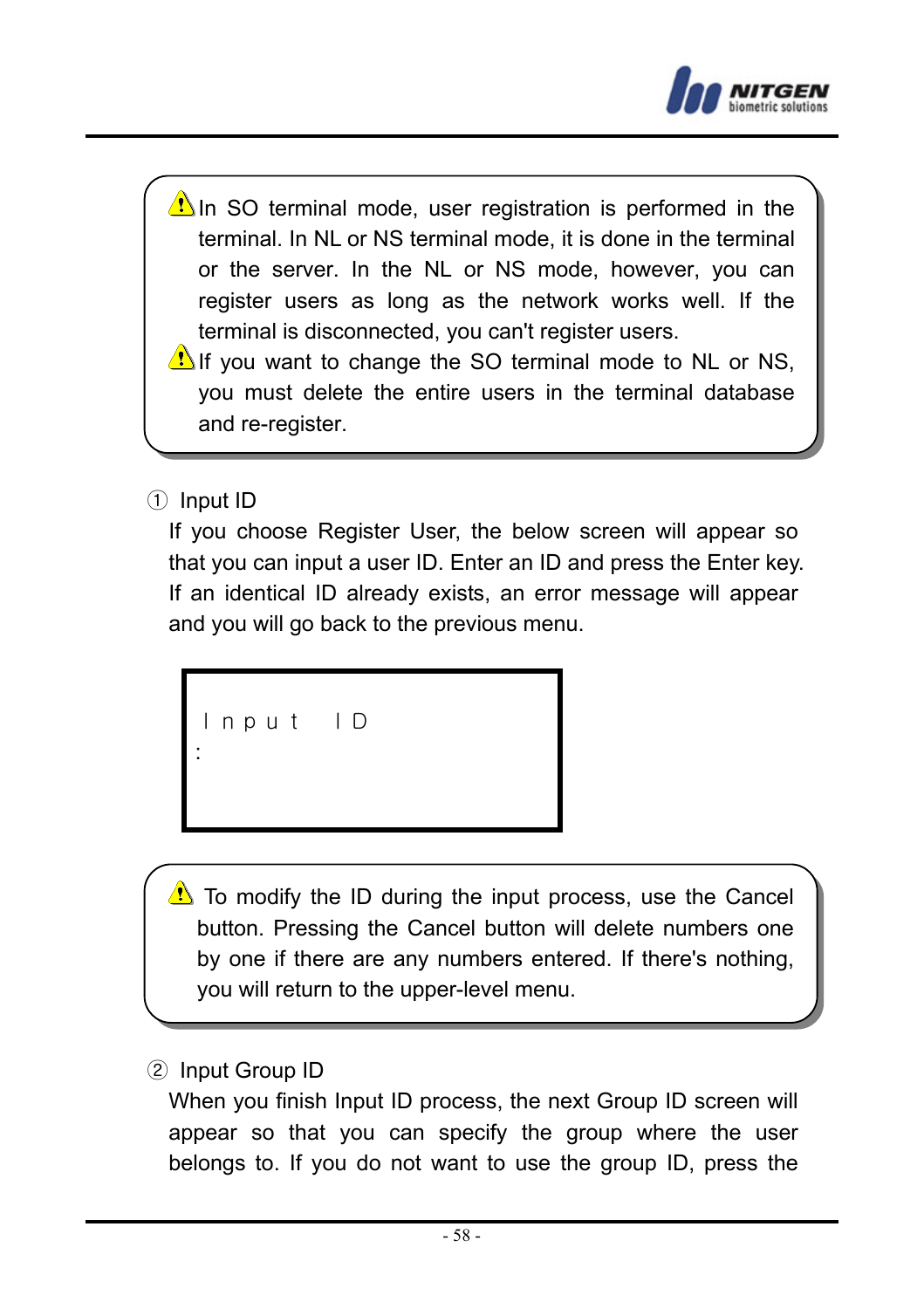

Enter key to move to the next step. Input a group ID in 4 or less digits, and press the Enter key.

Inpur Group ID : 0

- If you did not select group ID in the initial environment setup, the group ID input step will be skipped.
- If you use group ID that is not registered at server, when registering user in network mode, it will fail. Please use registered group ID that is registered at server.
- ③ User Type

Choose Normal or Master user type. Use the direction keys to make a choice, and press the Enter key to finalize the setting.

- Normal: Normal users do not have the privilege to manage the terminal. They will have the access privilege only after they pass authentication.
- Master: As terminal managers, master users have door access privilege and can manage the user database and set the environment with corresponding menu items.

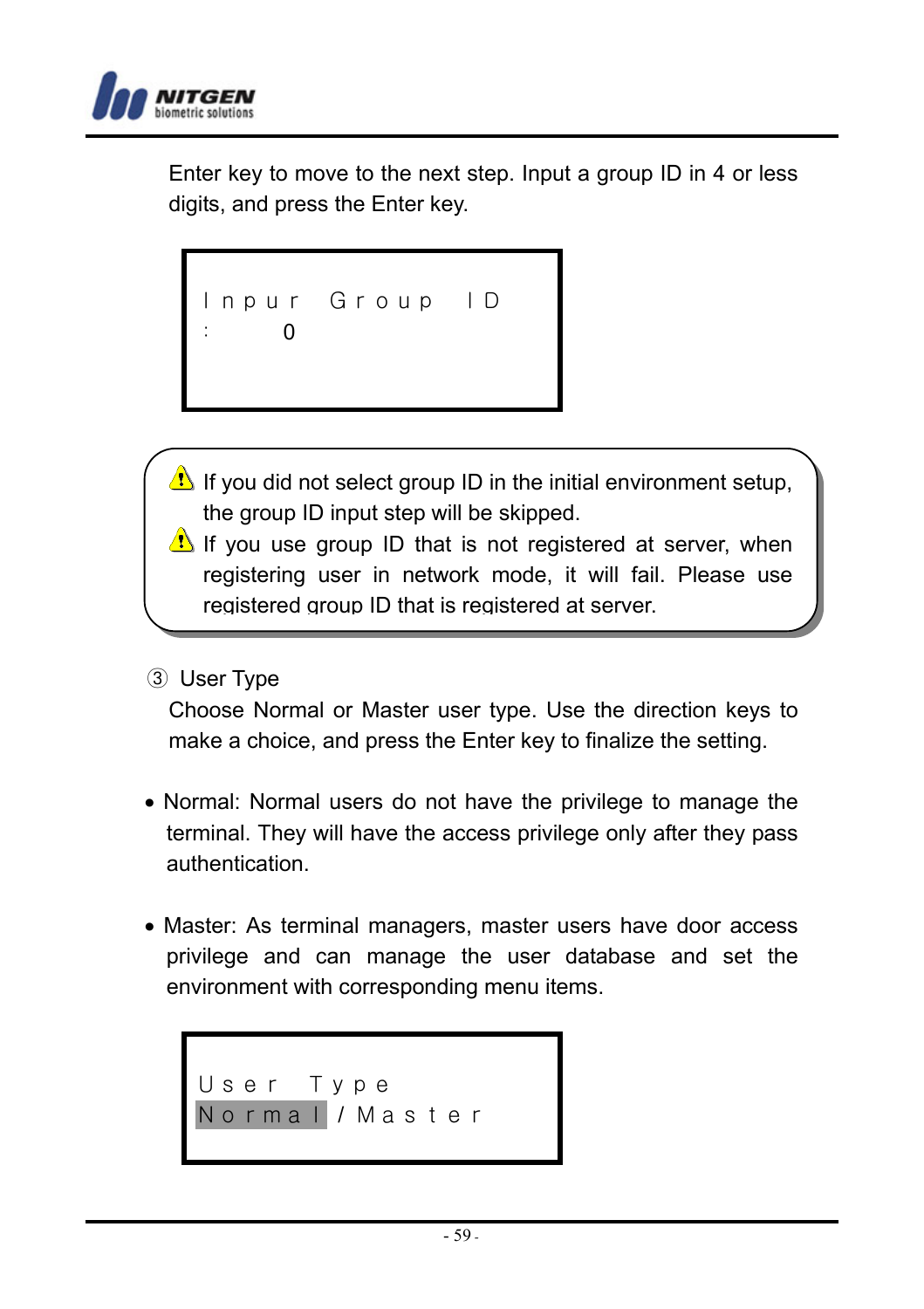

④ Authentication Mode

Choose one of user authentication modes - fingerprint, password, RF card and several combinations of the three. Move to the value you want to choose with the direction keys and press the Enter key.

Authen. Mode FP PW RF FP / PW FP / RF PW / RF FP & PW FP & RF PW & RF FP & PW & RF

If you did not select RF when you setup the system, any authentication modes including RF will not be displayed in the screen.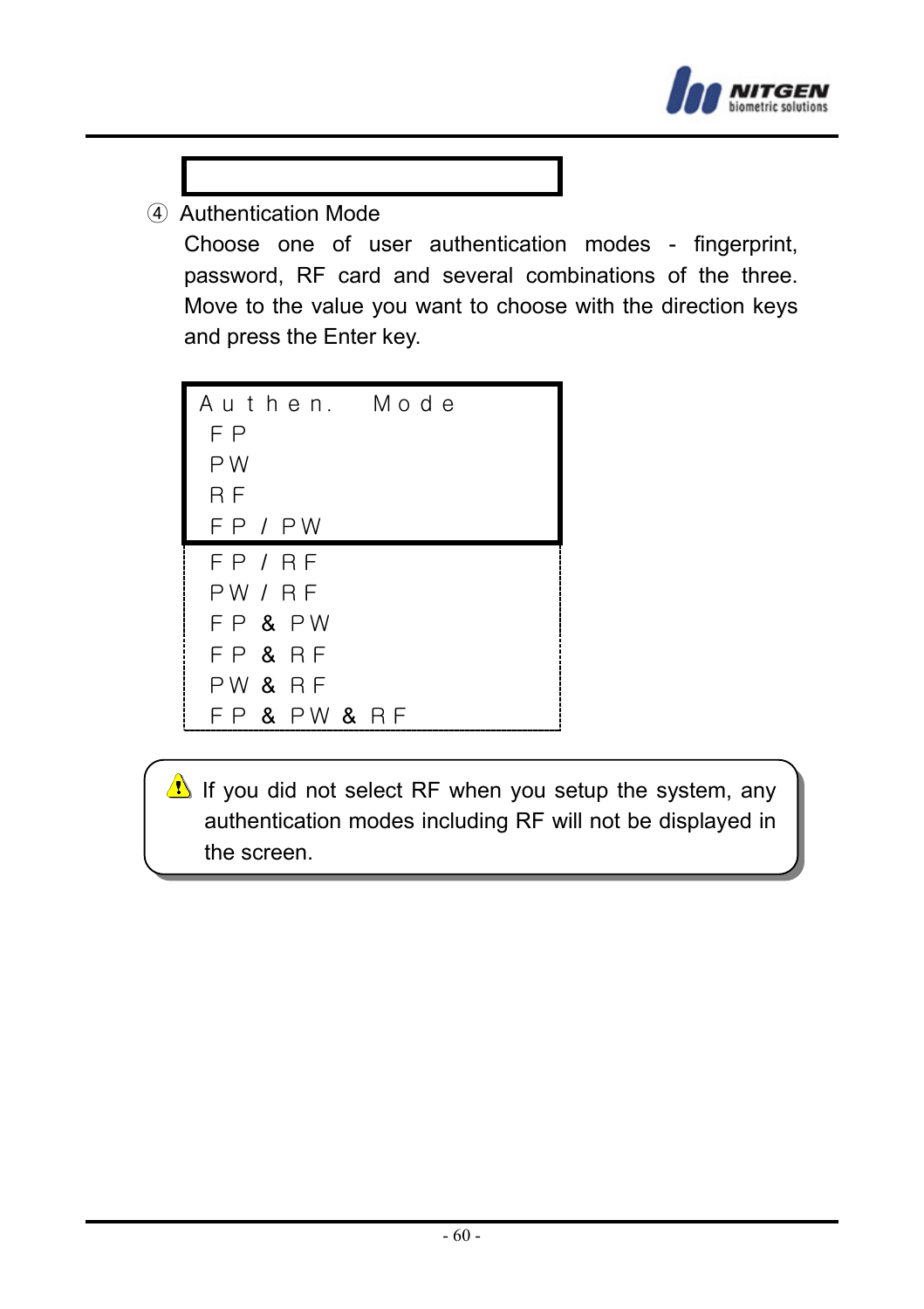

#### • **How to use the authentication modes**

※Legend: FP (fingerprint), PW (password), RF (RF card), Enter(+)

"/" (OR combination), "&" (AND combination)

| <b>Classification</b> | <b>Description</b>                                                                                                                                                                                                                                                                                                                                                                                                                              |
|-----------------------|-------------------------------------------------------------------------------------------------------------------------------------------------------------------------------------------------------------------------------------------------------------------------------------------------------------------------------------------------------------------------------------------------------------------------------------------------|
| FP                    | Authenticate by fingerprint only.<br>$\circlearrowleft$ ID + fingerprint (1:1 authentication)<br>2 fingerprint input (1:N authentication)                                                                                                                                                                                                                                                                                                       |
| <b>PW</b>             | Authenticate by password only.<br>$(1)$ ID + $-$ + PW + $-$                                                                                                                                                                                                                                                                                                                                                                                     |
| RF                    | Authenticate by RF card only.<br>① RF                                                                                                                                                                                                                                                                                                                                                                                                           |
| FP/PW                 | Authenticate by fingerprint or password. Try<br>fingerprint first. If you input the ID first and<br>fails in the fingerprint authentication, you can<br>try password authentication. But if you fail in<br>the fingerprint authentication without ID input,<br>you can't try password authentication and<br>authentication fails.<br>$\circled{1}$ ID + FP (if FP fails, try PW + $\leftrightarrow$<br>2 FP (if FP fails, authentication fails) |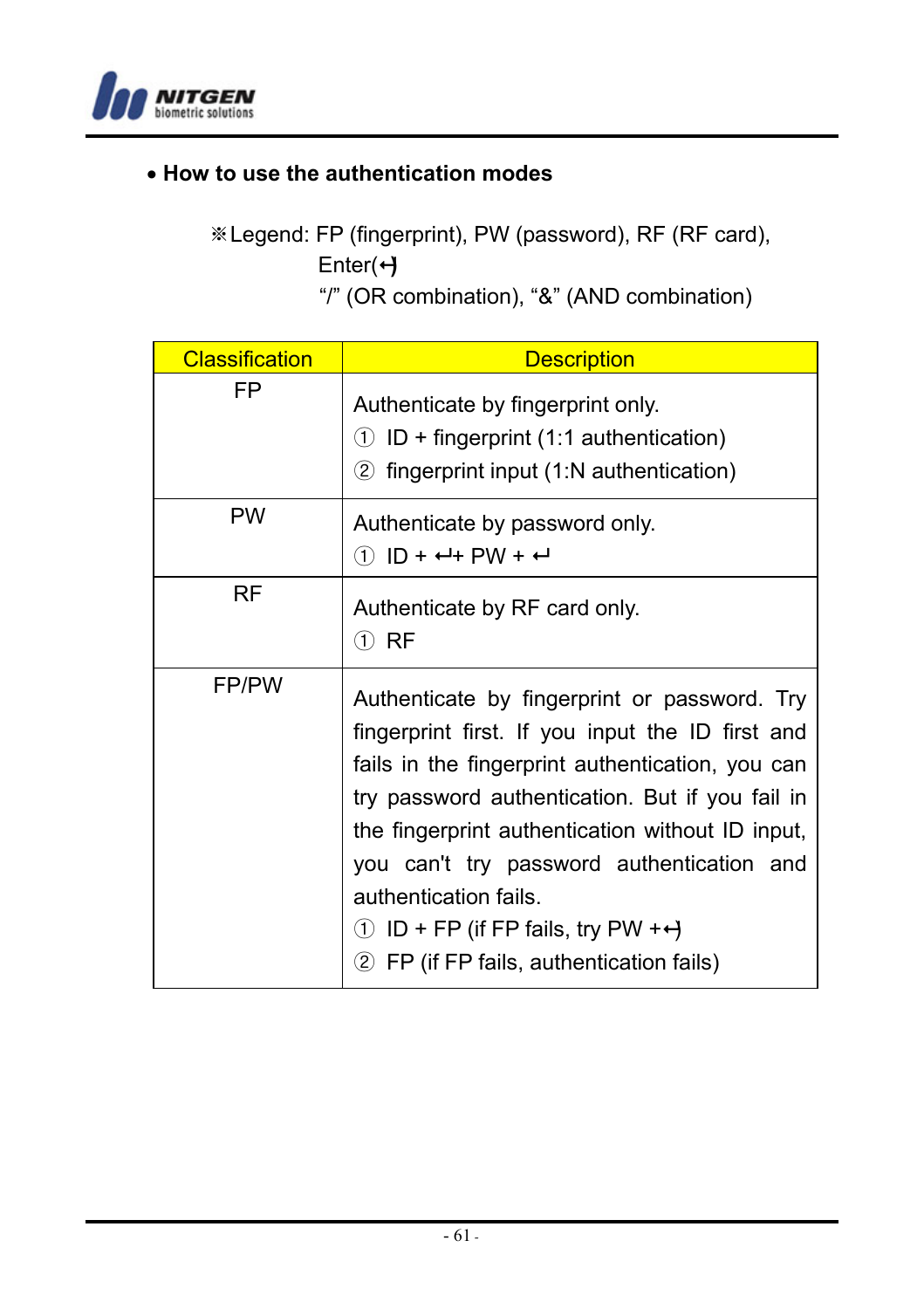

| FP/RF        | Authenticate by fingerprint or RF card. Try<br>fingerprint first.<br>If you input the ID first and fails in the<br>fingerprint authentication, you can try RF card<br>authentication. But if you fail in the fingerprint<br>authentication without ID input, you can't try<br>RF card authentication and authentication<br>fails.<br>$\circled{1}$ ID + FP (if FP fails, try RF)<br>2 FP (if FP fails, authentication fails)<br>$(3)$ RF |
|--------------|------------------------------------------------------------------------------------------------------------------------------------------------------------------------------------------------------------------------------------------------------------------------------------------------------------------------------------------------------------------------------------------------------------------------------------------|
| <b>PW/RF</b> | Authenticate by password or RF card.<br>$(1)$ RF<br>2 ID + $\leftrightarrow$ PW + $\leftrightarrow$ (if PW authentication fails,<br>$try$ RF)                                                                                                                                                                                                                                                                                            |
| FP&PW        | Authenticate by fingerprint and password. You<br>should succeed in both.<br>$(1)$ FP + PW + $\leftarrow$<br>$(2)$ ID + FP + PW + $\leftarrow$                                                                                                                                                                                                                                                                                            |
| FP&RF        | You should succeed in both fingerprint and RF<br>The<br>following<br>three methods<br>card.<br>are<br>available.<br>$(1)$ RF + FP<br>2 FP(1:N authentication) + RF<br>$\circled{3}$ ID + FP + RF                                                                                                                                                                                                                                         |
| PW&RF        | You should succeed in both password and RF<br>card.<br>$(1)$ RF + PW + $\leftarrow$<br>$(2)$ ID + $\leftarrow$ + PW + $\leftarrow$ + RF                                                                                                                                                                                                                                                                                                  |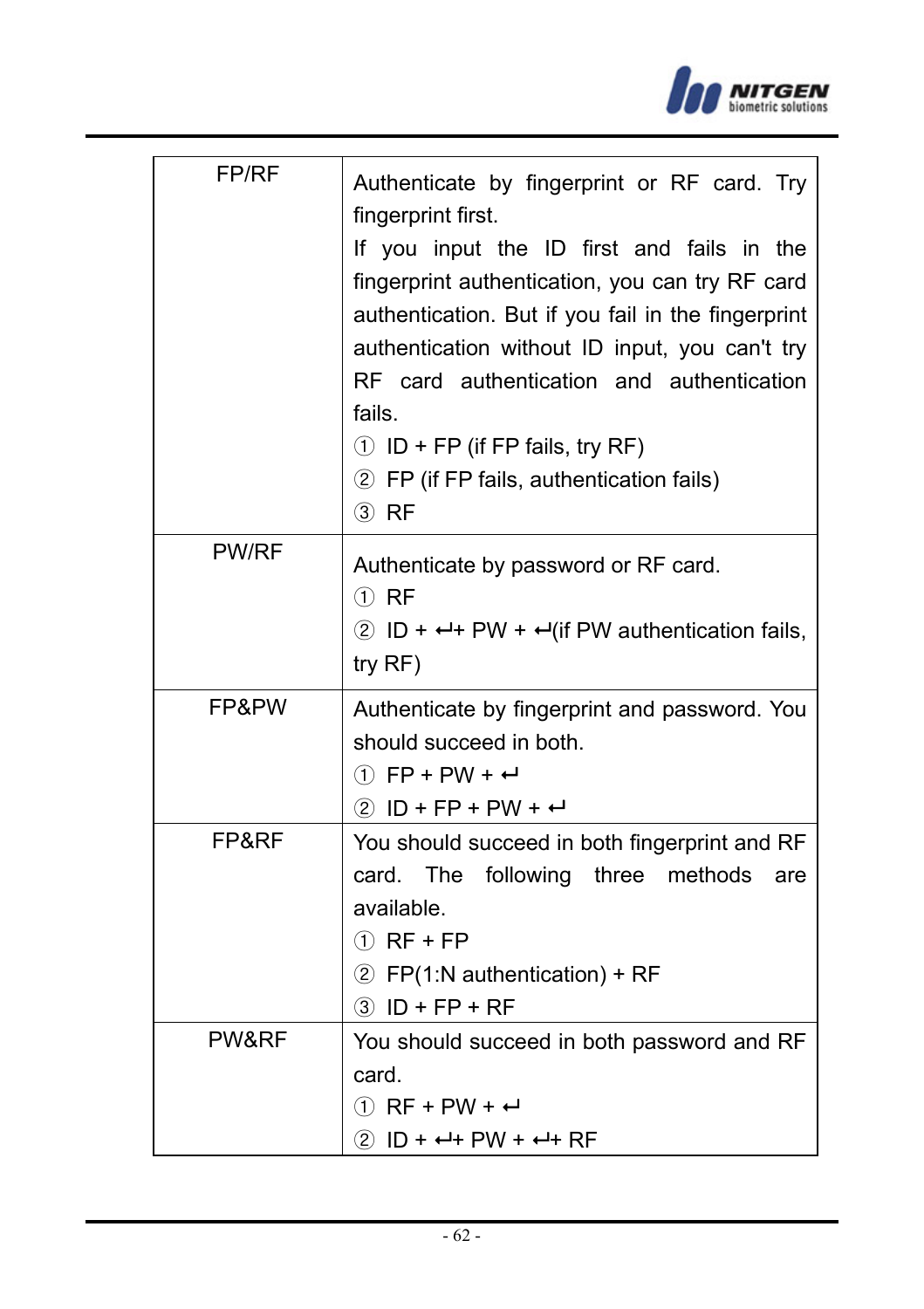

| FP&PW&RF | You should succeed in fingerprint, password  |
|----------|----------------------------------------------|
|          | and RF card.                                 |
|          | $\circled{1}$ FP + PW + $\leftrightarrow$ RF |
|          | $2$ ID + FP + PW + $\leftrightarrow$ RF      |
|          | $(3)$ RF + $-$ + FP + PW + $-$               |

 When you try one of the above modes, short ID and group ID authentications are also available (refer to "1.6 Authentication types" in Chapter 1).

⑤ Input Fingerprint

If you select fingerprint authentication mode or other one that includes fingerprint authentication, you must input your fingerprint. You should do it twice. After the first input, take your finger off, and then input the fingerprint again.

Place the fingerprint on the sensor.

Place FP 1

If the following screen appears after the first fingerprint input, take your finger off from the sensor.

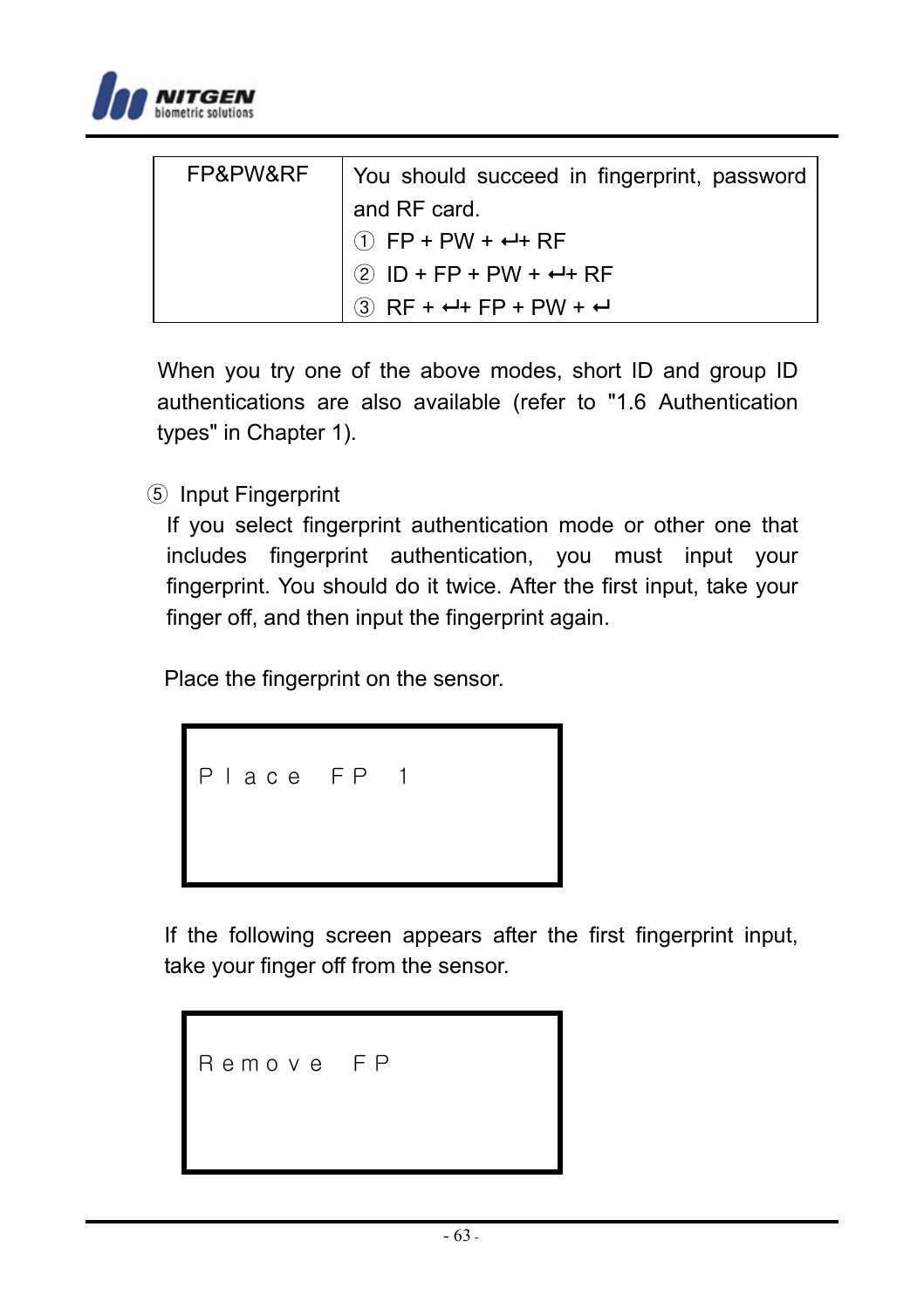

Place the same fingerprint again.

Place FP 2

If the fingerprint input is successful, a success message will appear. If it fails, a failure message will appear and you will return to the initial registration screen.

⑥ Input password

If you select password authentication mode or other one that includes password authentication, you must enter the password. Password can be 4 - 8 characters long.

```
Input Passwd 1
:
```
For security, password is displayed as 『**\***』.

Input Passwd 1 :\* \* \* \*

Enter the password again for confirmation.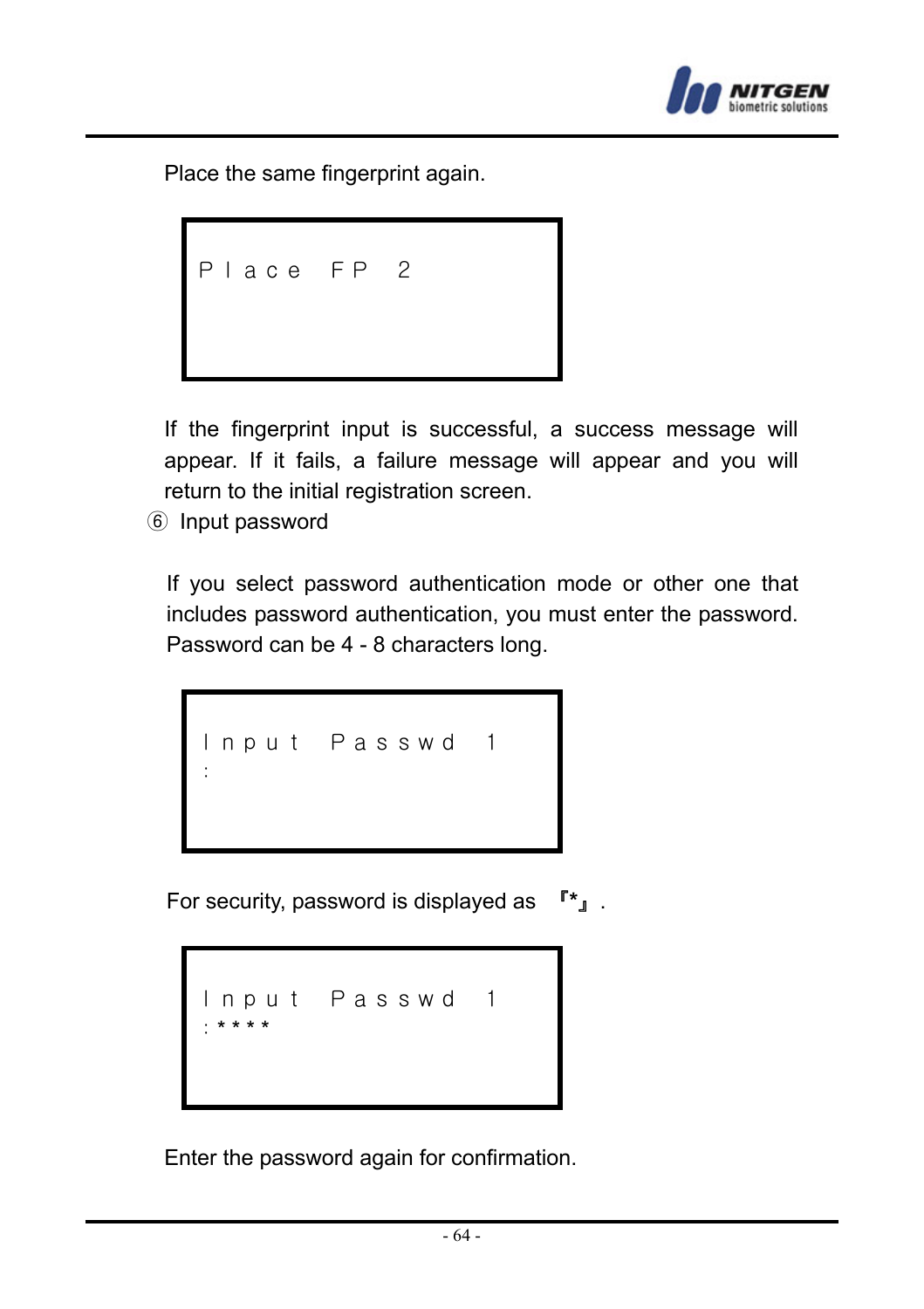

```
nput Passwd 2
* * * *
```
If the password input is successful, a success message will appear. If it fails, a failure message will appear and you will return to the initial registration screen.

⑦ Input RF card.

If you chose to use RF card when you setup the system, use the RF card to register the user. Place the RF card near the fingerprint input sensor. If you did not choose the RF option when you setup the terminal environment, press the Enter key to go to the next step.

```
Contact RF Card
On Sensor
```
If the RF input is successful, a success message will appear. If it fails, a failure message will appear and you will return to the initial registration screen.

 **Modify User** 

Use this feature to change the information on a registered user. You can change fingerprint, password, group ID, RF card, authentication mode and user type. If you select  $\Gamma M o d$  i fy User』**,** the following screen will appear so that you can enter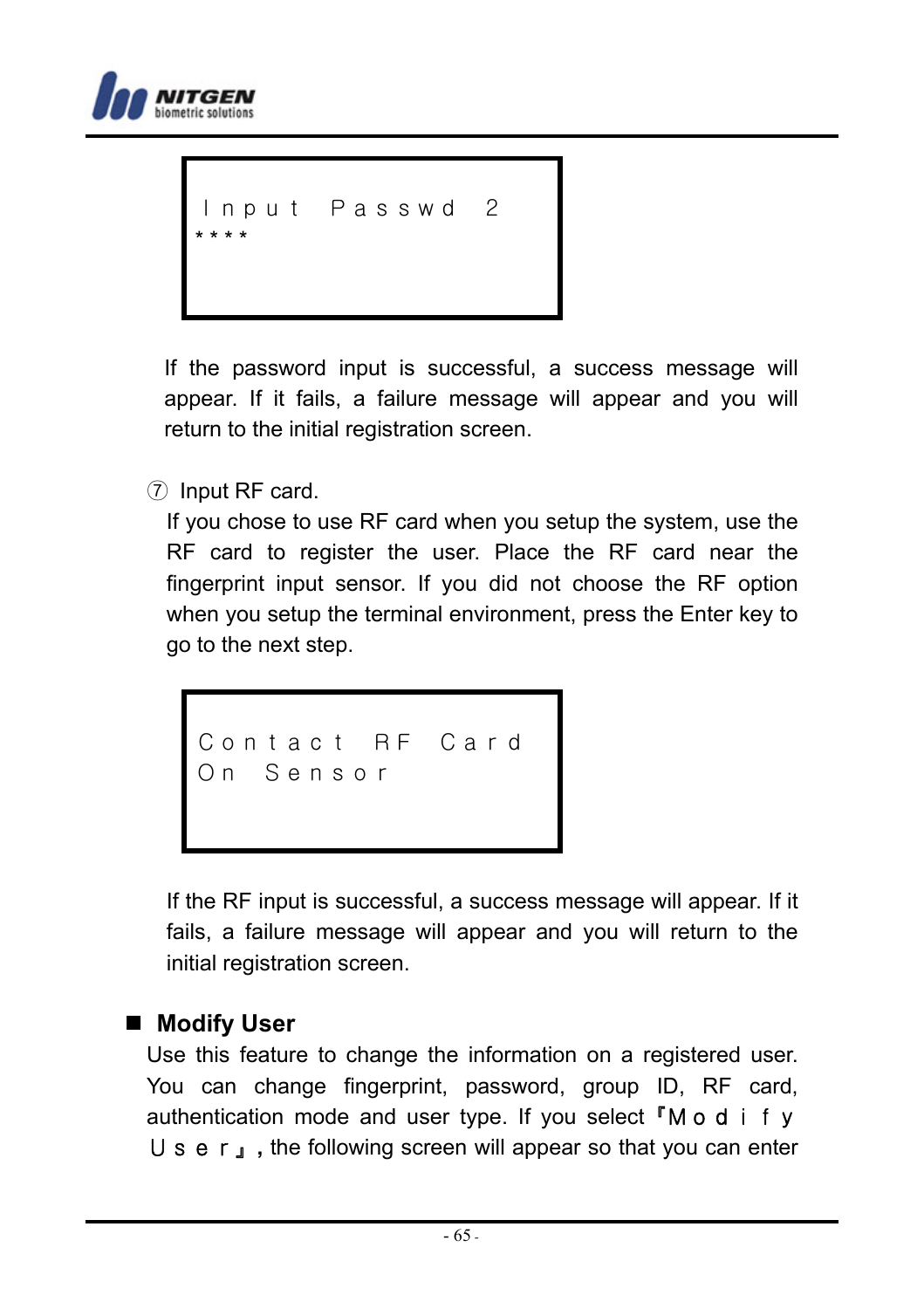

the user ID whose information you want to modify.

```
Input ID
1234
```
Enter the ID and press the Enter key, and you'll see the following items in the displayed screen. Move to the submenu you want to choose with the direction keys and press the Enter key.



#### • **Fingerprint**

Change the fingerprint of each registered user. As you did in the first fingerprint enrollment, input the fingerprint twice. After the first input, take your finger off, and then input the fingerprint again.

Place the fingerprint on the sensor.

Place FP 1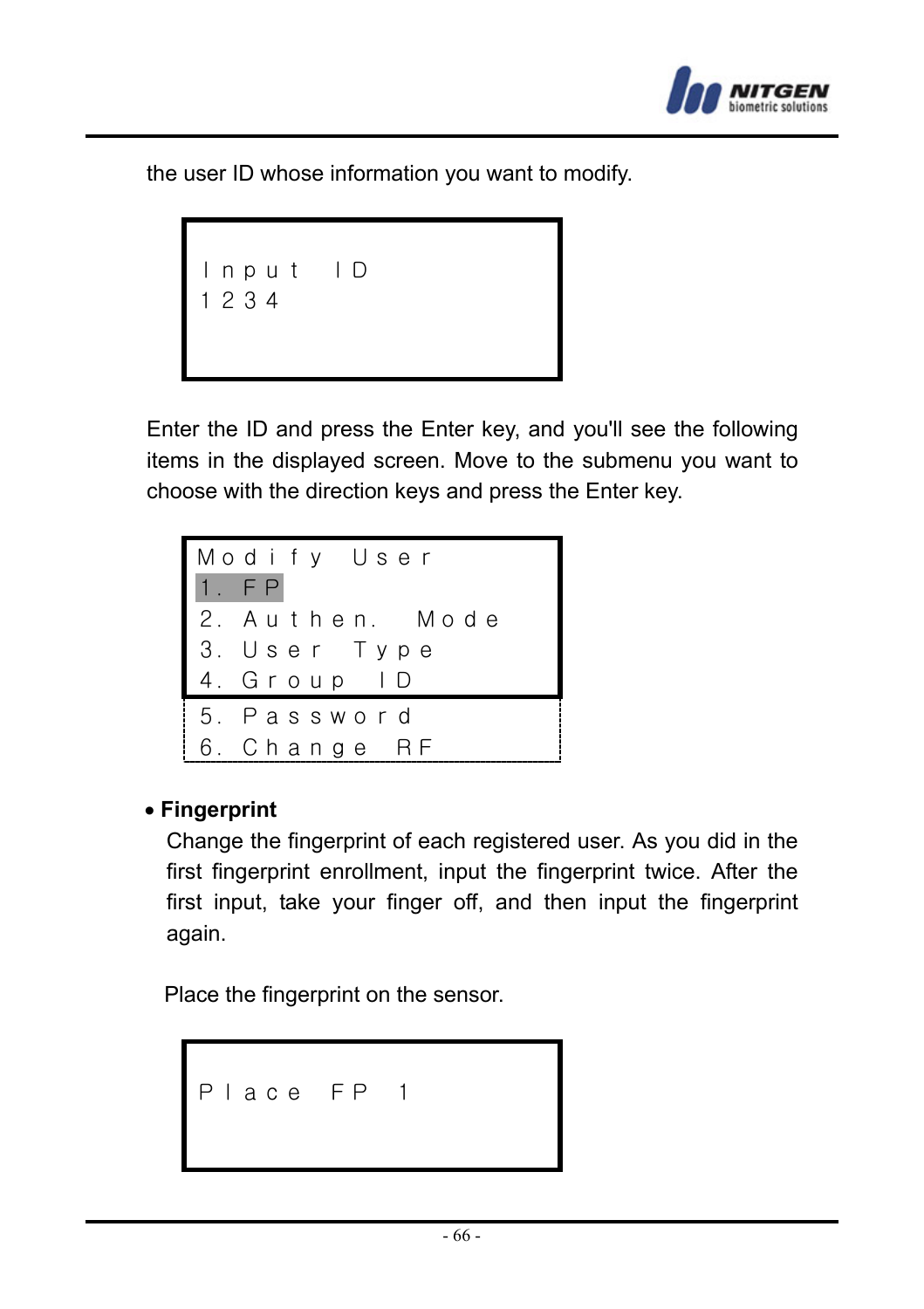

If the following screen appears after the first fingerprint input, take your finger off from the sensor.

| Remove FP |  |  |
|-----------|--|--|
|           |  |  |

Place the same fingerprint again.



#### • **Password**

Change the password of each registered user.

Enter a new password.



Enter the password again for confirmation.

```
Input passwd 2
```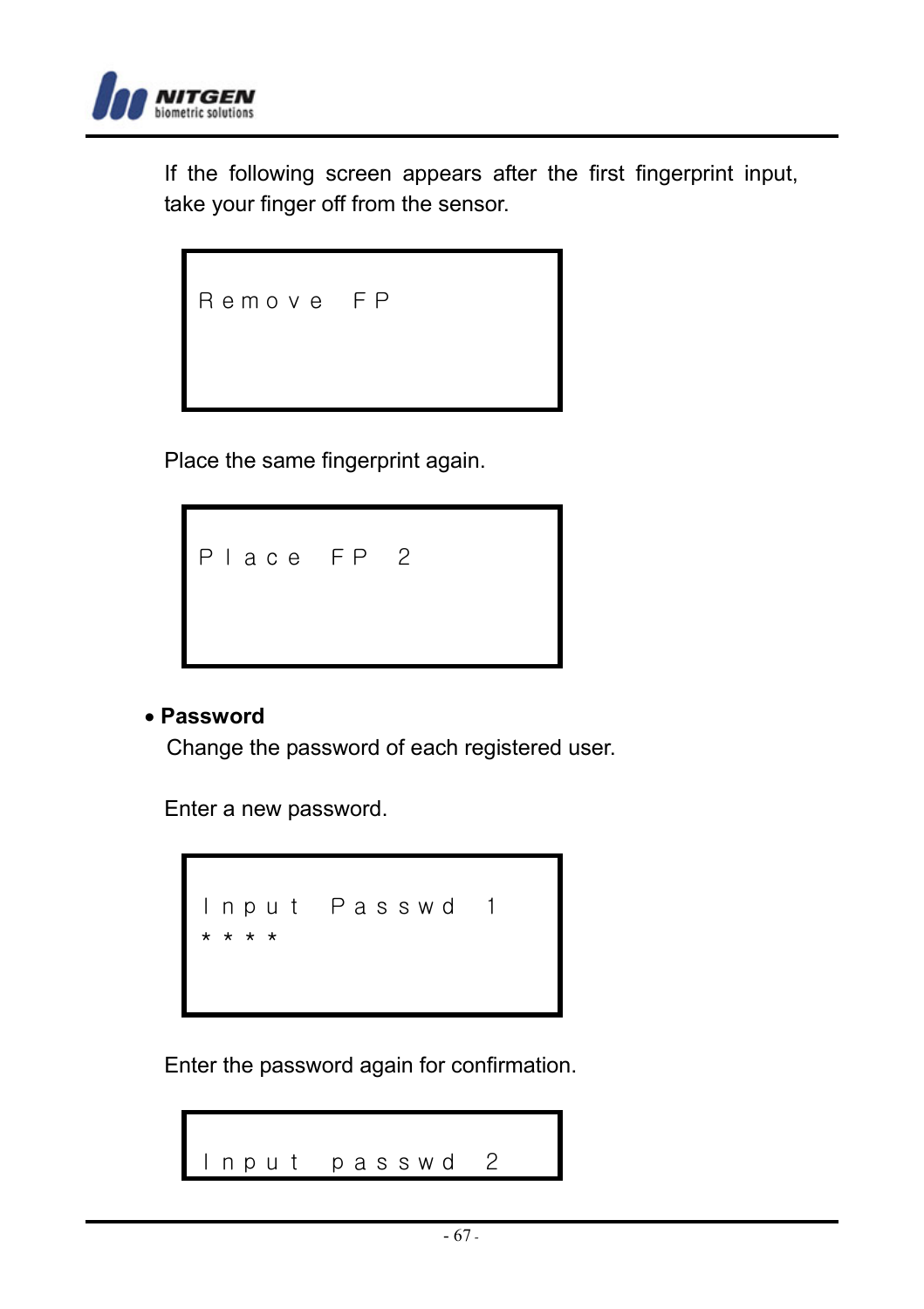



#### • **Group ID**

Change the group ID where the user belongs to.

Enter a new group ID. If you don't want to use a group ID, press the Enter key to skip this step.

Input Group ID  $\overline{0}$ 

#### • **Change RF Card**

Change the RF card of each registered user.

```
Contact RF Card
On Sensor
```
#### • **Authentication Mode**

Change the authentication mode of each registered user.

Select a new authentication mode you want to use.

Authen. Mode FP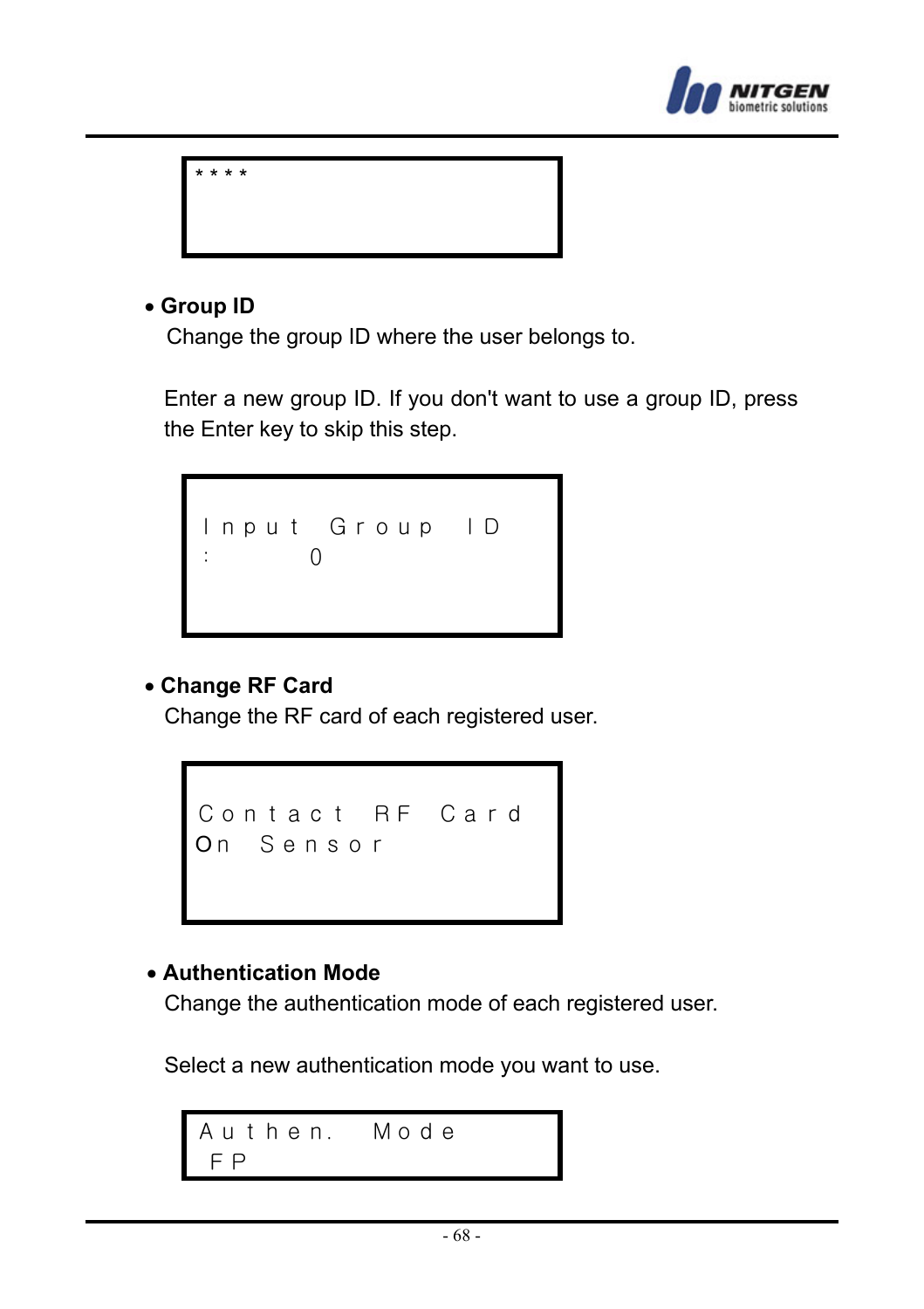



#### • **User Type**

Change a user type of each registered user.

Choose either Normal or Master.



#### ■ Delete User

Enter the user ID you want to delete.

Input ID :2222

The below confirmation screen will appear. Choose either YES or NO, and press the Enter key.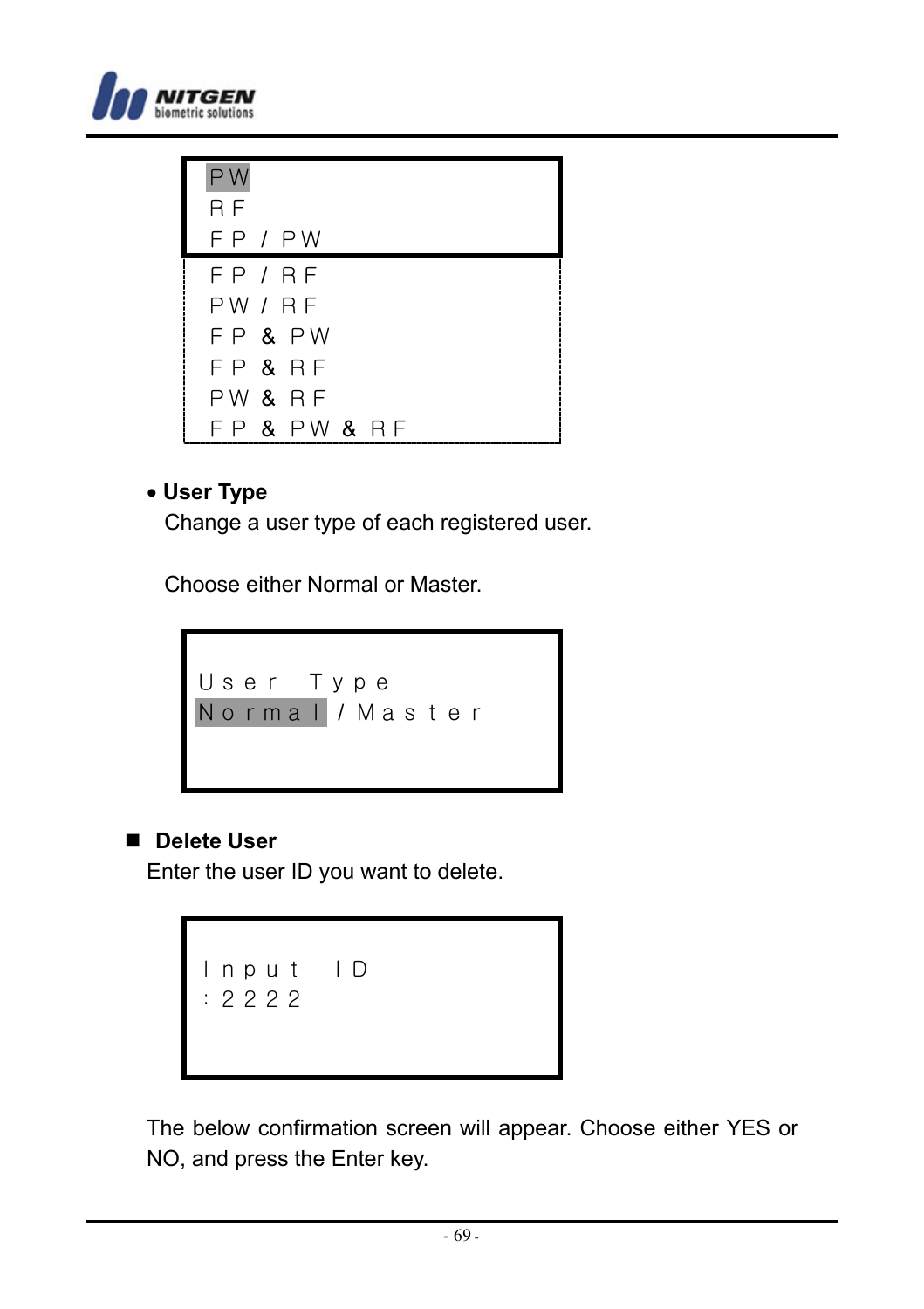

```
Are You Sure?
YES / NO
```
#### **Delete All**

Delete all registered users in the terminal. Choose either YES or NO, and press the Enter key.



All registered users in the terminal will be deleted. Please use this feature very carefully.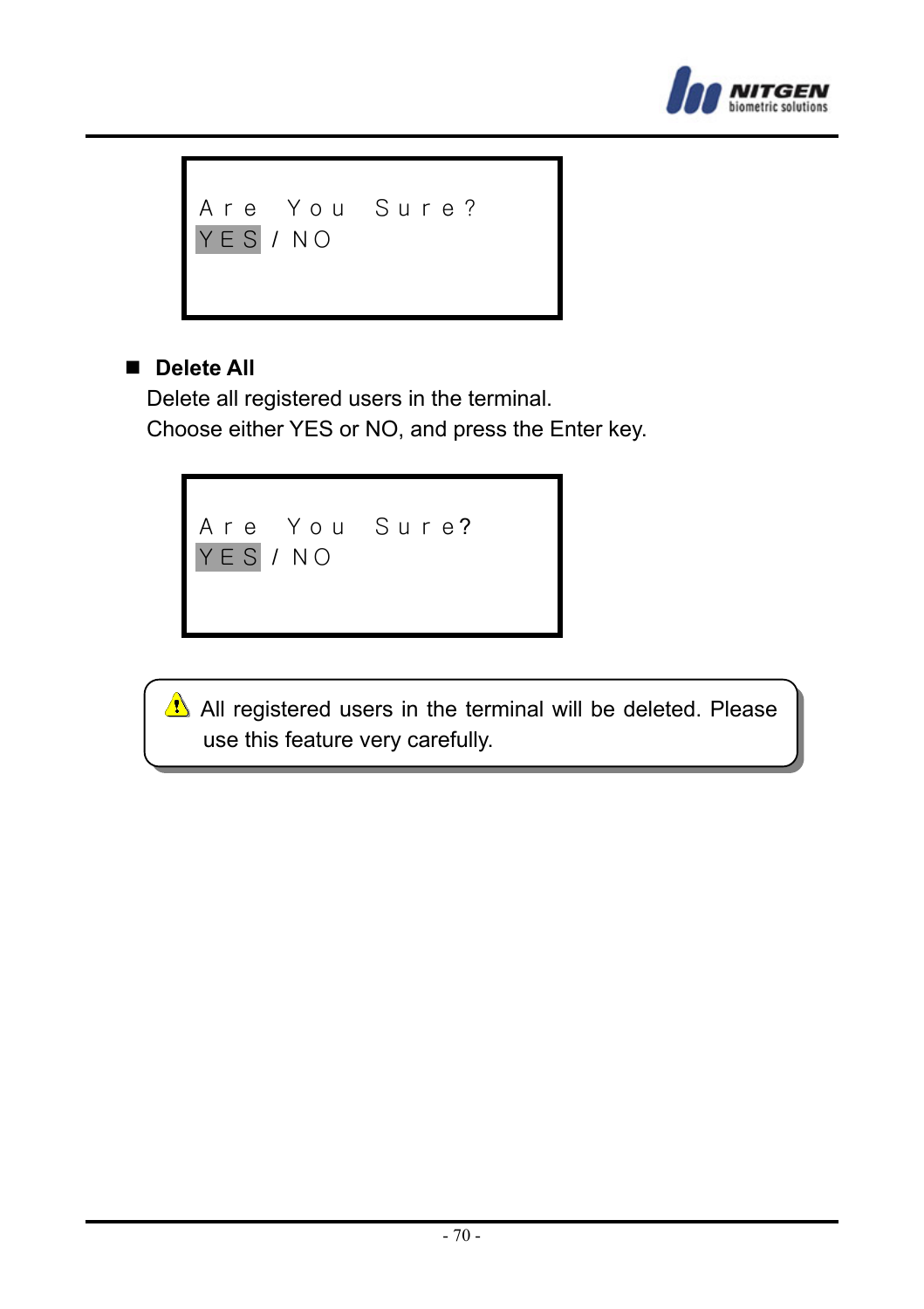

### **3.2 Information**

You can check the terminal information with this menu.



#### **Number of User**

It shows you the total number of users registered in the terminal. The number of normal and master users are displayed separately on the screen.



#### **Firmware Version**

It shows you the firmware version of the terminal.

F/W Version 1.0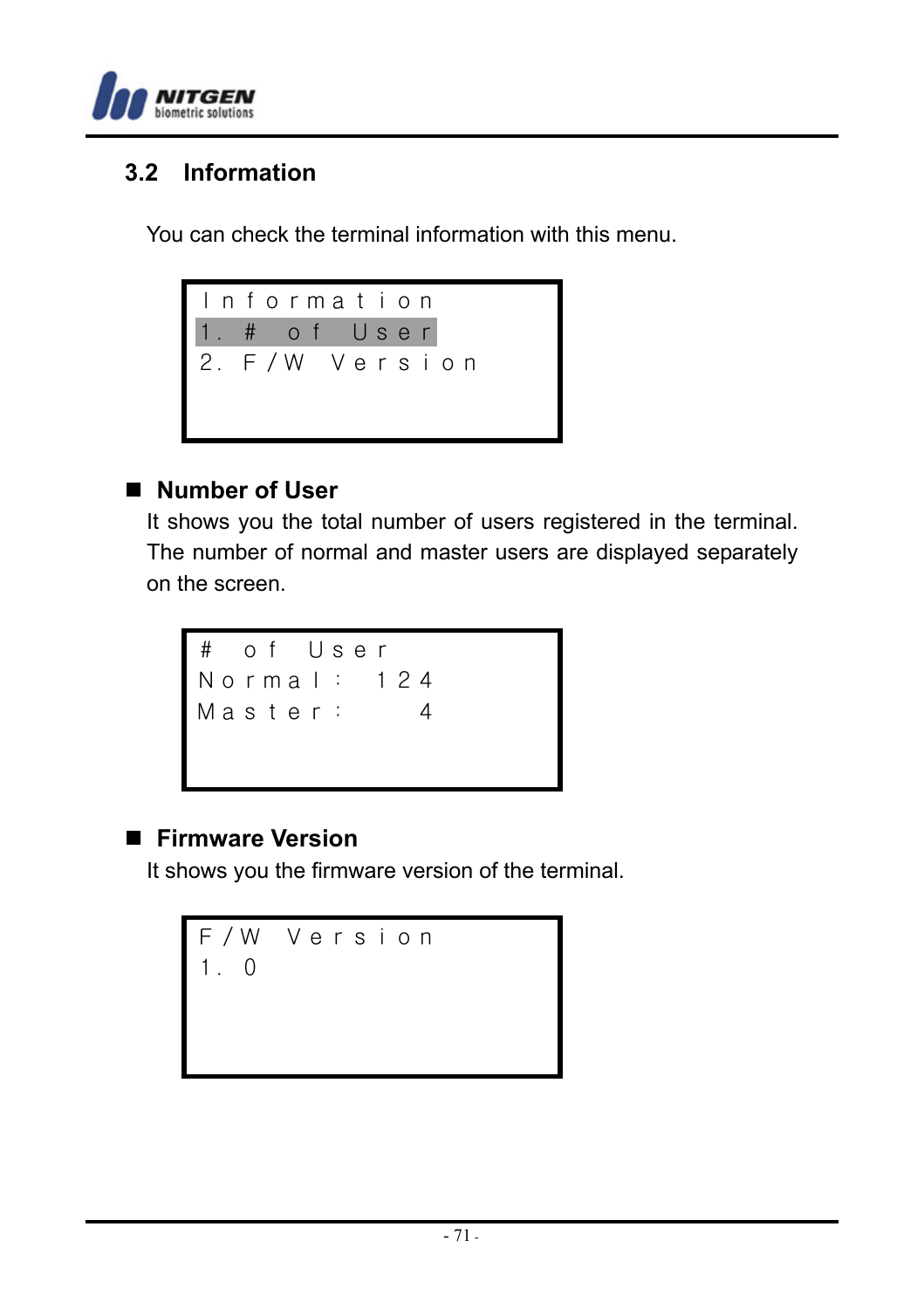

## **Appendix**

#### \*\*\*\*\*\*\*\*\*\*\*\*\*\*\*\*\*\*\*\*\*\*\*\*\*

| Appendix                                                            | - 73 |
|---------------------------------------------------------------------|------|
| (Network Connection Problems)                                       |      |
| <b>Appendix II</b>                                                  | - 76 |
| (Terminal Initializing Problems)                                    |      |
| <b>Appendix III</b>                                                 | - 77 |
| (Sound Modification Guide)                                          |      |
| Appendix IV<br>(Direct Sunlight problems)                           | - 78 |
| Appendix V                                                          | - 80 |
| (Frequently Asked Question)                                         |      |
| <b>Appendix VI</b>                                                  | - 83 |
| (Wiegand Protocol Format)                                           |      |
| <b>Appendix VII</b>                                                 | - 84 |
| (EMERGENCY Display)<br>Appendix V III<br>(Firmware Update Problems) | 86   |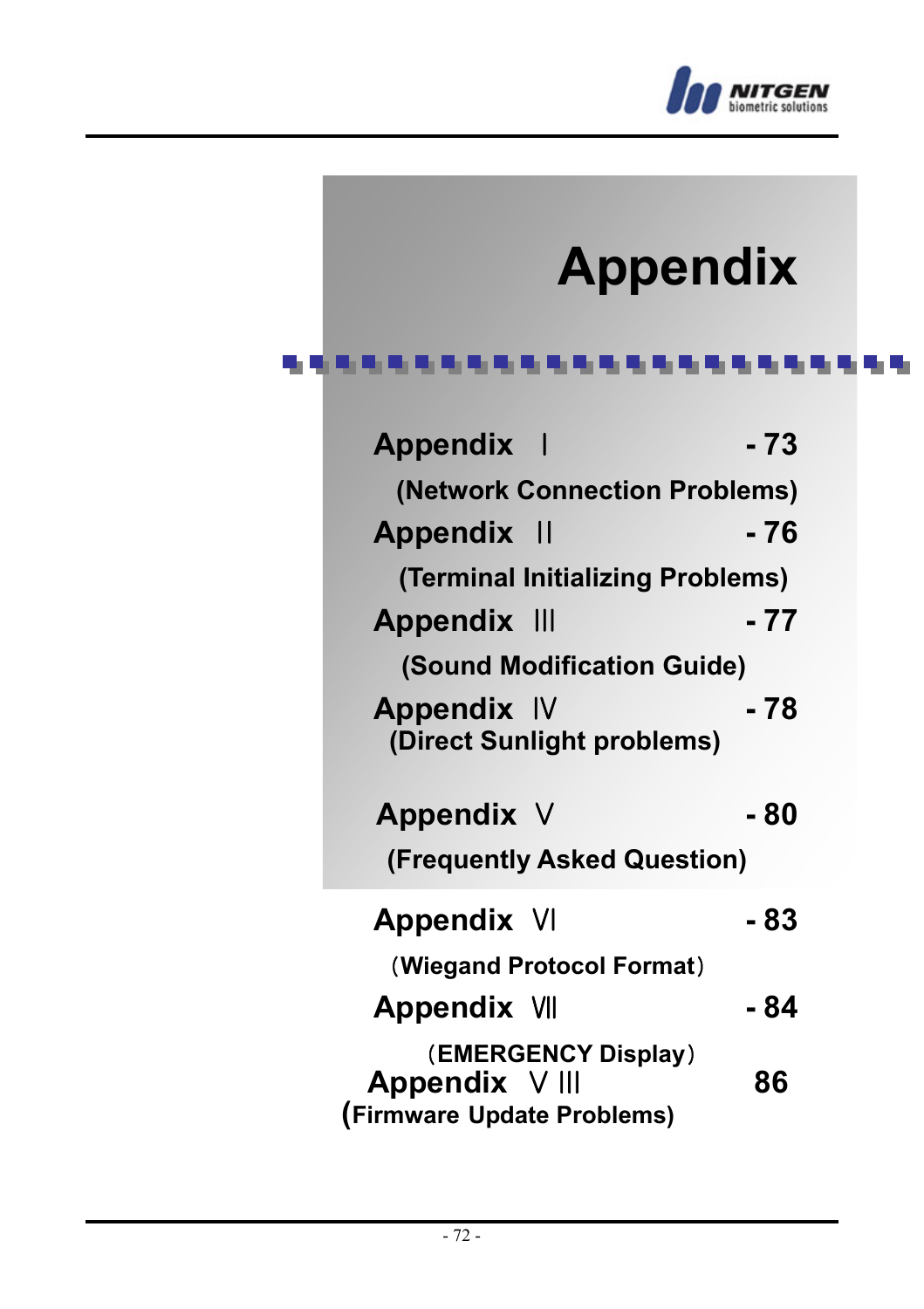

# **Appendix** Ⅰ **- Network Connection Problems To solve the connection problem between Server and Terminal**

If terminal is not connected on server via network, please check the followings:

Not registered terminal on server Please register the terminal on server

```
001
Contact Master
Not Registered
```
■ Invalid terminal ID

After check the terminal ID, please set another valid one (1~255)

```
002
Contact Master
Invalid TID
```
■ Different user ID length of server and terminal Please set the same USER ID Length for server and terminal

```
003
Contact Master
ID Length Err
```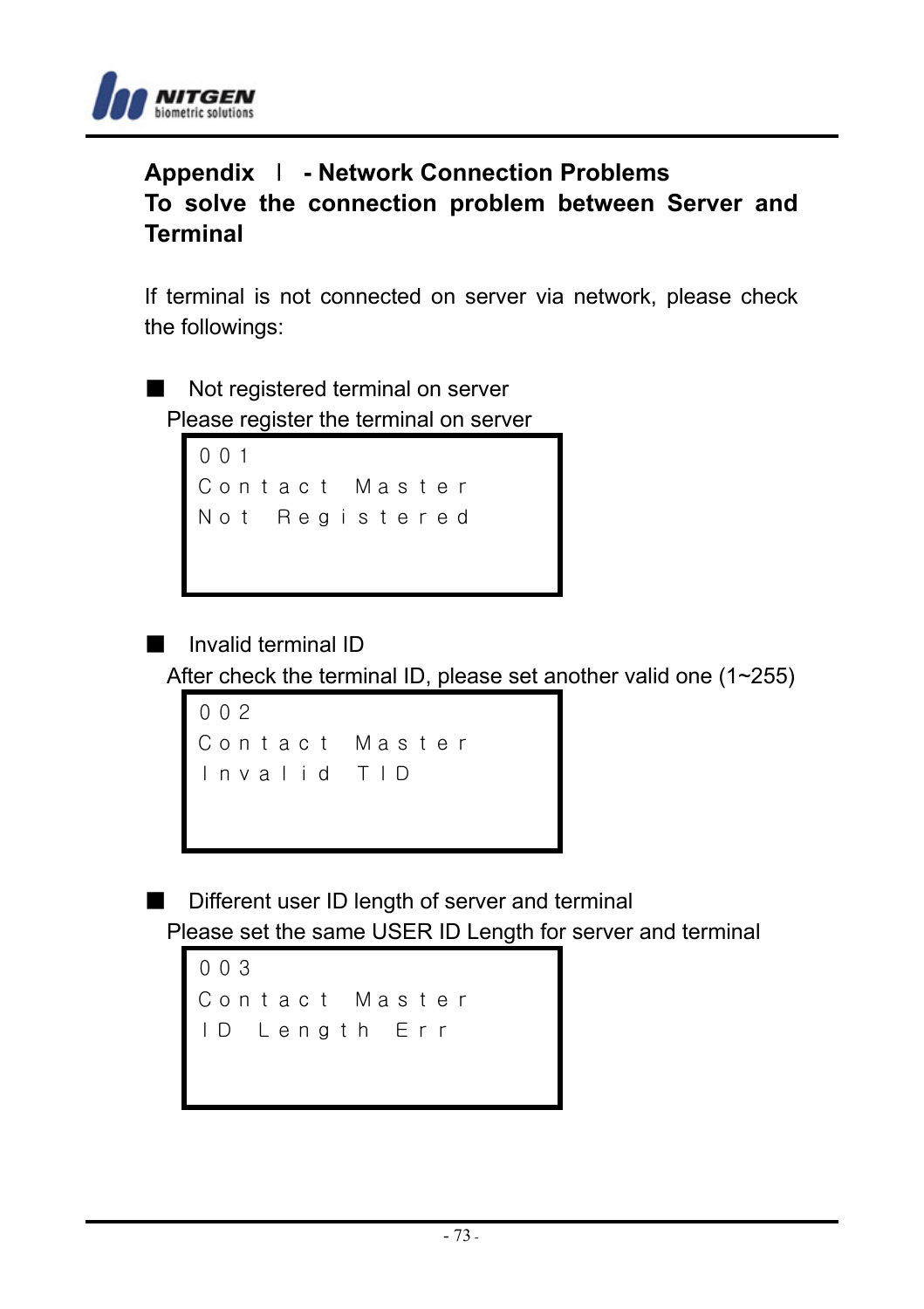

■ Different number of fingerprint to register of server and terminal

Please set the same number of fingerprint to register for sever and terminal.



■ Terminal ID confliction Please change Terminal ID with unregistered one

```
005
Contact Master
TID Conflicted
```
■ Invalid MAC address

Please contact Customer Service Center (☎ 82-2-3415-1800)

```
006
Contact Master
MAC Addr Err
```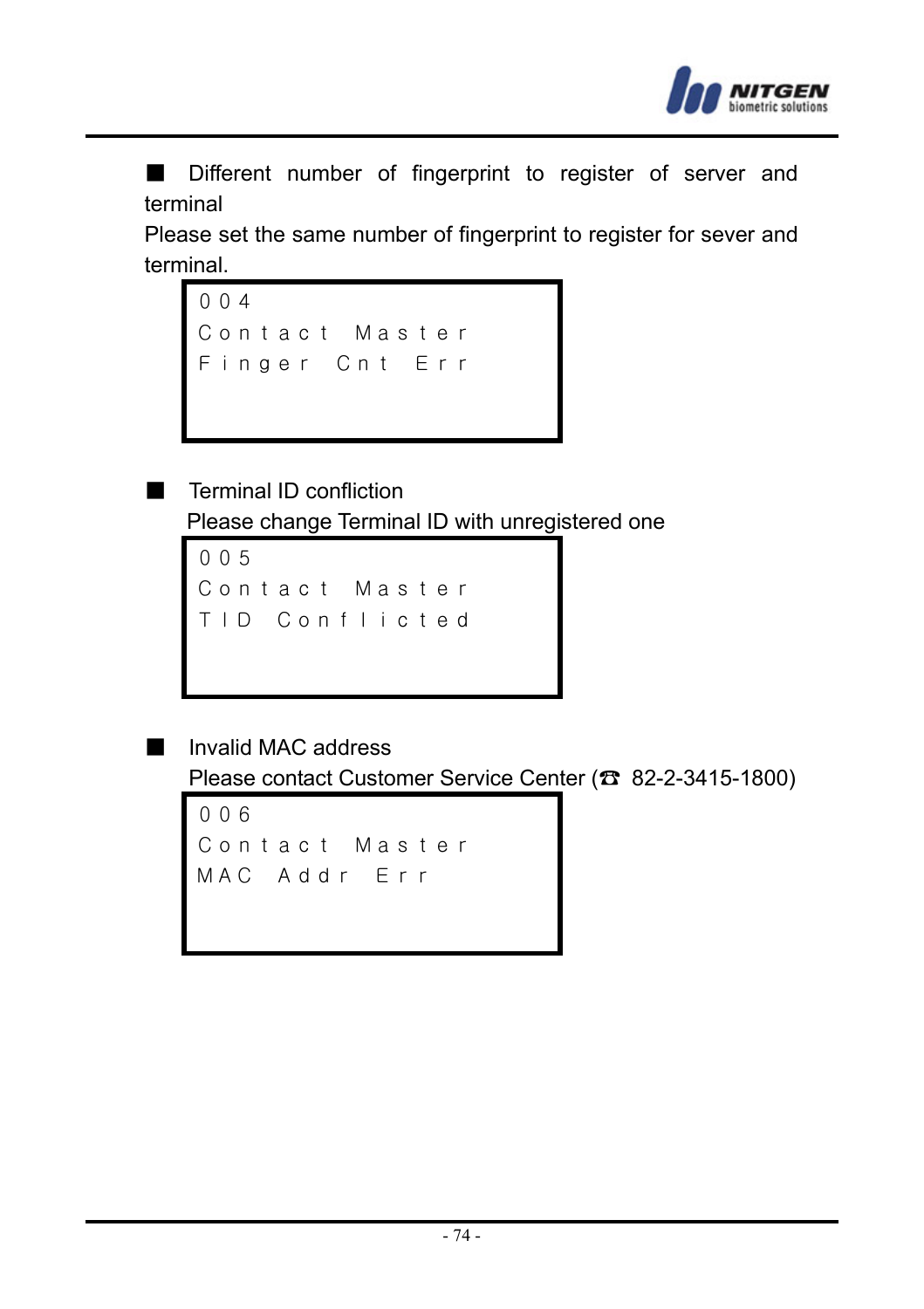

■ Invalid Firmware Version

Please upgrade Firmware. If the versions of Access manager SW and Firmware don't match, the terminal won't work well.

In this case, please feel free to contact us. Our office phone number is 82-2-3415-1600

007 Contact Master I n v a l i d F W V e r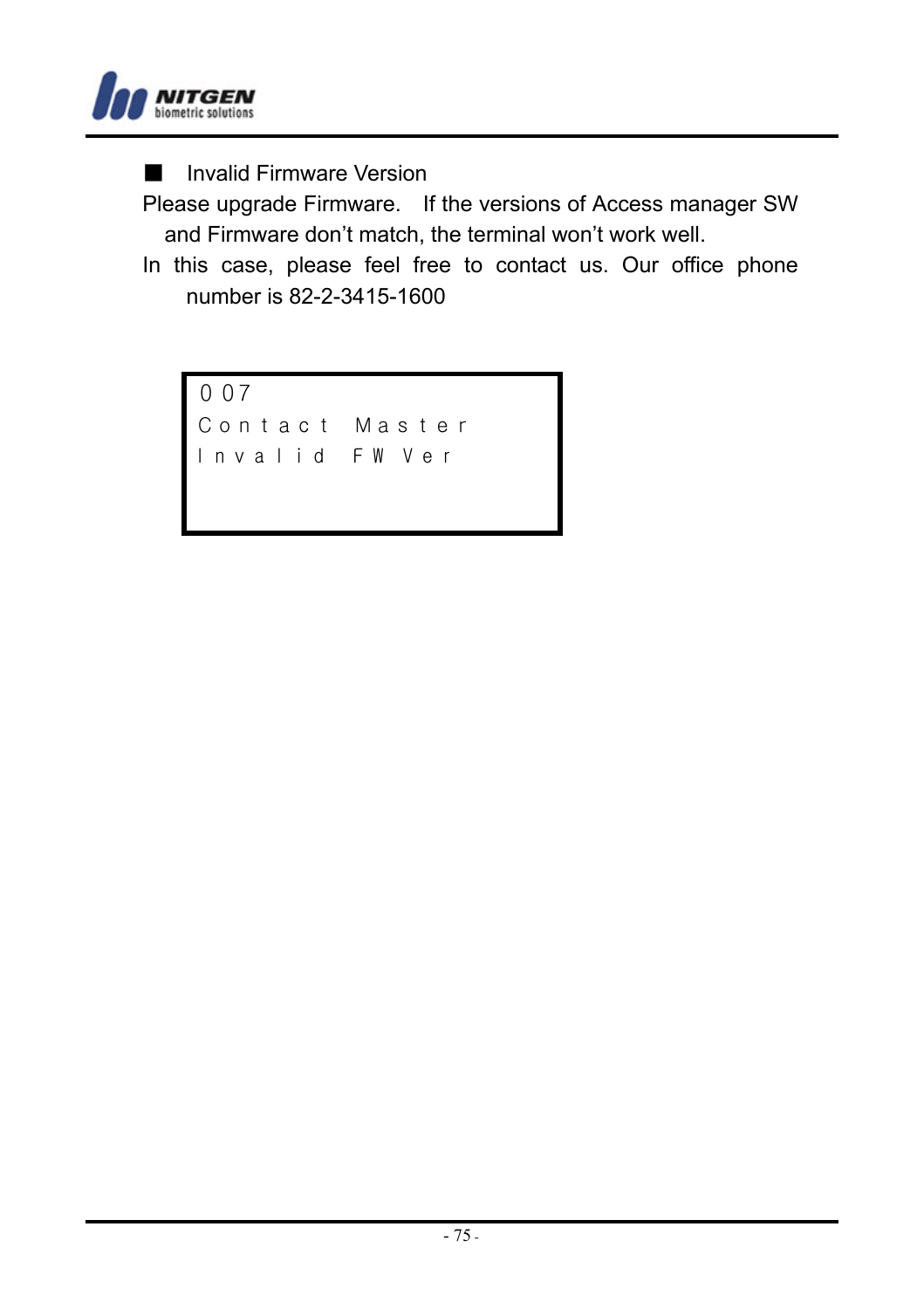

# **Appendix** Ⅱ **- Terminal Initializtion Problems To solve the error occurred during initializing**

Refer the countermeasures for possible malfunctions during initializing after supplying power to Terminal as followings ;

| Err. Code | Description                             | Countermeasure                            |
|-----------|-----------------------------------------|-------------------------------------------|
| 001       | Undefined Error                         | Rebooting or A/S                          |
| 002       | FPGA Initialization<br>Failure          | Rebooting or A/S                          |
| 003       | LCD.<br>Initialization<br>Failure       | Check LCD module connection<br>or $A/S$   |
| 004       | <b>RTC</b><br>Initialization<br>Failure | A/S                                       |
| 005       | Optic module error                      | Check optic module connection<br>or $A/S$ |
| 010       |                                         | A/S                                       |
| 011       |                                         | A/S                                       |
| 012       |                                         | A/S                                       |
| 013       | System Software Error                   | A/S                                       |
| 014       |                                         | A/S                                       |
| 015       |                                         | Reboot ing                                |
| 016       |                                         | A/S                                       |

※ Error code 001,002 and 003 are not displayed on LCD screen, but recognized by Beep Error code 001 : 1 time beeping every 5 sec. Error code 002 : 2 times beeping every 5 sec. Error code 003 : 3 times beeping every 5 sec.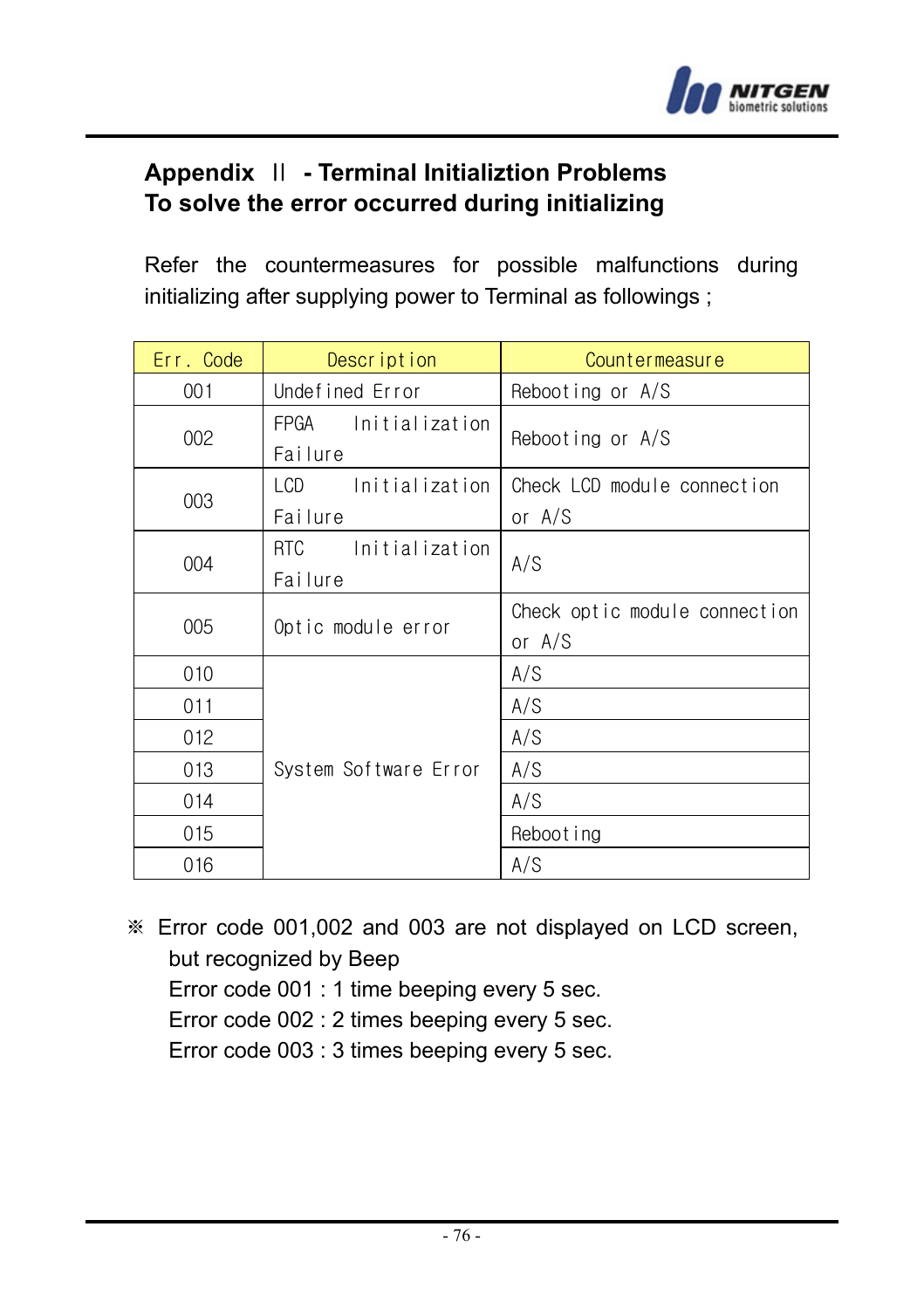

# **Appendix** Ⅲ **How to control the volume of voicing guide How to connect with external speaker system**

A. Turnnig the volume up

We have fit the volume of voicing guide the best condition. But in case the environment is noisy, you might not hear it.

To turn it up, you have just only to connect jumper (J6) inside terminal.

- ※ This may cause tone quality to degrade a little, because the speaker being used in terminal is small.
- B. Connection external speaker

To meet your need of louder voicing guide, we prepare the connector for external speaker. Connecting with an external speaker having amplifier, you'll be able to get louder voice guide.

※ Connect an external speaker with connector (J4) inside a terminal. This is the definition of connector

1th Pin : GND 2nd Pin : OUTPUT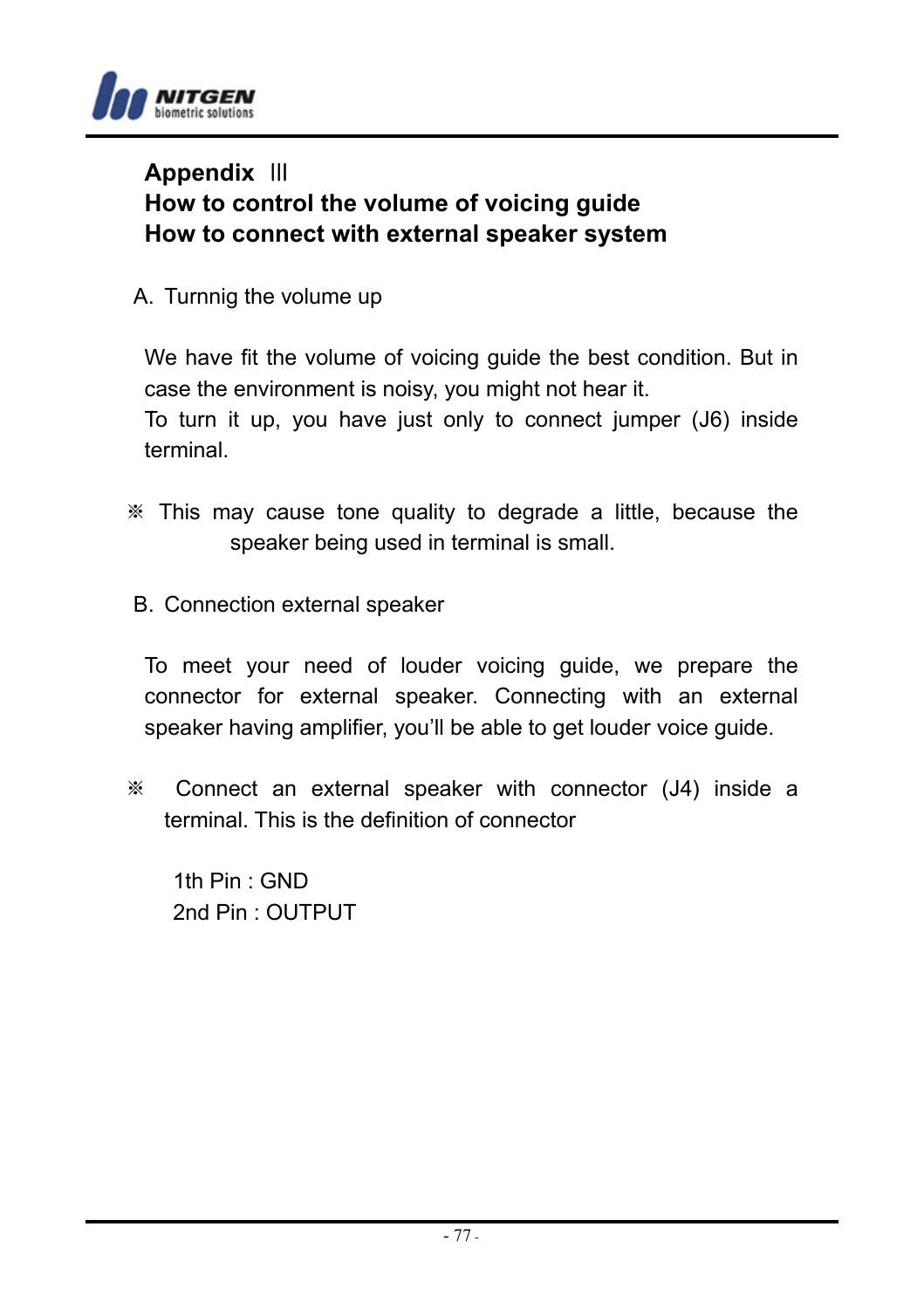

# **Appendix** Ⅳ **Direct Sunlight problems**

# **How to improve decreased recognition rate due to direct sunlight**

# **1) Why direct sunlight should be blocked during fingerprint authentication**

Like a camera, the fingerprint recognition device captures an image. If there is a large amount of light, the image gets darker and becomes hard to recognize.

Unlike a camera, the device not have a shutter or an iris. So you should block direct sunlight yourself.

#### **2) Where to install**

As all our products are optical products that can be affected by direct sunlight, avoid the following places when you install.

- ① Next to the window likely to get direct sunlight
- ② Outdoors where there is no awning

# **3) How to improve recognition rate in case direct sunlight cannot be avoided**

① Stand with the sun behind your back.

(As shown in the figure, use your body to block direct sunlight.)

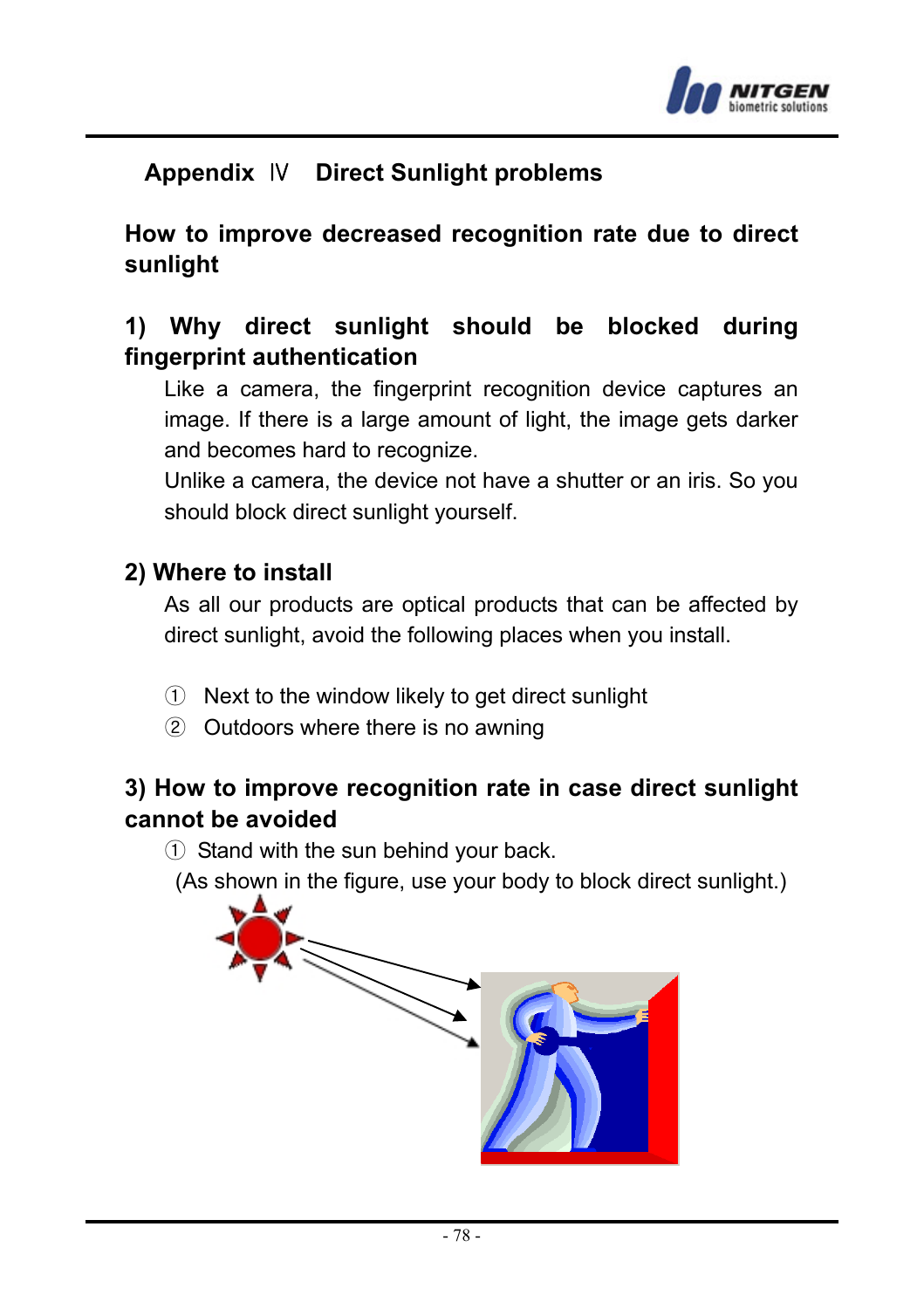

- ② Cover the sensor with your free hand as if you wrap your hand around it.
- ③ Use a tool like a parasol to block sunlight during authentication.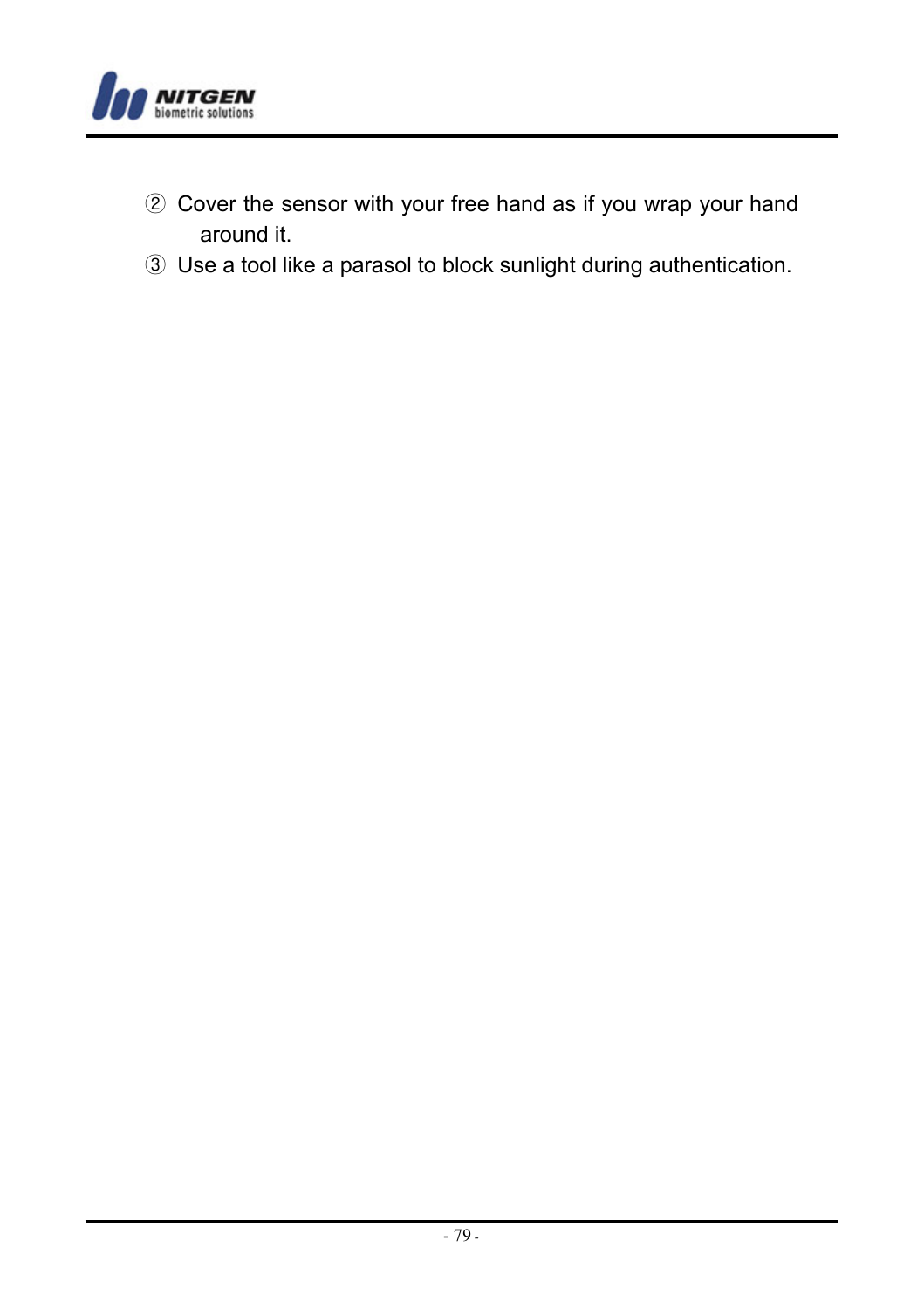

# **Appendix** Ⅴ**FAQ (Frequently Asked Question)**

# **Fingerprint authentication does not work. What can I do?**

- 1. On a cold day or right after you wash your hands, your fingerprints easily get dry. And if your hands are contaminated with dirt or dust, your fingerprints will also get dry. In these cases, apply a moisturizer to return them to their normal condition before trying fingerprint authentication.
- 2. When you have difficulties with fingerprint authentication, it is desirable to try the verification authentication method (enter your ID and get it compared to your original fingerprint on a 1:1 basis) rather than the identification authentication method (try authentication without entering your ID). NAC-3000 also supports SID that allows you to try authentication after pressing only first 2 digits of your ID, which provides better fingerprint recognition rate than the identification authentication method.
- 3. In case your fingerprint gets transformed by a wound, and thus becomes different from the saved one, you can use a password or an RF card as a supplementary authentication tool.
- 4. If you use the server authentication mode (NS mode) among network authentication modes and the server is also used as a personal or a business PC, the load on the PC will increase due to the additional works other than authentication, thereby decreasing the authentication rate. If you do not use a dedicated NAC-3000 server, please use the terminal authentication mode (NL mode).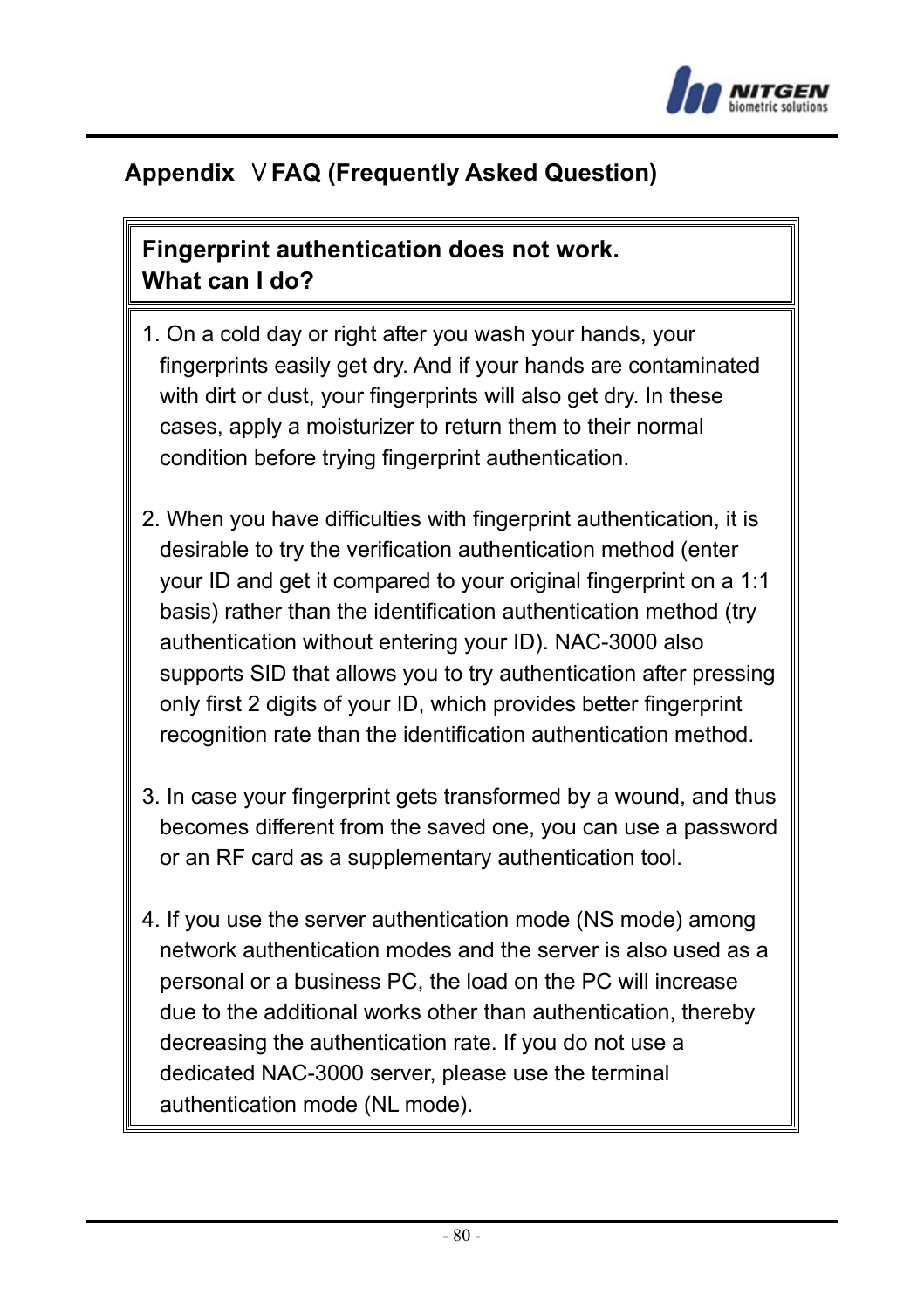

# **The Auto-on function does not work or malfunctions.**

1. The device does not work even if you place your fingerprint on the fingerprint input window.

First of all, check if the Auto-on function is set to OFF. If so, change it to ON. If it does not work after you change the setting, please contact NITGEN Customer Support Center. NITGEN Customer Support Center (82-2-3415-1600, customer@nitgen.com)

2. The device continues to work even if you do not place your fingerprint on it.

When the LED of the fingerprint recognition device blinks repeatedly, when you reset the terminal power, the LED may blink for a certain amount of time, and the Auto-on function may not work. In this case, please contact NITGEN Customer Support Center.

3. The device malfunctions when you use the RF card. In NAC-3000R, if you place the RF card on the terminal for authentication, the Auto-on sensor can be activated. It may happen mainly with our old-version products. In this case, please contact NITGEN Customer Support Center.

#### **The RF card authentication doesn't work.**

First of all, check if the RF card function is set to OFF. If so, change it to ON. If it does not work after you change the setting, please contact NITGEN Customer Support Center.

#### **How can I upgrade the firmware?**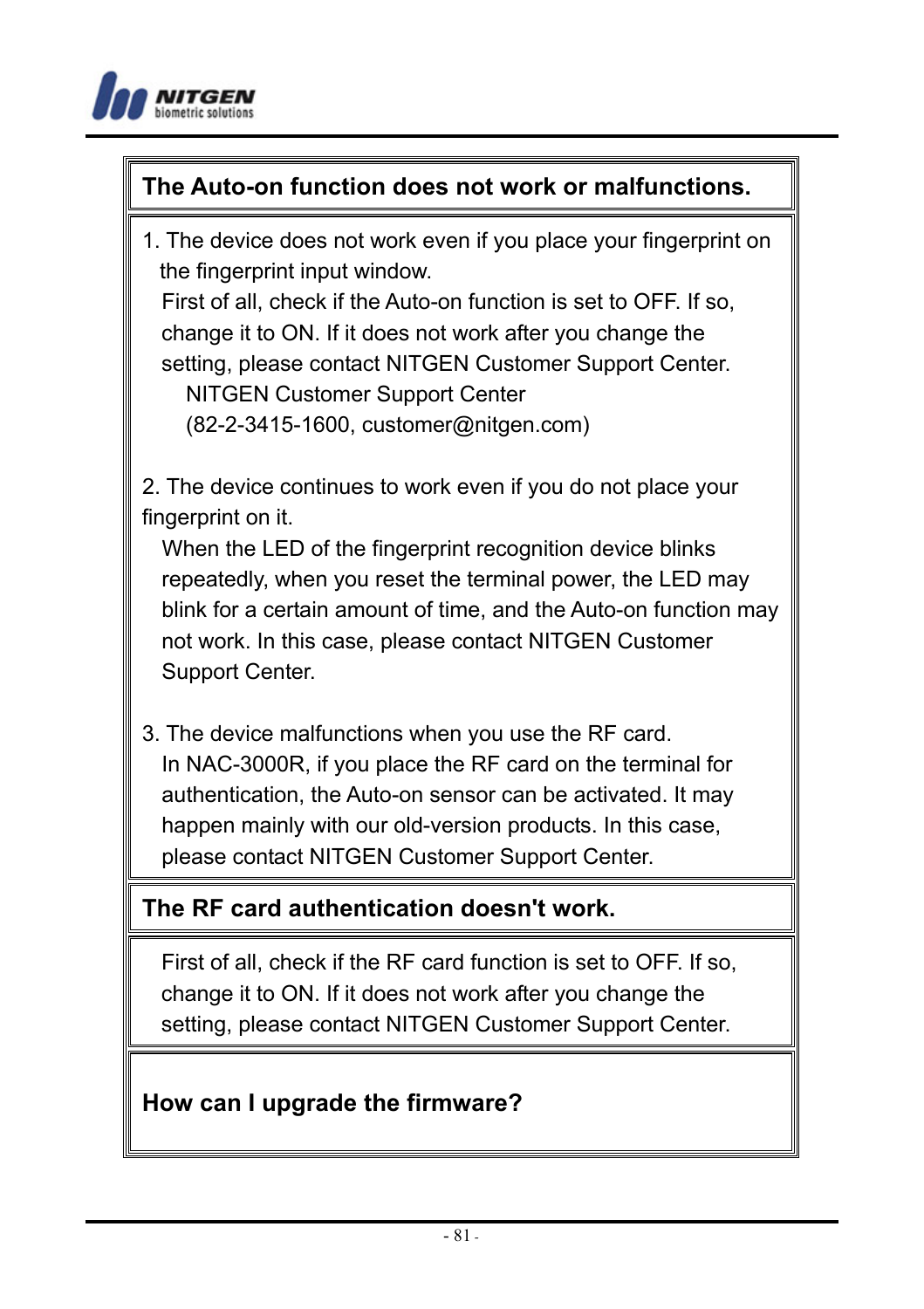

Use Access Manager to download the firmware (binary file) provided by NITGEN from the server to the terminal. (using TCP/IP)

#### **The terminal makes a buzz.**

Depending on the type of the interphone connected to NAC-3000, there may be serious howling. If you use Kocom's interphone (DP-202H) that has proven compatibility with NAC-3000, howling can be eliminated.

#### **Is there any countermeasure against static electricity?**

NAC-3000 obtained CE certification with regard to ESD (Electro Static Discharge), and passed the internal QA certification test. So we guarantee that this device satisfies Level 3 (Contact: 6kV, Air: 8kV) of the IEC 61000-4-2 standard. However, if it is installed in wintertime or in a place with low humidity and carpeted floor, 35kV of static electricity can be discharged to people. So please exercise caution when using the device in such an environment.

## **What can I do if the device is destroyed by an intruder?**

Depending on installation methods, NAC-300 can be categorized into the general type and the buried type. As the buried type is kept inside the wall, it is safe from accidental damage. The general type is protected with a metal bracket and cannot be damaged easily. However, in case someone tries to destroy or disassemble it by force, the tamper switch works with alarm sound.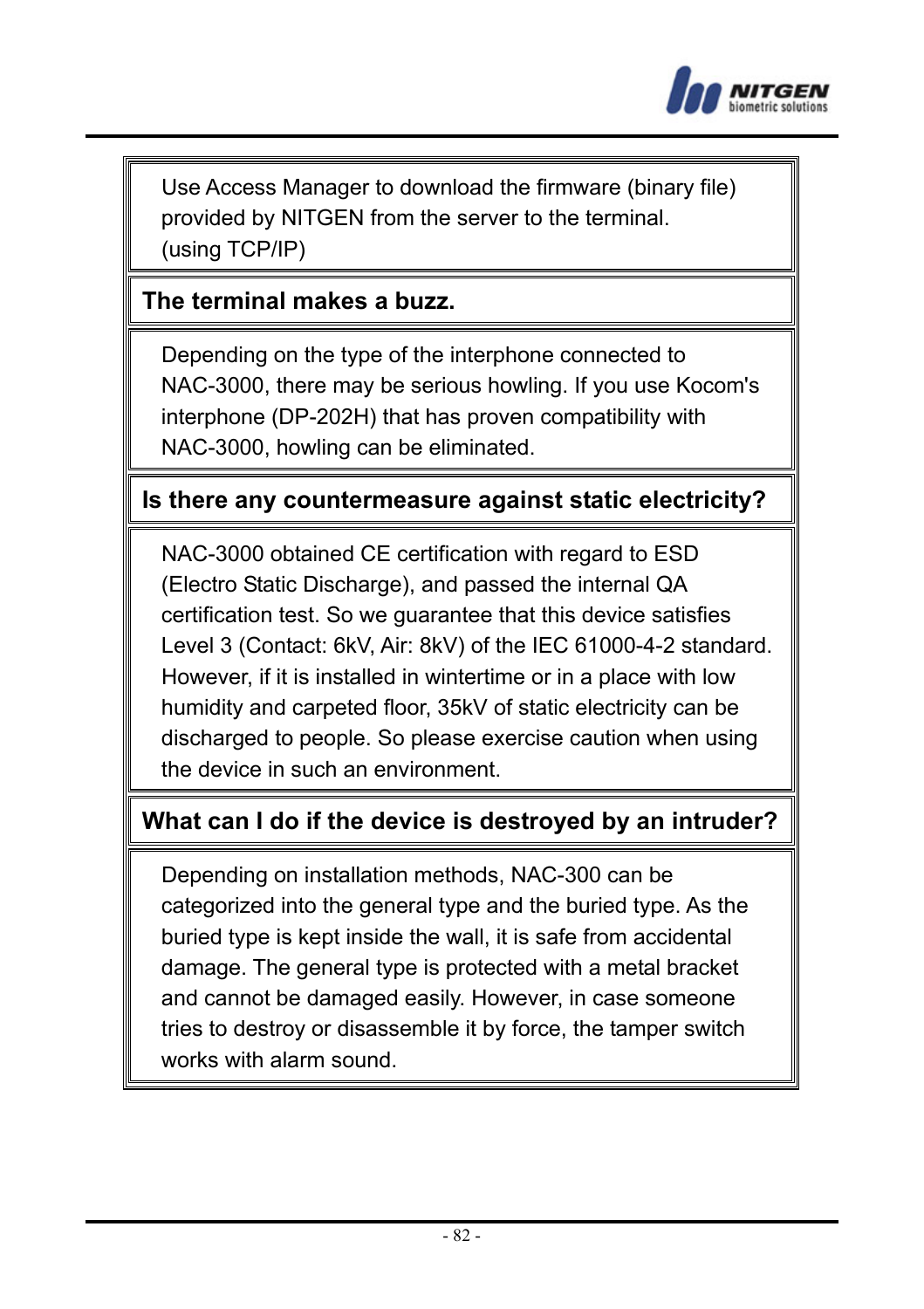

#### **Appendix VI Wiegand Protocol Format**

## **1. Wiegand Input**

# **This is compatible with HID Card Input**

#### **- 26 Bit**

|     | 8 Bit (site code) | 16 Bit (card number) |     |
|-----|-------------------|----------------------|-----|
| .SR |                   |                      | MSB |

#### **- 34 Bit**

|            | 16 Bit (site code) | 16 Bit (card number) |            |
|------------|--------------------|----------------------|------------|
| <b>LSB</b> |                    |                      | <b>MSB</b> |

# **2. Wiegand Output**

#### **- 26 Bit**

|                    | 8 Bit (facility code) | 16 Bit (user ID) |                   |
|--------------------|-----------------------|------------------|-------------------|
| <b>Even Parity</b> |                       |                  | <b>Odd Parity</b> |
| <b>LSB</b>         |                       |                  | <b>MSB</b>        |

#### **- 34 Bit**

|                    | 16 Bit (facility code)   16 Bit (user ID) | Р                 |
|--------------------|-------------------------------------------|-------------------|
| <b>Even Parity</b> |                                           | <b>Odd Parity</b> |
| <b>LSB</b>         |                                           | <b>MSB</b>        |

 $\star$  Output : MSB  $\rightarrow$  LSB \* Even Parity : If the sum of every even bit is odd, then this bit will be 1 \* Odd Parity : If the sum of every odd bit is even, then this bit

will be 1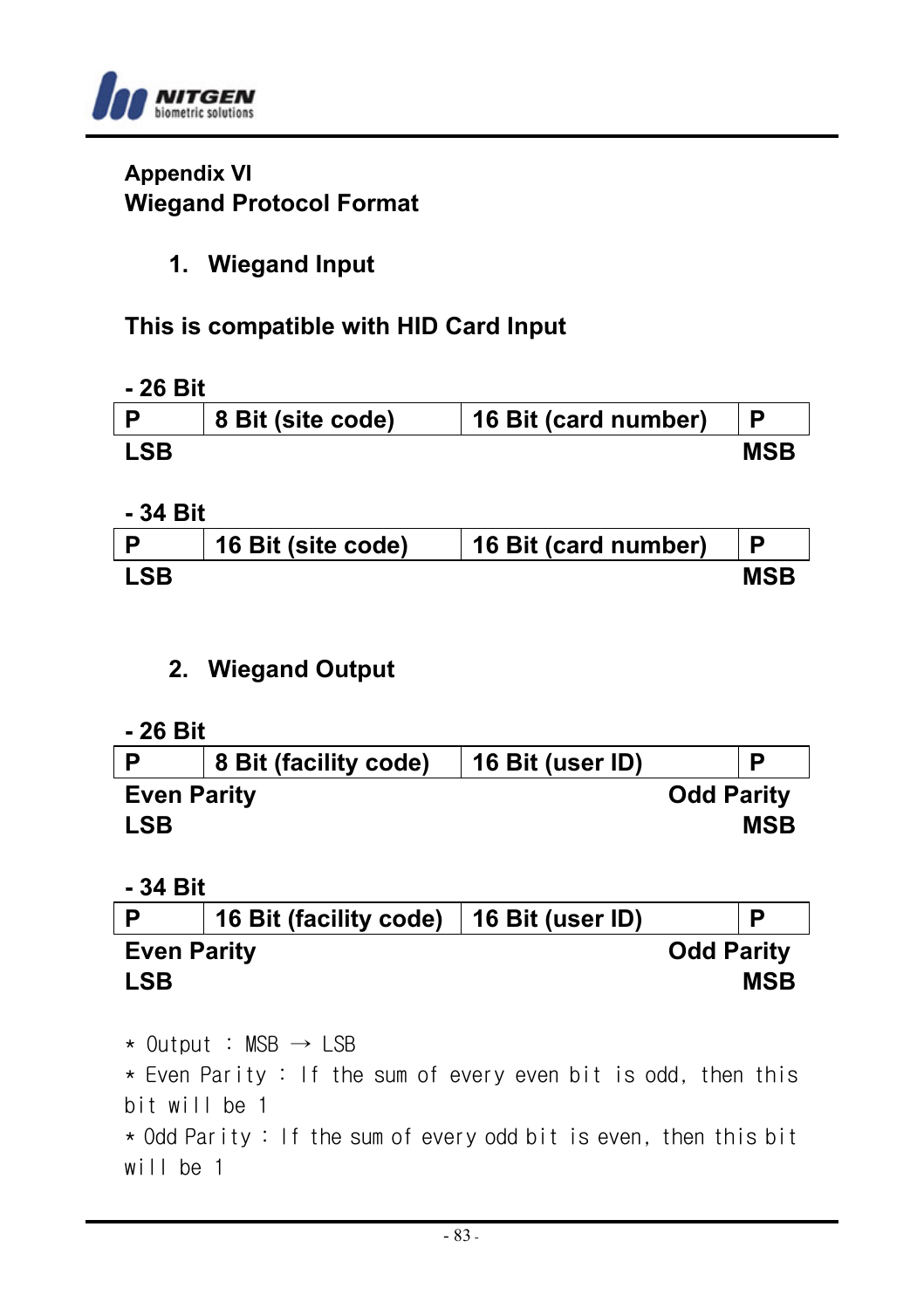

#### **Appendix VII EMERGENCY Display**

NAC-3000 has 2 kind of EMERGENCY display.

1) EMERGENCY (Tamper)

If someone forces the terminal to break away from the wall. the terminal display below message.



In this case, the master use must check the state of the terminal. To exit this situation, the master user has to enter the menu.

2) EMERGENCY (Door Open)

If someone forces the door to open, the terminal display below message. (Only the door having door monitor sensor can support this function)

 EMERGENCY! DOOR OPEN !

In this case, the master use must check the state of the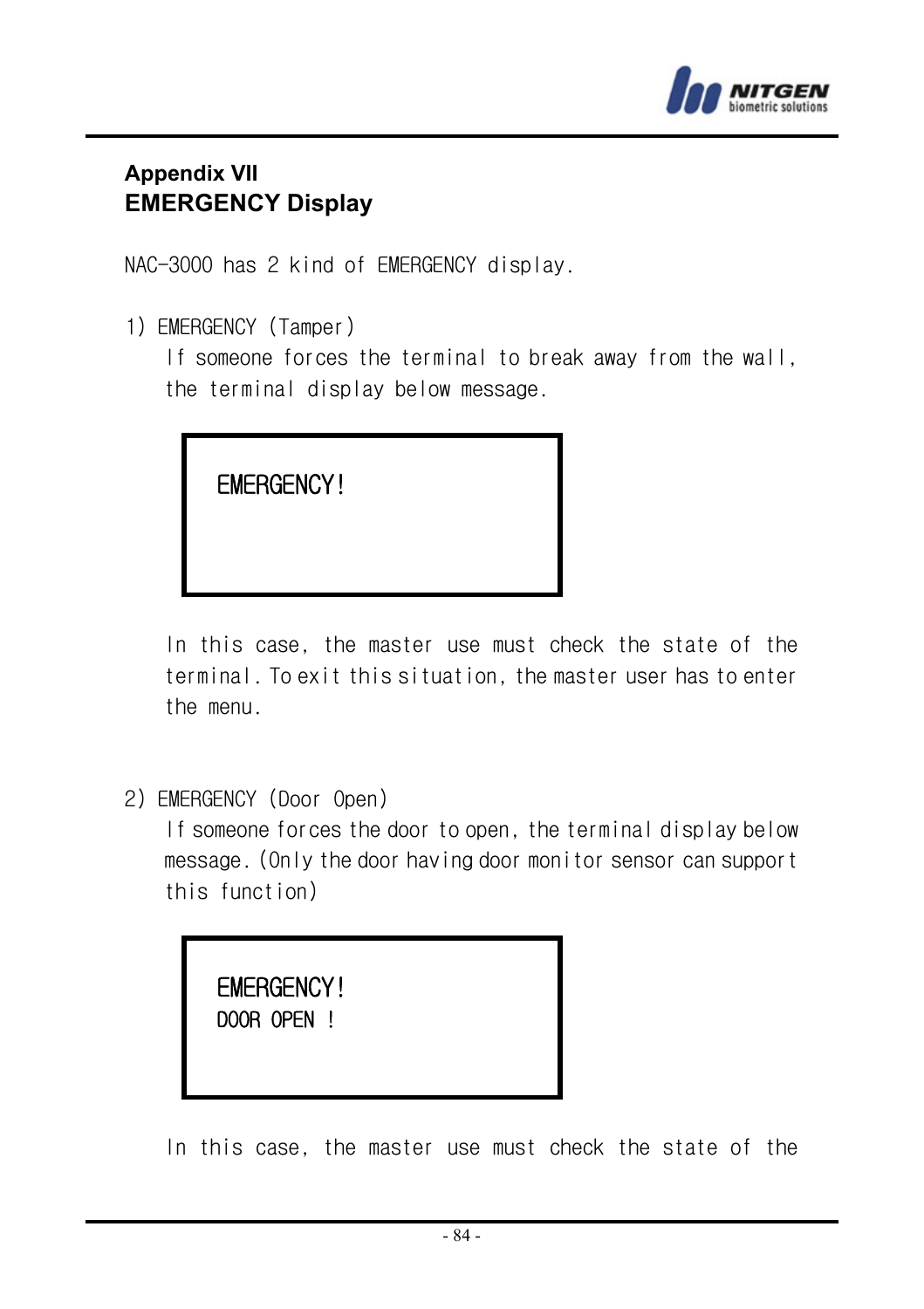

terminal. To exit this situation, the master user has to enter the menu.

If this display happens continuously, please check the next list.

| Door Monitor<br>Sensor | Check List                                                          |  |
|------------------------|---------------------------------------------------------------------|--|
| Exist                  | Check the door sensor itself<br>Check the connection of door sensor |  |
| Not Exist              | Check if the warning duration is "0"<br>(Refer to chapter 2.4)      |  |

% In case of FW ver 2.5 (later), user can authenticate even if the Emergency happen.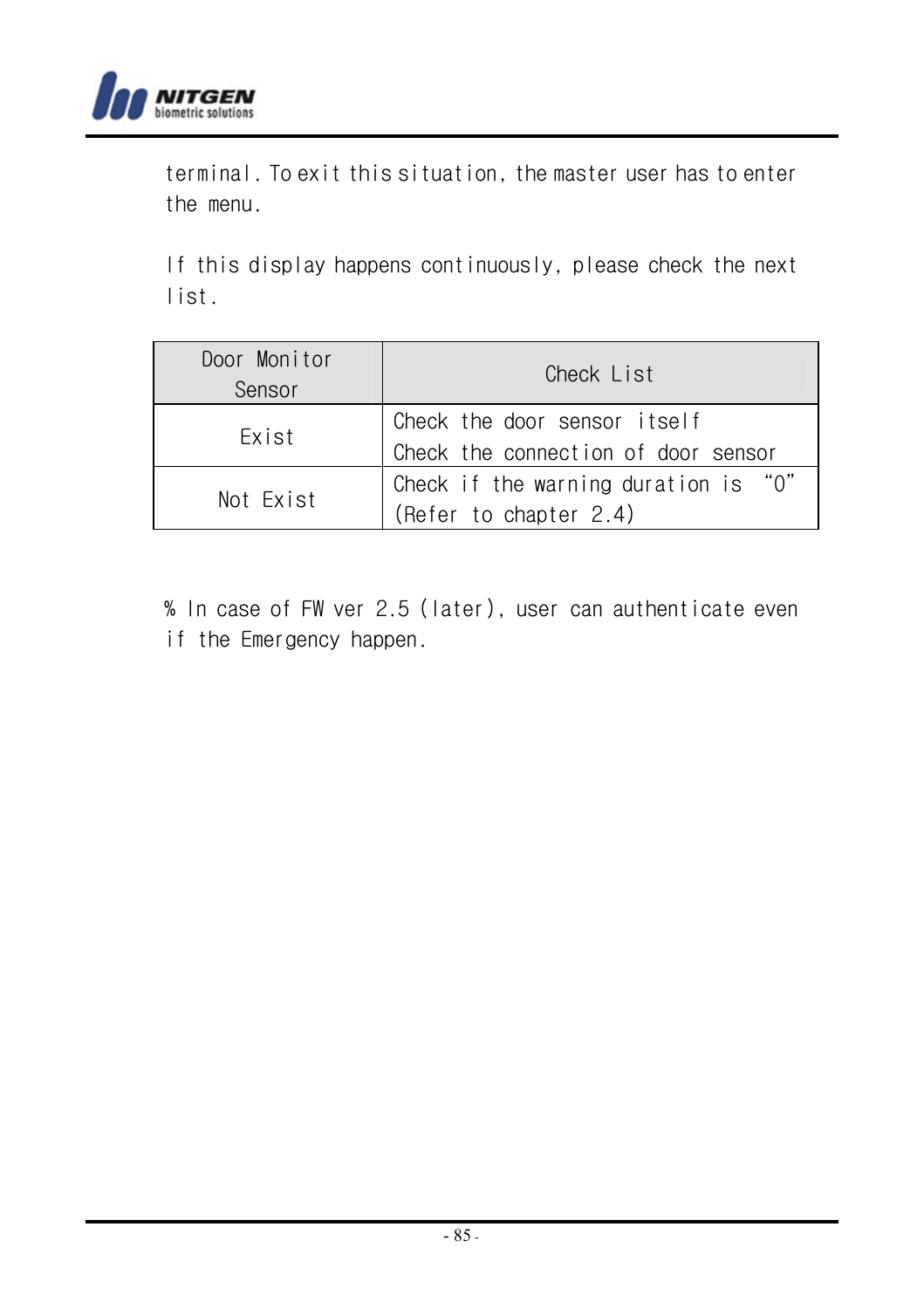

## **Appendix VIII Firmware Update Problems**

When LFD Firmware updates in normal Firmware of NAC-3000, terminal continues original db option.(the same reverse case)

In case of Firmware Upload, Download, Option DB and User DB is same below.

| $0l$ d       | <b>New</b>          | Factory    | OPTION DB           | USER DB  |
|--------------|---------------------|------------|---------------------|----------|
| version      | version             | Format     |                     |          |
| $1.179 - xx$ | $1.179 - xx$ before | Not        | Not Change          |          |
| before       |                     | progress   |                     |          |
|              | 1.181-01 Middle     | Not        | Not Change          |          |
|              |                     | progress   |                     |          |
|              | $1.182 - xx$ after  | Not        | Set Default         | $A \mid$ |
|              |                     | automatic  |                     | delete   |
|              | $2.520 - xx$ before | Not        | Change              | Not      |
|              |                     | progress   |                     | Change   |
|              |                     |            | (Not encouragement) |          |
|              | $2.522$ -xx after   | Not        | Set Default         | AII      |
|              |                     | automatic  |                     | delete   |
| $1.181 - 01$ | 1.179-xx before     | Not        | Not Change          |          |
| Middle       |                     | progress   |                     |          |
|              | 1.182-xx after      | Automatic  | A part change       | $A \mid$ |
|              |                     |            | -Brightness 45      | delete   |
| $1.182 - xx$ | $1.179 - xx$ before | Not        | Set Default         | $A$      |
| after        |                     | automatic  |                     | delete   |
|              | 1.181-01 Middle     | <b>Not</b> | Set Default         | A        |
|              |                     | automatic  |                     | delete   |
|              | $2.520 - xx$ before | Not        | Set Default         | $A \mid$ |
|              |                     | automatic  |                     | delete   |
|              | $2.522$ -xx after   | Not        | Not Change          |          |
|              |                     | Progress   |                     |          |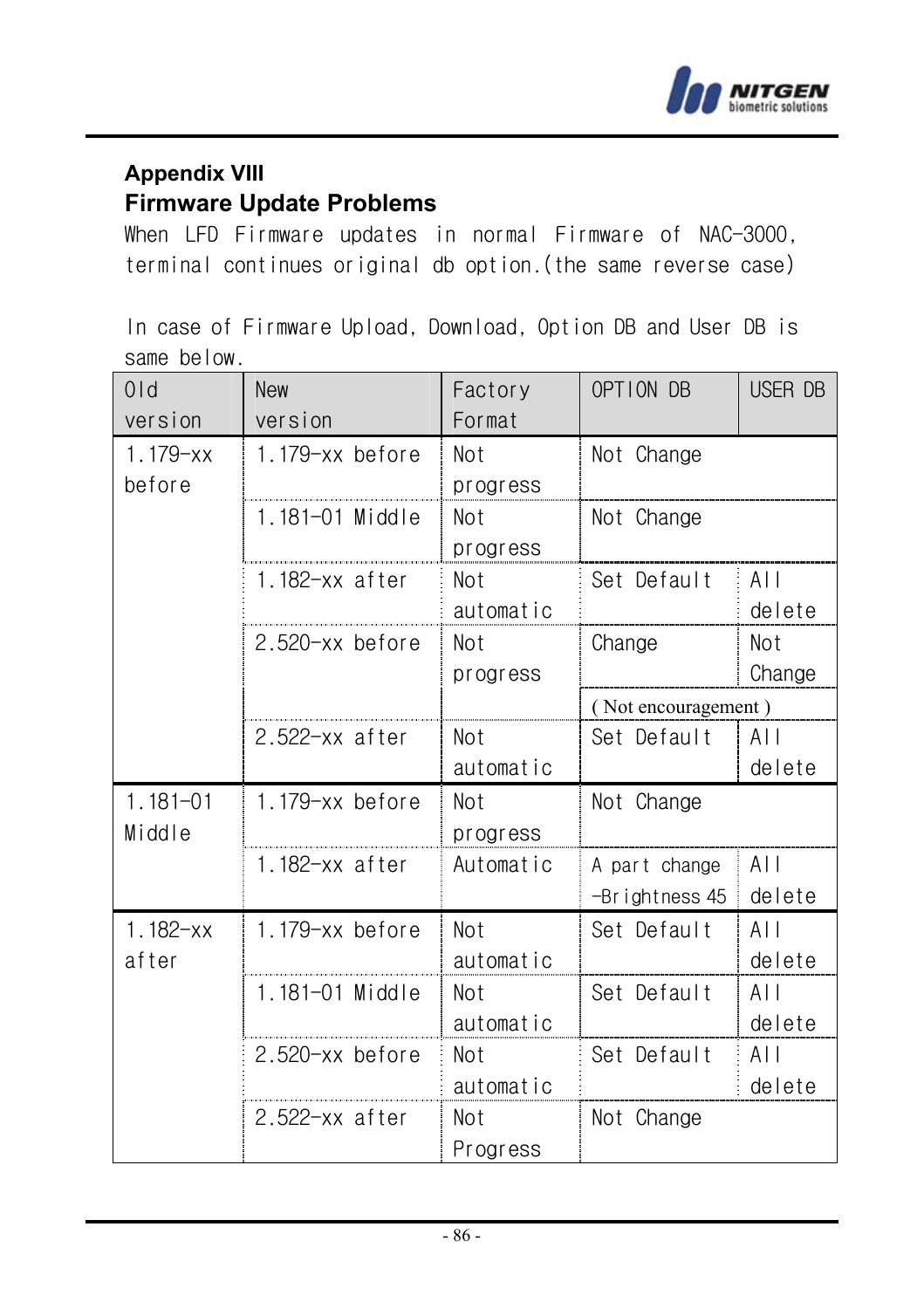

If you want to continue Option DB and upgrade firmware of 1.179-xx -> 1.182-xx, you must to progress in order;

Version 1.179-xx before  $\rightarrow$  1.181-01 Middle  $\rightarrow$  1.182-xx after.

| 0 <sub>1d</sub> | New                 | Factory    | OPTION DB           | USER DB        |
|-----------------|---------------------|------------|---------------------|----------------|
| version         | version             | Format     |                     |                |
| $2.520 - xx$    | 1.179-xx before     | Not        | Change              | Not change     |
| before          |                     | progress   | (Not encouragement) |                |
|                 | $1.182 - xx$ after  | Not        | Set Default         | $A \mid \cdot$ |
|                 |                     | automatic  |                     | delete         |
|                 | $2.520 - xx$ before | Not        | Not change          | Not change     |
|                 |                     | progress   |                     |                |
|                 | 2.521-01 Middle     | Not        | Not change          | Not change     |
|                 |                     | progress   |                     |                |
|                 | $2.522 - xx$ after  | Fail       | Firmware Upgrade    |                |
| $2.521 - 01$    | $2.520 - xx$ before | <b>Not</b> | Not change          | Not change     |
| Middle          |                     | progress   |                     |                |
|                 | $2.522 - xx$ after  | Automatic  | Not change          | ALL            |
|                 |                     |            |                     | Delete         |
| $2.521 - 04$    | 2.520-04 before     | Not        | A part change       | Not change     |
| Middle          |                     | progress   | -Gain 2             |                |
|                 |                     |            | $-Br$ ightness 40   |                |
|                 | 2.520-04 after      | Automatic  | A part change       | A              |
|                 |                     |            | -Gain 2             | delete         |
|                 |                     |            | -Brightness 45      |                |
|                 |                     |            | -Capture mode       |                |
|                 |                     |            | <b>LFD</b>          |                |
| $2.522 - xx$    | 1.179-xx before     | Not        | Set Default         | $A$            |
| after           |                     | automatic  |                     | delete         |
|                 | $1.182 - xx$ after  | Not        | Not change          | Not            |
|                 |                     | progress   |                     | change         |
|                 | $2.520 - xx$ before | Not        | Set Default         | $A \mid$       |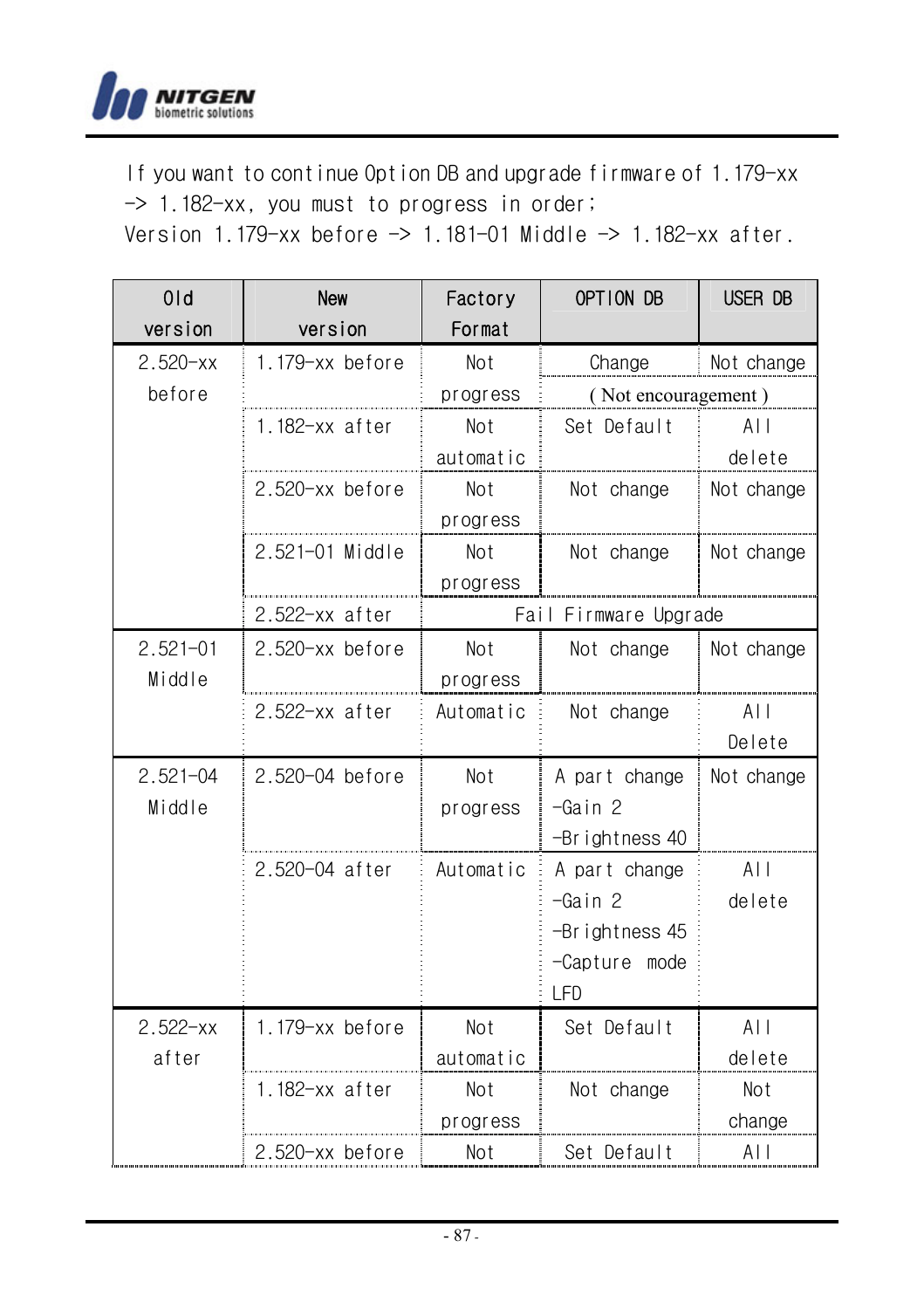

|    |    | ٦Α |
|----|----|----|
| NЛ | ΝO |    |

If you want to continue Option DB and upgrade firmware of 2.520-xx -> 2.522-xx, you must to progress in order; Version 2.520-xx before  $\rightarrow$  2.521-01(Normal)/04(LFD) Middle  $\rightarrow$ 

-xx after.

# **FCC NOTICE**

THIS DEVICE COMPLIES WITH PART 15 OF THE FCC RULES. OPERATION IS SUBJECT TO THE FOLLOWING TWO CONDITION: (1) THIS DEVICE MAY NOT CAUSE HARMFUL INTERFERENCE, AND (2) THIS DEVICE MUST ACCEPT ANY INTERFERENCE RECEIVED, INCLUDING INTERFERENCE THAT MAY CAUSE UNDERSIRED OPERATION.

This equipment has been tested and found to comply with the limits for a Class B digital device, pursuant to part 15 of the FCC Rules. These limits are designed to provide reasonable protection against harmful interference in a residential installation.

This equipment generates, uses and can radiate radio frequency energy and, if not

installed and used in accordance with the instructions, may cause harmful interference to radio communication. However, there is no guarantee that interference will not

occur in a particular installation. If this equipment does cause harmful